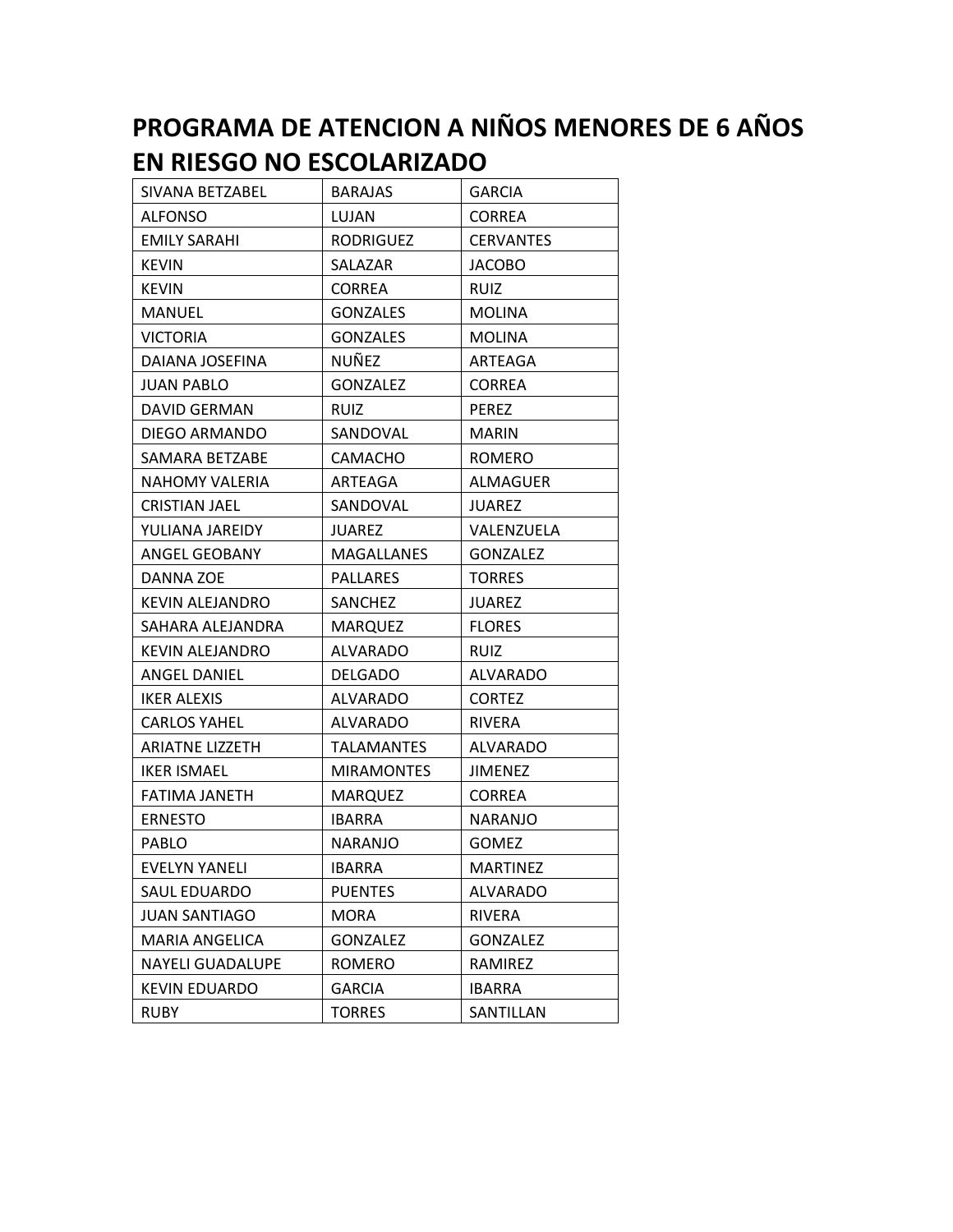## **PRODES**

| YOSSELIN              | CABRERA            | VALENZUELA         |
|-----------------------|--------------------|--------------------|
| <b>DAYANA</b>         | <b>MARQUEZ</b>     | <b>TORIBIO</b>     |
| <b>JOSE GAEL</b>      | SALCEDO            | <b>MIRAMONTES</b>  |
| <b>ALONDRA</b>        | <b>COVARRUBIAS</b> | CABRERA            |
| <b>FLOR</b>           | <b>COVARRUBIAS</b> | <b>PEREZ</b>       |
| <b>JATZIRI</b>        | <b>MARQUEZ</b>     | <b>TORIBIO</b>     |
| AXEL                  | <b>RIOS</b>        | VALENZUELA         |
| ZAIDI                 | VALENZUELA         | <b>ROMERO</b>      |
| <b>ALMA YERALDIN</b>  | VALENZUELA         | <b>ROMERO</b>      |
| <b>IAN</b>            | <b>ROSALES</b>     |                    |
| <b>IVAN</b>           | VALENZUELA         | CABRERA            |
| <b>ALISSON</b>        | <b>VIRONCHE</b>    | DE LA CRUZ         |
| <b>EDUARDO</b>        | <b>DELGADO</b>     | <b>BENITEZ</b>     |
| <b>ALEX</b>           | <b>PEREZ</b>       | <b>COVARRUBIAS</b> |
| <b>ALAN ENRIQUE</b>   | VALENZUELA         | <b>ROMERO</b>      |
| <b>BRENDA</b>         | VALENZUELA         | <b>ROMERO</b>      |
| <b>BRYAN</b>          | <b>LOPEZ</b>       | VALENZUELA         |
| <b>JAQUELINE</b>      | PEREZ              | LOPEZ              |
| <b>EVELYN</b>         | <b>VIRONCHE</b>    | DE LA CRUZ         |
| <b>FATIMA ANELY</b>   | CABRERA            | VALENZUELA         |
| <b>JENNIFER</b>       | <b>CASTRO</b>      | <b>CORREA</b>      |
| <b>JAIRO</b>          | <b>HERRERA</b>     | <b>LLAMAS</b>      |
| <b>JARY</b>           | <b>HERRERA</b>     | <b>LLAMAS</b>      |
| SAUL EDUARDO          | <b>PUENTES</b>     | <b>ALVARADO</b>    |
| <b>BRIANA VALERIA</b> | <b>PUENTES</b>     | <b>FLORES</b>      |
| <b>JAVIER</b>         | <b>TULE</b>        | <b>ROBLEDO</b>     |
| ANAHI                 | <b>IBARRA</b>      | <b>IBARRA</b>      |
| <b>BEIRY DOMINIKE</b> | SALAS              | <b>ROBLEDO</b>     |
| <b>ESTEFANIA</b>      | VARELA             | <b>IBARRA</b>      |
| <b>JONATHAN</b>       | <b>DAVILA</b>      | <b>DELGADO</b>     |
| <b>JAZMIN</b>         | <b>IBARRA</b>      | <b>DELGADO</b>     |
| <b>DIEGO</b>          | <b>PUENTES</b>     | CAMACHO            |
| <b>JANTZELMY</b>      | <b>RIVERA</b>      | <b>GODOY</b>       |
| <b>BRAYAN</b>         | RIVERA             | <b>PUENTES</b>     |
| <b>ANA YELI</b>       | <b>ROBLEDO</b>     | <b>BENITEZ</b>     |
| <b>MARCOS URIEL</b>   | <b>TULE</b>        |                    |
| <b>VICENTE</b>        | <b>RIVERA</b>      | <b>GODOY</b>       |
| <b>JOSE EDUARDO</b>   | <b>ESPINOZA</b>    | <b>CONTRERAS</b>   |
| <b>GAEL</b>           | CAMACHO            | <b>PUENTES</b>     |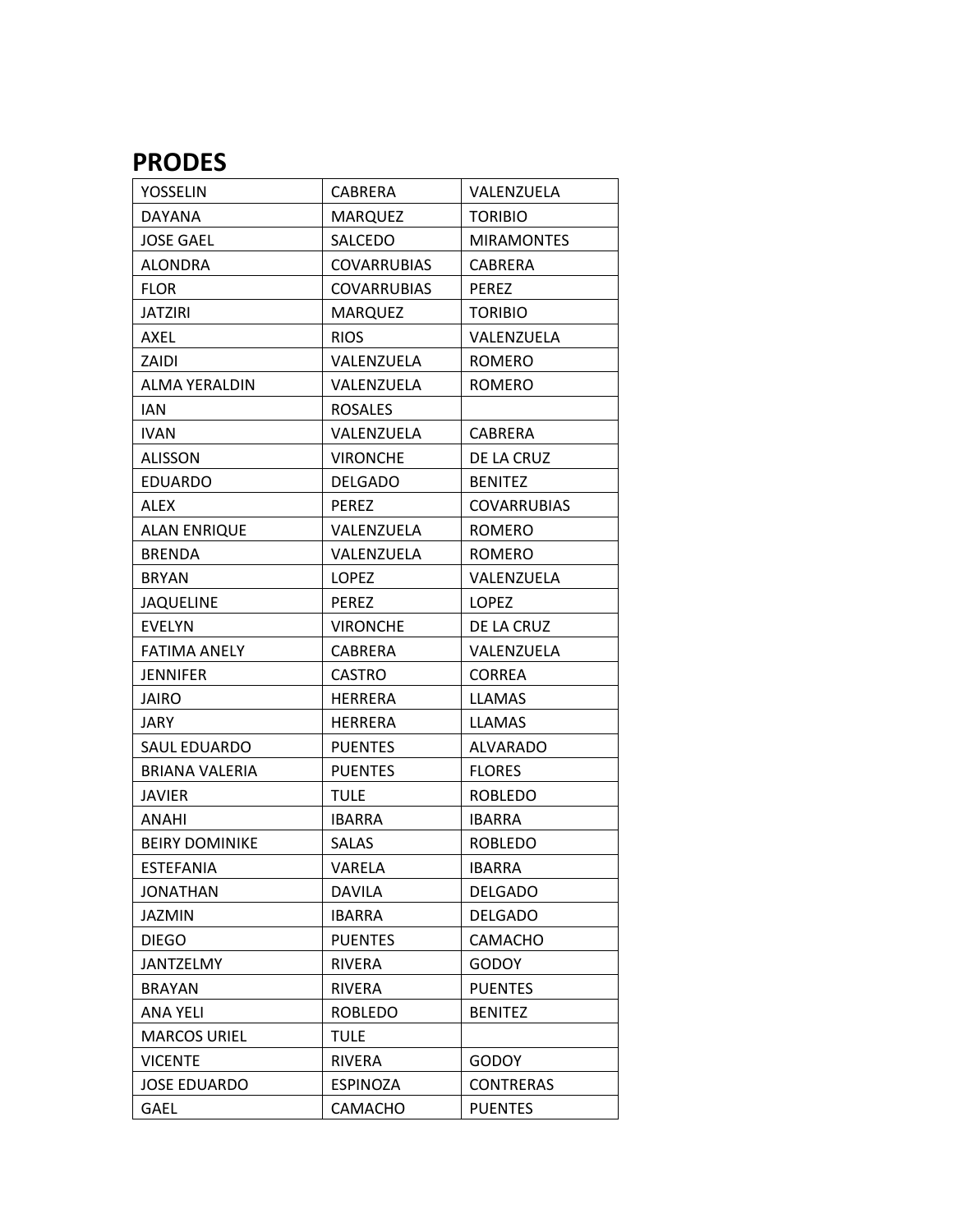| <b>GUADALUPE</b>       | <b>PUENTES</b>    | CAMACHO         |
|------------------------|-------------------|-----------------|
| AZRIEL                 | <b>CORREA</b>     | <b>GONZALEZ</b> |
| <b>MARIA GUADALUPE</b> | CASTRELLON        | <b>HUIZAR</b>   |
| JASLYN                 | <b>CORREA</b>     | <b>GONZALEZ</b> |
| <b>NANCY YARELI</b>    | <b>CORREA</b>     | VALENZUELA      |
| MARISOL                | RUVALCABA         | CORREA          |
| <b>DAMIAN</b>          | CASTRELOON        | <b>CORREA</b>   |
| YASHIRA                | <b>CORREA</b>     | <b>GONZALEZ</b> |
| RICARDO DANIEL         | <b>CORREA</b>     | VALENZUELA      |
| DAMANTHA               | DE LA ISLA        | <b>BARAJAS</b>  |
| J. GUDALUPE            | <b>MIRAMONTES</b> | JIMENEZ         |
| <b>JUAN DIEGO</b>      | BARRAGAN          | ARELLANO        |
| <b>FERNANDO GERRDO</b> | <b>MIRAMONTES</b> | <b>JIMENEZ</b>  |
| CECILIA VIRIDIANA      | <b>MARIN</b>      | <b>RIVERA</b>   |
| PAULINA                | <b>MARIN</b>      | <b>PASILLAS</b> |
| TANIA ALONDRA          | <b>VALLE</b>      | <b>IBARRA</b>   |
| <b>ADRIAN</b>          | <b>AVILA</b>      | <b>RIVERA</b>   |
| <b>JOSE MANUEL</b>     | <b>OROZCO</b>     | <b>LOPEZ</b>    |
| SANTIAGO OSIEL         | <b>SALAS</b>      | GARCIA          |
| JUAN CARLOS            | <b>RIVAS</b>      | <b>GAETA</b>    |
| <b>ALONDRA</b>         | AVILA             | RIVERA          |
| <b>JOSE ARMANDO</b>    | <b>CASTRO</b>     | <b>ROMERO</b>   |
| IVAN                   | <b>MARIN</b>      | PASILLAS        |
| RAMIRO                 | <b>ROMERO</b>     | <b>GONZALEZ</b> |
| <b>ANTONIO</b>         | <b>AVILA</b>      | <b>JACOBO</b>   |
| <b>JESUS</b>           | <b>SERNA</b>      | <b>DELGADO</b>  |
| <b>FLOR LIZBETH</b>    | <b>SERNA</b>      | <b>FLORES</b>   |
| ANGELA                 | <b>DELGADO</b>    | <b>RUIZ</b>     |
| <b>ALICIA</b>          | <b>VILLALOBOS</b> | <b>RUIZ</b>     |
| <b>ALONSO</b>          | <b>RUIZ</b>       | <b>ALVARADO</b> |
| SALVADOR               | <b>OCHOA</b>      | SALAS           |
| <b>JOSE LUIS</b>       | <b>SERNA</b>      | <b>ALVARADO</b> |
| ANA KAREN              | NAVA              | DE LA CRUZ      |
| YULIAN                 | <b>VILLALOBOS</b> | <b>RUIZ</b>     |
| CAMILA                 | ZUÑIGA            | <b>MEDINA</b>   |
| <b>BRIANNA</b>         | <b>ALVARADO</b>   | <b>RUIZ</b>     |
| <b>WENDY</b>           | <b>BENITEZ</b>    | SERNA           |
| VALENITNO              | <b>SERNA</b>      | <b>DELGADO</b>  |
| CAROLINA               | <b>SERNA</b>      | <b>FLORES</b>   |
| VICTORIA               | <b>VILLALOBOS</b> | <b>RUIZ</b>     |
| SALVADOR               | <b>BENITES</b>    | <b>OCHOA</b>    |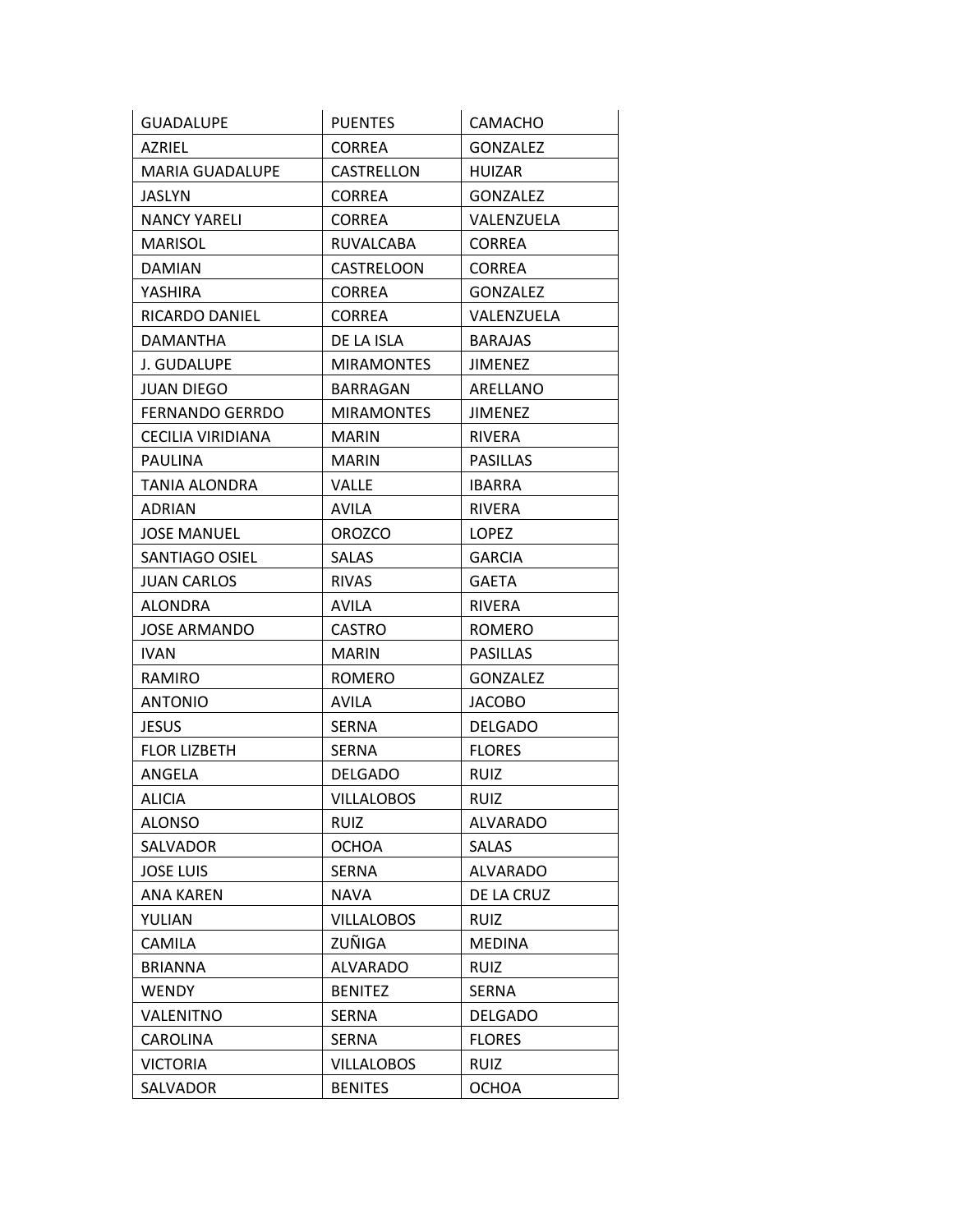| <b>CESAR</b>              | <b>CORTES</b>    | <b>CORTES</b>     |
|---------------------------|------------------|-------------------|
| <b>CESAR DAVID</b>        | <b>IBARRA</b>    | <b>GARCIA</b>     |
| DOMENICO OSVALDO          | <b>BARAJAS</b>   | <b>RIVERA</b>     |
| <b>MARLEN XIMENA</b>      | <b>FLORES</b>    | <b>FRAGOZA</b>    |
| DULCE MARIA               | CANO             | AVILA             |
| LEYDI MORELIA             | <b>ROMERO</b>    | <b>MARIN</b>      |
| <b>BERENICE</b>           | <b>CORTEZ</b>    | <b>CORTES</b>     |
| EDUARDO                   | <b>FLORES</b>    | <b>FRAGOZA</b>    |
| <b>GUSTAVO ADOLFO</b>     | MIRANDA          | SARABIA           |
| LUIS GUILLERMO            | <b>RAMOS</b>     | <b>FLORES</b>     |
| JUAN ROLANDO              | IBARRA           | CARRILLO          |
| FATIMA JANETH             | RAMIREZ          | <b>AVILA</b>      |
| ALEXA YAZMIN              | SANDOVAL         | <b>BORJA</b>      |
| <b>HELIDA HARUMI</b>      | BARAJAS          | <b>RIVERA</b>     |
| ORLANDO JOISE             | <b>GONZALEZ</b>  | <b>RODARTE</b>    |
| <b>BRANDON GEOVANNI</b>   | <b>MEDRANO</b>   | <b>GOMEZ</b>      |
| MINELI SARAHI             | SARABIA          | <b>ULLOA</b>      |
| LUIS DANIEL               | SANDOVAL         | <b>BORJA</b>      |
| <b>JOSE SALVADOR</b>      | <b>CORREA</b>    | <b>JUAREZ</b>     |
| <b>JOSE ANGEL</b>         | <b>AVILA</b>     | SANCHEZ           |
| <b>DEISY</b>              | <b>BUGARIN</b>   | <b>CORREA</b>     |
| <b>NALLELY SARAHI</b>     | CASTAÑEDA        | AVILA             |
| DAYANA JISSEL             | <b>MARIN</b>     | CASTAÑEDA         |
| JUAN JOSE                 | <b>MENDOZA</b>   | <b>HARO</b>       |
| <b>ESTEFANIA</b>          | RAMIREZ          | ROMERO            |
| <b>JAVHE EMILIANO</b>     | <b>ALAMARAZ</b>  | <b>BARRIOS</b>    |
| YAMILET ALEXANDRA         | ALMENDARIZ       | <b>GONZALEZ</b>   |
| EMILIO ABRAHAM            | <b>CORREA</b>    | DELGADILLO        |
| <b>ANTHONY ABDUL</b>      | <b>CORREA</b>    | VAZQUEZ           |
| JESUS EMMANUEL            | DE LEON          | <b>GONZALEZ</b>   |
| <b>LEESLY CITLALY</b>     | <b>ESTRADA</b>   | SANDOVAL          |
| <b>AXEL GUSTAVO</b>       | <b>FLORES</b>    | <b>TALAMANTES</b> |
| ABEL EMILIANO             | <b>GONZALEZ</b>  | <b>CORREA</b>     |
| <b>JUAN PABLO</b>         | <b>GONZALEZ</b>  | <b>CORREA</b>     |
| YOCELINE RUBI             | <b>GONZALEZ</b>  | <b>MIRAMONTES</b> |
| <b>ITZAYANA ALEJANDRA</b> | <b>IBARRA</b>    | <b>VALDEZ</b>     |
| JANETH ALEJANDRA          | LOPEZ            | SANTILLAN         |
| VALERIA                   | <b>MARTINEZ</b>  | <b>MIRAMONTES</b> |
| <b>XOCHITL SAAMARA</b>    | <b>PRECIADO</b>  | <b>FELIX</b>      |
| KIMBERLY                  | <b>RIOS</b>      | <b>GARCIA</b>     |
| <b>JESUS EMMANUEL</b>     | <b>RODRIGUEZ</b> | IÑIGUEZ           |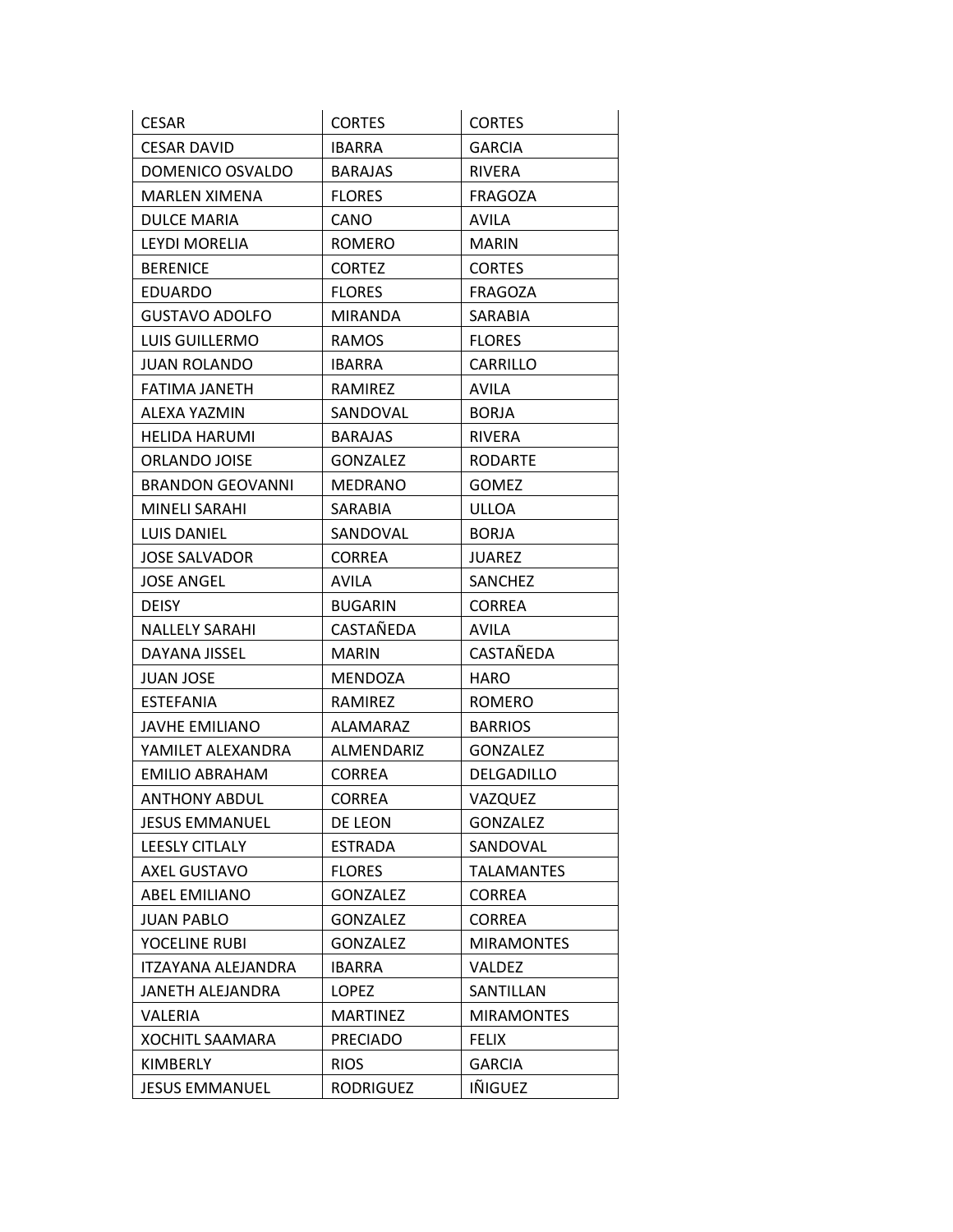| ANGEL SEBASTIAN          | SALCEDO           | ARGEAGA           |
|--------------------------|-------------------|-------------------|
| XITLALY ITZAYANA         | SALDAÑA           | <b>CORREA</b>     |
| <b>DASTAN</b>            | SANDOVAL          | <b>JACOBO</b>     |
| <b>EMMET JANAEL</b>      | SANDOVAL          | <b>TORRES</b>     |
| ELVIRA MONSERRAT         | <b>TORRES</b>     | <b>BAUTISTA</b>   |
| ANGELA LEONOR            | VARGAS            | VAZQUEZ           |
| <b>MATEO</b>             | VAZQUEZ           | <b>JUAREZ</b>     |
| ZEIDI DE JESUS           | <b>ZACARIAS</b>   | <b>HARO</b>       |
| SILVANA BETZABE          | <b>BARAJAS</b>    | <b>GARCIA</b>     |
| CAMILA MONSERRAT         | MONTAÑEZ          | LUNA              |
| ALITZA VALERIA           | LUNA              | DE LEON           |
| <b>KEVIN ALEJANDRA</b>   | <b>MARTINEZ</b>   | LOZANO            |
| <b>ALEX</b>              | ROMERO            | VELAZQUEZ         |
| DIEGO ARMANDO            | SANDOVAL          | <b>MARIN</b>      |
| <b>JUAN DIEGO</b>        | <b>TALAMANTES</b> | <b>GOMEZ</b>      |
| <b>ANTONIO DE JESUS</b>  | <b>VENEGAS</b>    | RODRIGUEZ         |
| <b>JULIETA</b>           | <b>VILLEGAS</b>   | <b>SERRANO</b>    |
| <b>JAIME</b>             | <b>ZARABIA</b>    | <b>TALAMANTES</b> |
| ROMINA ITZAYANA          | BARRERA           | MONTAÑO           |
| <b>RUBEN HORACIO</b>     | <b>BARRIOS</b>    | <b>ORQUIZ</b>     |
| ESTRELLA YATHZIRI        | <b>CASTRO</b>     | <b>ACOSTA</b>     |
| <b>RUBEN</b>             | HARO              | ROMERO            |
| <b>CARLOS JESE</b>       | LUNA              | LUNA              |
| ANGEL EDUARDO            | <b>MARIN</b>      | ANGEL EDUARDO     |
| VALERIA                  | MARQUEZ           | <b>GONZALEZ</b>   |
| <b>KEVIN ULISES</b>      | <b>MIRAMONTES</b> | <b>HERRERA</b>    |
| <b>ALAN EFRAIN</b>       | <b>ORQUIZ</b>     | <b>ROQUE</b>      |
| <b>ANTONIO DE JESUS</b>  | SANDOVAL          | <b>FLORES</b>     |
| VALENTINA                | SANDOVAL          | <b>FLORES</b>     |
| <b>ANGEL LEONEL</b>      | VALDEZ            | <b>FIGUEROA</b>   |
| <b>MAR BRISA</b>         | <b>ACOSTA</b>     | <b>LUNA</b>       |
| <b>MAYRANI GUADALUPE</b> | ARELLANO          | VALLE             |
| DANIELA                  | <b>BERUMEN</b>    | MUÑOZ             |
| <b>CAMILA</b>            | <b>CASTRO</b>     | <b>BAÑUELOS</b>   |
| <b>IKER</b>              | <b>CASTRO</b>     | <b>TORRES</b>     |
| <b>NAHEL</b>             | <b>CORTEZ</b>     | CASANOVA          |
| <b>TAYLOR</b>            | <b>CRUZ</b>       | <b>LOPEZ</b>      |
| <b>EMILIANO</b>          | DE LEON           | SEPULVEDA         |
| <b>GALILEA</b>           | <b>ESPINO</b>     | TISCAREÑO         |
| <b>IAN ELIEL</b>         | <b>GODOY</b>      | <b>JACOBO</b>     |
| ARIANA                   | <b>HERNANDEZ</b>  | SANCHEZ           |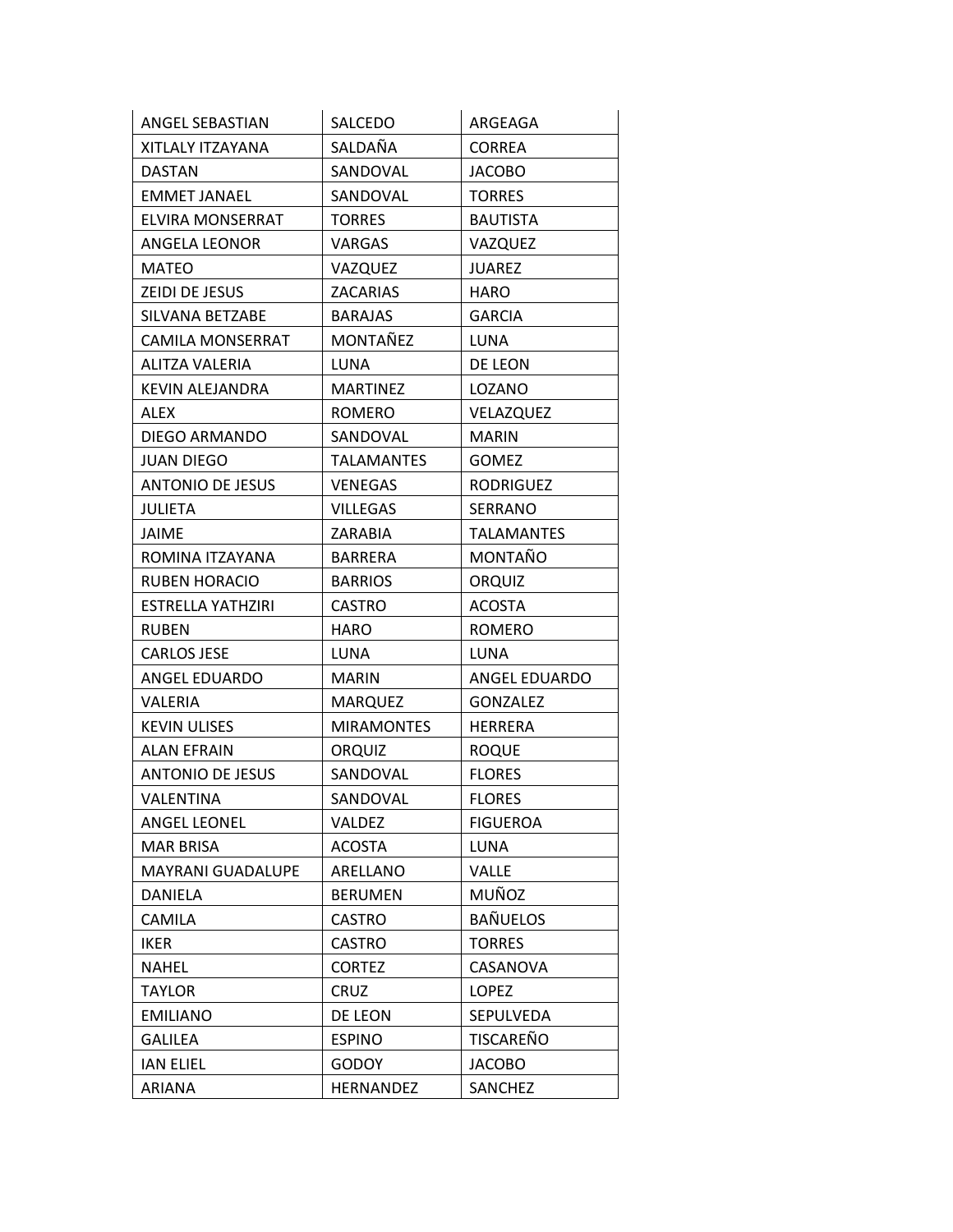| LEONARDO                  | HERRERA           | <b>BAÑUELOS</b>    |
|---------------------------|-------------------|--------------------|
| <b>CESAR GAEL</b>         | <b>LOPEZ</b>      | <b>RODRIGUEZ</b>   |
| <b>HERCTOR</b>            | <b>MARQUEZ</b>    | CARRILLO           |
| <b>ISABEL ALEXANDRO</b>   | <b>MIRAMONTES</b> | <b>DEL REAL</b>    |
| <b>MARIA JOSE</b>         | MUÑOZ             | VALLE              |
| JAVIER                    | MUÑOZ             | <b>AVILA</b>       |
| JONNATAN ALEJANDRO        | RIVERA            | <b>GONZALEZ</b>    |
| SEBASTIAN                 | RODRIGUEZ         | <b>IBARRA</b>      |
| VALENTINA                 | <b>ROSAS</b>      | <b>CASTRO</b>      |
| <b>EDITH</b>              | SALCEDO           | <b>BARRIOS</b>     |
| NATASHA YESENIA           | VARGAS            | VAZQUEZ            |
| VICTORIA                  | VAQUEZ            | <b>CORREA</b>      |
| ABRIL GARDENIA            | <b>VELAZCO</b>    | <b>DAVILA</b>      |
| <b>IRVING GABRIEL</b>     | <b>MARTINEZ</b>   | <b>MARTINEZ</b>    |
| <b>DIEGO</b>              | CARRILLO          | <b>ACOSTA</b>      |
| <b>JENEVI ESTEFANIA</b>   | <b>FLORES</b>     | <b>RODRIGUEZ</b>   |
| <b>IVAN</b>               | <b>GONZALEZ</b>   | <b>MARQUEZ</b>     |
| <b>CARLOS GIOVANNI</b>    | <b>PRECIADO</b>   | <b>FELIX</b>       |
| ZARENY CARLOLINA          | MARIN             | <b>CASTRO</b>      |
| <b>IVAN FRANCISCO</b>     | <b>SERRANO</b>    | <b>COVARRUBIAS</b> |
| YAMILETH                  | <b>CASTRO</b>     | <b>ACOSTA</b>      |
| <b>JOSELINE GUADALUPE</b> | <b>GORDO</b>      | <b>MARTINEZ</b>    |
| ELIDA YAZMIN              | <b>BARRIOS</b>    | SANDOVAL           |
| ALEXA ZEZILI              | <b>CORREA</b>     | SANDOVAL           |
| SAUL ALEJANDRO            | DE LA ISLA        | <b>ESPINOSA</b>    |
| <b>JOSE LUIS</b>          | <b>GAETA</b>      | <b>APARICIO</b>    |
| YATZIRI BERENICE          | <b>GONZALEZ</b>   | <b>SALAS</b>       |
| <b>GUADALUPE ISABEL</b>   | <b>HILARIO</b>    | <b>CORREA</b>      |
| <b>EDDIE</b>              | <b>LOPEZ</b>      | VELAZQUEZ          |
| ABRIL JETZABEL            | <b>MARIN</b>      | <b>JACOBO</b>      |
| <b>ESTEFANIA</b>          | <b>MARTINEZ</b>   | <b>MIRAMONTES</b>  |
| <b>ALISON JISELL</b>      | RIVERA            | LOERA              |
| <b>EMELY SARAHI</b>       | RODRIGUEZ         | <b>CERVANTES</b>   |
| <b>IRIS ROMELIA</b>       | RODRIGUEZ         | VALDEZ             |
| <b>NELCY XIMENA</b>       | ROMERO            | <b>ESTRADA</b>     |
| SOFIA                     | SOSA              | <b>BENITEZ</b>     |
| <b>GLORIA RENATA</b>      | PANTOJA           | MENDOZA            |
| <b>RODRIGO</b>            | BARRAGAN          | <b>SALAS</b>       |
| <b>HORACIO YAHIR</b>      | <b>BARRIOS</b>    | ORTEGA             |
| MARIA FERNANDA            | CASIO             | SEGOVIA            |
| <b>FRANCISCO TADEO</b>    | CORREA            | DELGADILLO         |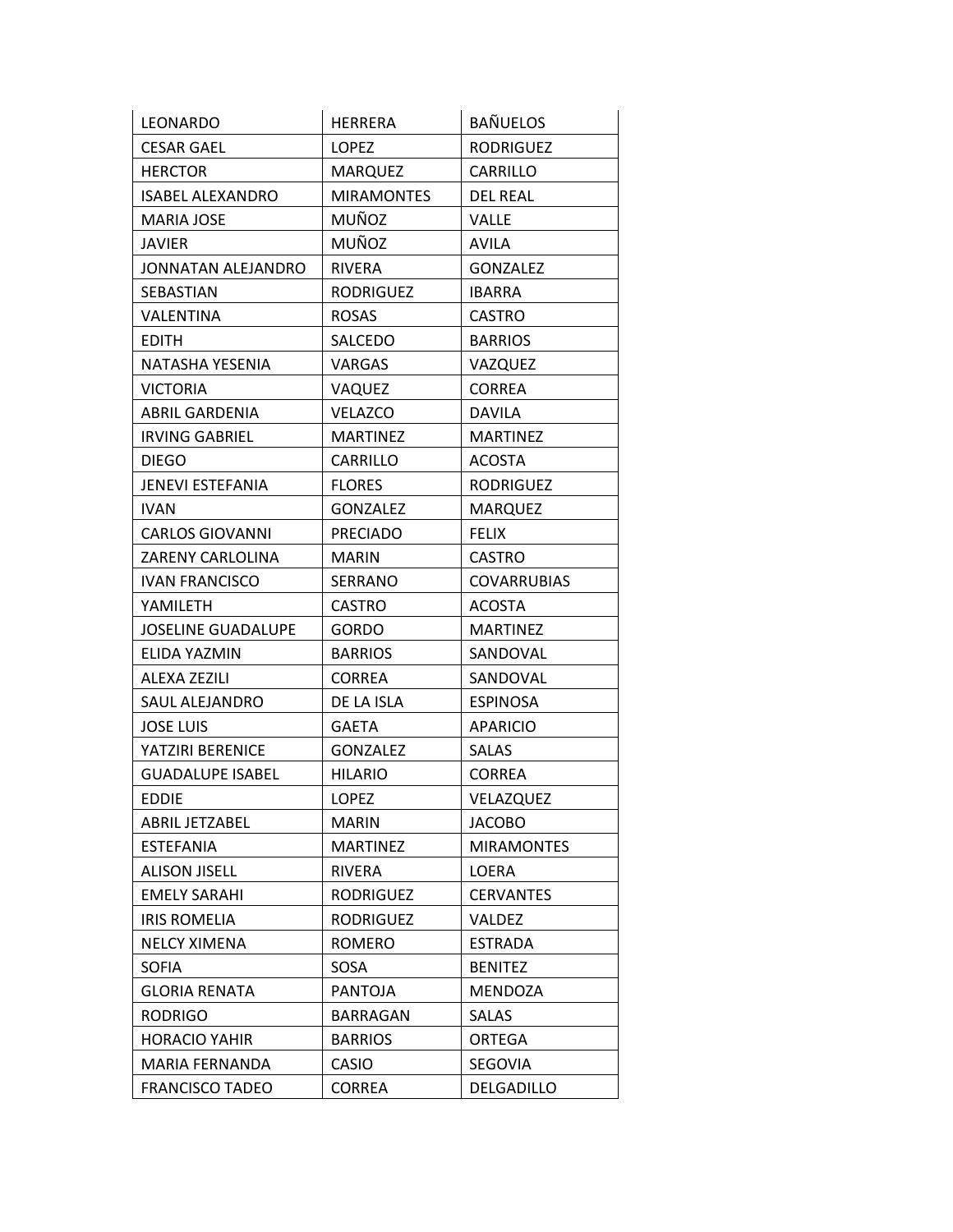| AARON RAMIRO           | <b>CORTES</b>     | <b>VIELMAS</b>    |
|------------------------|-------------------|-------------------|
| <b>ZADQUIEL MATEO</b>  | <b>CRUZ</b>       | RUVALCABA         |
| CAMILA GUADALUPE       | <b>DURAN</b>      | SANDOVAL          |
| REGINA FERNANDA        | DURAN             | <b>VARGAS</b>     |
| <b>EMILY TATIANA</b>   | <b>GONZALEZ</b>   | <b>VALDES</b>     |
| DANNA PAOLA            | HARO              | <b>MIRAMONTES</b> |
| KEVIN ALEXANDER        | HARO              | <b>MIRAMONTES</b> |
| SALVADOR               | <b>MARQUEZ</b>    | <b>GONZALEZ</b>   |
| <b>DIEGO FRANCISCO</b> | <b>MIRANDA</b>    | <b>MARQUEZ</b>    |
| LUIS ALEJANDRO         | <b>OROZCO</b>     | <b>ROMERO</b>     |
| CINTHIA GUADALUPA      | <b>RAMOS</b>      | DE LEON           |
| <b>ASHLE JAZMIN</b>    | <b>RIOS</b>       | <b>GARCIA</b>     |
| <b>OCTAVIO</b>         | <b>RODRIGUEZ</b>  | SANCHEZ           |
| <b>JHOAN</b>           | <b>ROMERO</b>     | <b>CORREA</b>     |
| ANTONELLA              | <b>ROSALES</b>    | <b>SERRANO</b>    |
| <b>JOSE MIGUEL</b>     | <b>ROSALES</b>    | <b>GOMEZ</b>      |
| VALERIA                | <b>TINOCO</b>     | SANDOVAL          |
| LAILA NATALIE          | <b>VALDEZ</b>     | <b>PEREZ</b>      |
| <b>KENDRA NIKOL</b>    | ZACARIAS          | JIMENEZ           |
| <b>CARLOS YAHEL</b>    | <b>ALVARADO</b>   | <b>RIVERA</b>     |
| AIDEE PAULINA          | ARELLANO          | MADERA            |
| MIGUEL JOSE            | <b>BARAJAS</b>    | <b>RODRIGUEZ</b>  |
| <b>SIGRID</b>          | <b>CASTRO</b>     |                   |
| SAMANTHA JAQUELINE     | CARLOS            | <b>JUAREZ</b>     |
| ANA JACKELINE          | <b>CORONADO</b>   | SALCEDO           |
| <b>MANUEL EMILIANO</b> | <b>DAVILA</b>     | <b>HERRERA</b>    |
| <b>DIEGO</b>           | DE SANTIAGO       | SOSA              |
| <b>RODRIGO</b>         | <b>GARCIA</b>     | <b>GAETA</b>      |
| <b>KAREN</b>           | <b>GOMEZ</b>      | DE LOS SANTOS     |
| <b>FERNANDO</b>        | <b>GONZALEZ</b>   | VARELA            |
| LUIS ANTONIO           | <b>IBARRA</b>     | VALDEZ            |
| ALEXANDRA ANAHI        | <b>JUAREZ</b>     | <b>ACOSTA</b>     |
| ALEXIS                 | <b>JUAREZ</b>     | SALCEDO           |
| <b>CARLOS MANUEL</b>   | <b>LOPEZ</b>      | <b>BAÑUELOS</b>   |
| <b>BRAYAN MISAEL</b>   | <b>MARIN</b>      | <b>JACOBO</b>     |
| <b>JANICE KARELY</b>   | MATA              | SALAS             |
| ANGELA LEONOR          | MEJIA             | LOZANO            |
| <b>ZOE NICOL</b>       | <b>MIRAMONTES</b> | <b>SALINAS</b>    |
| VALERIA                | <b>PASILLAS</b>   | <b>DURAN</b>      |
| YARELI                 | ROMERO            | VALENZUELA        |
| <b>IRIS RUBI</b>       | SEPULVEDA         | <b>LUNA</b>       |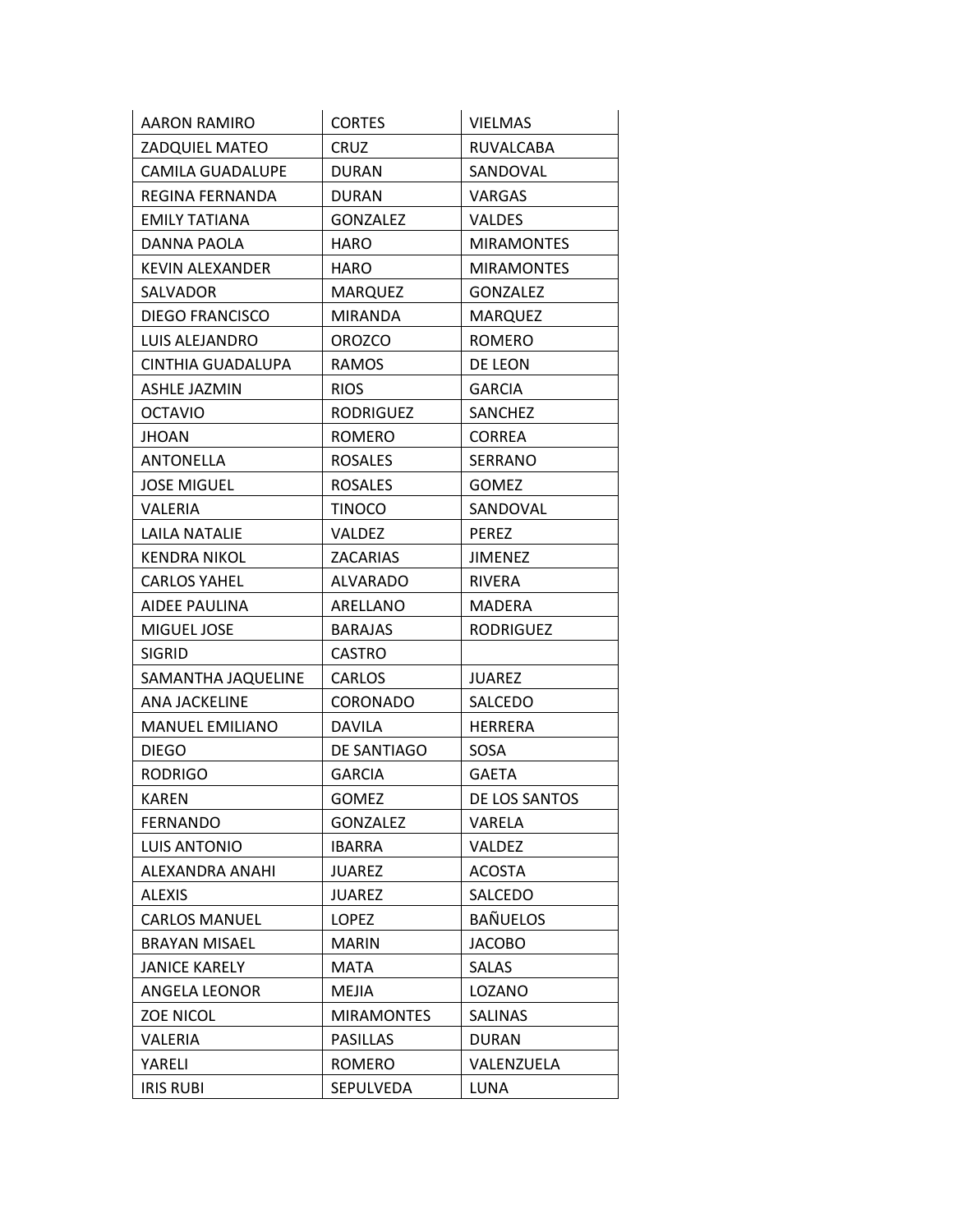| CAMILA JANETH           | VALLE            | <b>CORREA</b>   |
|-------------------------|------------------|-----------------|
| EVOLETH NAOMI           | ZUÑIGA           | SALDAÑA         |
| <b>MAYCO</b>            | <b>RIVERA</b>    | <b>LOPEZ</b>    |
| AMERICA SOFIA           | <b>RUIZ</b>      | <b>MARTINEZ</b> |
| <b>JOSE OSBALDO</b>     | <b>RIVERA</b>    | <b>ROMERO</b>   |
| <b>MAYLETH ISABELLA</b> | <b>RIVERA</b>    | <b>CHAVEZ</b>   |
| YAEL                    | <b>CORREA</b>    | ROMERO          |
| <b>DIEGO</b>            | <b>ISIDRO</b>    | <b>ROMERO</b>   |
| KIMBERLY ARLETH         | <b>RIVAS</b>     | <b>OLIVARES</b> |
| <b>EMMANUEL</b>         | <b>CORREA</b>    | <b>GARCIA</b>   |
| <b>ALEXIS MIGUEL</b>    | ROMERO           | <b>GONZALEZ</b> |
| <b>AREYLI GUADALUPE</b> | LUNA             | <b>FLORES</b>   |
| <b>JENNI</b>            | RIVERA           | RIVERA          |
| IKER                    | LUNA             | <b>SALAS</b>    |
| <b>CRISTINA JANETH</b>  | <b>MARTINEZ</b>  | SANDOVAL        |
| JUAN ARTURO             | SALAS            | OLIVAREZ        |
| <b>JESUS EMMANUEL</b>   | <b>RIVERA</b>    | <b>MEDINA</b>   |
| <b>JADYE ANTONELLA</b>  | <b>AVILA</b>     | <b>MARQUEZ</b>  |
| <b>CRISTHOPER</b>       | <b>BUGARIN</b>   | HARO            |
| <b>PAOLA</b>            | <b>CARLOS</b>    | <b>CORTES</b>   |
| YAZLYN                  | <b>CASTRO</b>    | VALLE           |
| ALONDRA                 | <b>CORTES</b>    | <b>RIVAS</b>    |
| <b>JESUS EMMANUEL</b>   | <b>GARCIA</b>    | <b>BAUTISTA</b> |
| <b>DANIEL</b>           | <b>GARCIA</b>    | <b>ROSALES</b>  |
| XIMENA                  | <b>GARCIA</b>    | SANDOVAL        |
| <b>ELIA</b>             | <b>GONZALEZ</b>  | AGUAYO          |
| <b>AXEL GUSTAVO</b>     | <b>GONZALEZ</b>  | SALAZAR         |
| NATALIA                 | GUERRERO         |                 |
| <b>ALEXIS</b>           | <b>HERNANDEZ</b> | <b>GUERRERO</b> |
| <b>FATIMA</b>           | <b>HUERTA</b>    | ZARABIA         |
| AXE EUSEBIO             | <b>JACOBO</b>    | <b>JACOBO</b>   |
| SAUL ALEJANDRO          | <b>JACOBO</b>    | <b>LLAMAS</b>   |
| CAROLINA                | <b>RIVAS</b>     | SANDOVAL        |
| <b>MARIA ISABEL</b>     | ROMERO           | <b>HERRERA</b>  |
| ANGELA                  | <b>RIVAS</b>     | <b>GONZALEZ</b> |
| <b>KARLA</b>            | SORIANO          | <b>SALINAS</b>  |
| <b>DAMIAN</b>           | <b>TREJO</b>     | <b>HUERTA</b>   |
| <b>MARIA JOSE</b>       | AGUAYO           | DELGADILLO      |
| ALEXANDER               | <b>BARRIOS</b>   | <b>GODOY</b>    |
| ALAN EFRAIN             | GONZALEZ         | SALAZAR         |
| <b>JOSE EDUARDO</b>     | LUNA             | SALAS           |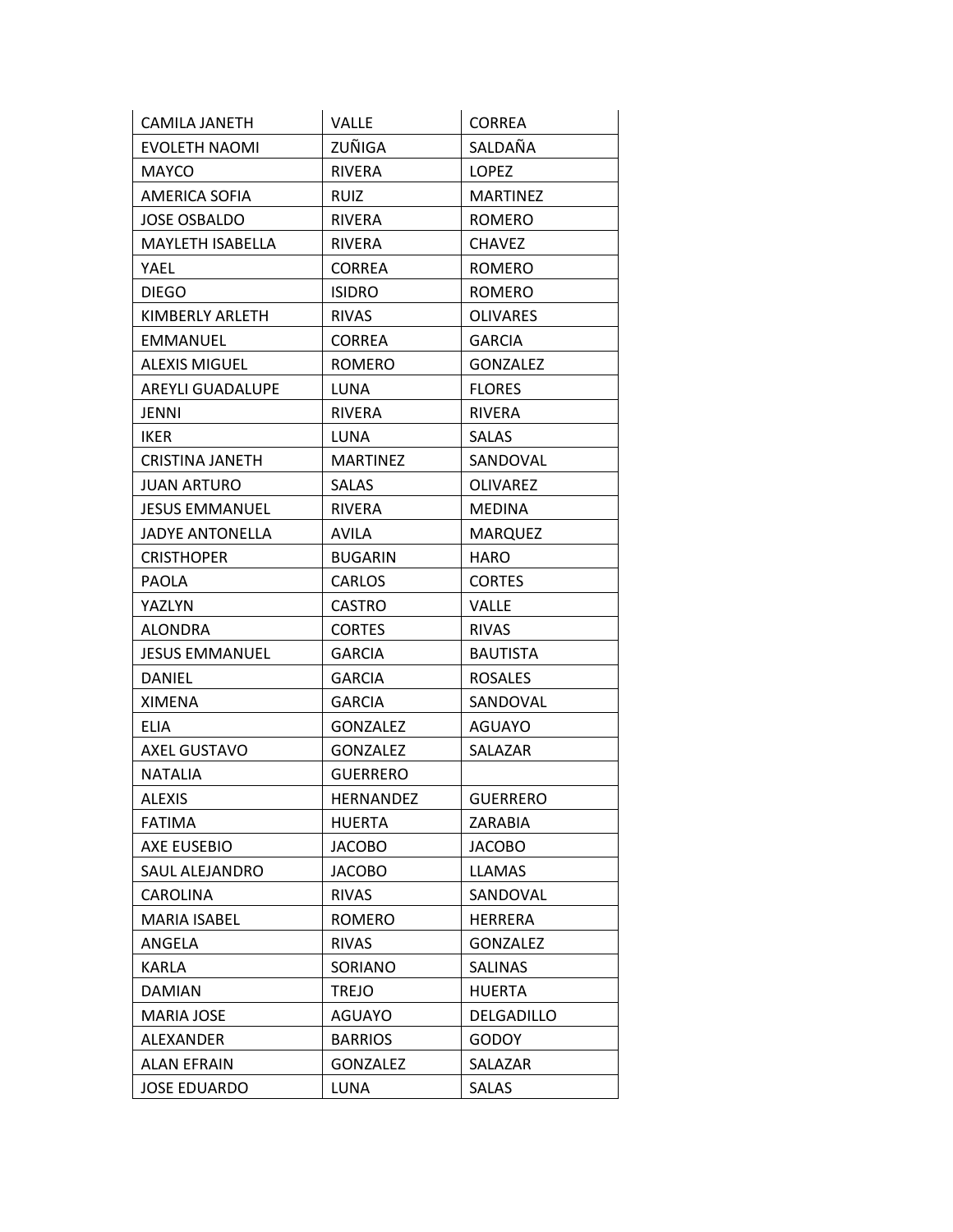| <b>CHRISTINE</b>       | MEZA             | <b>CAMPOS</b>     |
|------------------------|------------------|-------------------|
| <b>JUAN CARLOS</b>     | <b>MURO</b>      | SERRANO           |
| GISEL                  | SANCHEZ          | <b>CAMPOS</b>     |
| ALEXANDRA ANAHI        | VARGAS           | GAETA             |
| DYLAN UBALDO           | <b>VILLEGAS</b>  | <b>HUERTA</b>     |
| <b>HERLINDA RUBI</b>   | <b>BAÑUELOS</b>  | <b>HERRERA</b>    |
| IVANNA ATHZIRI         | <b>RIVERA</b>    | <b>RUIZ</b>       |
| KATIA                  | <b>ZACARIAS</b>  | <b>PUENTES</b>    |
| TERESA DE LOS ANGELES  | VELAZQUEZ        | <b>LOPEZ</b>      |
| ALONDRA GUADALUPE      | HERRERA          | RIVERA            |
| BERNARDO               | <b>RUIZ</b>      | <b>PACHECO</b>    |
| <b>VICENTE SAID</b>    | <b>JUAREZ</b>    | <b>GONZALEZ</b>   |
| <b>MARIA GUADALUPE</b> | ALVAREZ          | <b>PASILLAS</b>   |
| <b>ASHLEY XCARET</b>   | <b>BUGARIN</b>   | <b>ESTRADA</b>    |
| <b>WILIBALDO</b>       | <b>CASTRO</b>    | ORTEGA            |
| <b>TADEO</b>           | <b>CHAVEZ</b>    | <b>GONZALEZ</b>   |
| <b>DIEGO</b>           | <b>CORREA</b>    | <b>RUIZ</b>       |
| <b>KEVIN MATEO</b>     | <b>CORREA</b>    | <b>RUIZ</b>       |
| LUIS ADOLFO            | <b>DAVILA</b>    | <b>CAMACHO</b>    |
| MIRIAM MARIANA         | <b>DAVILA</b>    | LUNA              |
| HANNA VALERIA          | DE LA ROSA       | VARGAS            |
| FELIPE DE JESUS        | <b>GARCIA</b>    | SANDOVAL          |
| MIGUEL ANGEL           | <b>GODOY</b>     | <b>MARIN</b>      |
| <b>KEVIN OMAR</b>      | LUNA             | <b>GARCIA</b>     |
| ULISES GAEL            | <b>RODRIGUEZ</b> | <b>GONZALEZ</b>   |
| <b>MATEO BENJAMIN</b>  | <b>ROGERO</b>    | HERNANDEZ         |
| ARISLOBELY S.          | SANTILLAN        | <b>MIRAMONTES</b> |
| <b>CARLOS SAID</b>     | <b>TREJO</b>     | <b>HUERTA</b>     |
| PRISCILA JANICE        | <b>VALDEZ</b>    | <b>CASTRO</b>     |
| SAMIR                  | VALLE            | <b>GONZALEZ</b>   |
| <b>ADRIANA</b>         | <b>ALMARAZ</b>   | <b>MARTINEZ</b>   |
| <b>VALENTINA</b>       | <b>ALVAREZ</b>   | <b>CORREA</b>     |
| PABLO ALBERTO          | AVILA            | DE LEON           |
| <b>MARVIN</b>          | <b>BAUTISTA</b>  | <b>HERRERA</b>    |
| <b>LUIS TADEO</b>      | <b>BONILLA</b>   | <b>TOVAR</b>      |
| <b>AXEL SANTIAGO</b>   | <b>BERUMEN</b>   | <b>DIAZ</b>       |
| ARIADNE                | CABRERA          | <b>GONZALEZ</b>   |
| DANNA VICTORIA         | CASTAÑEDA        | <b>BERUMEN</b>    |
| ALAN                   | SERNA            | <b>GONZALEZ</b>   |
| PERLA XANEXY           | <b>CHAVEZ</b>    | VALENZUELA        |
| <b>JENDRY YAEL</b>     | CONDE            | <b>CAMACHO</b>    |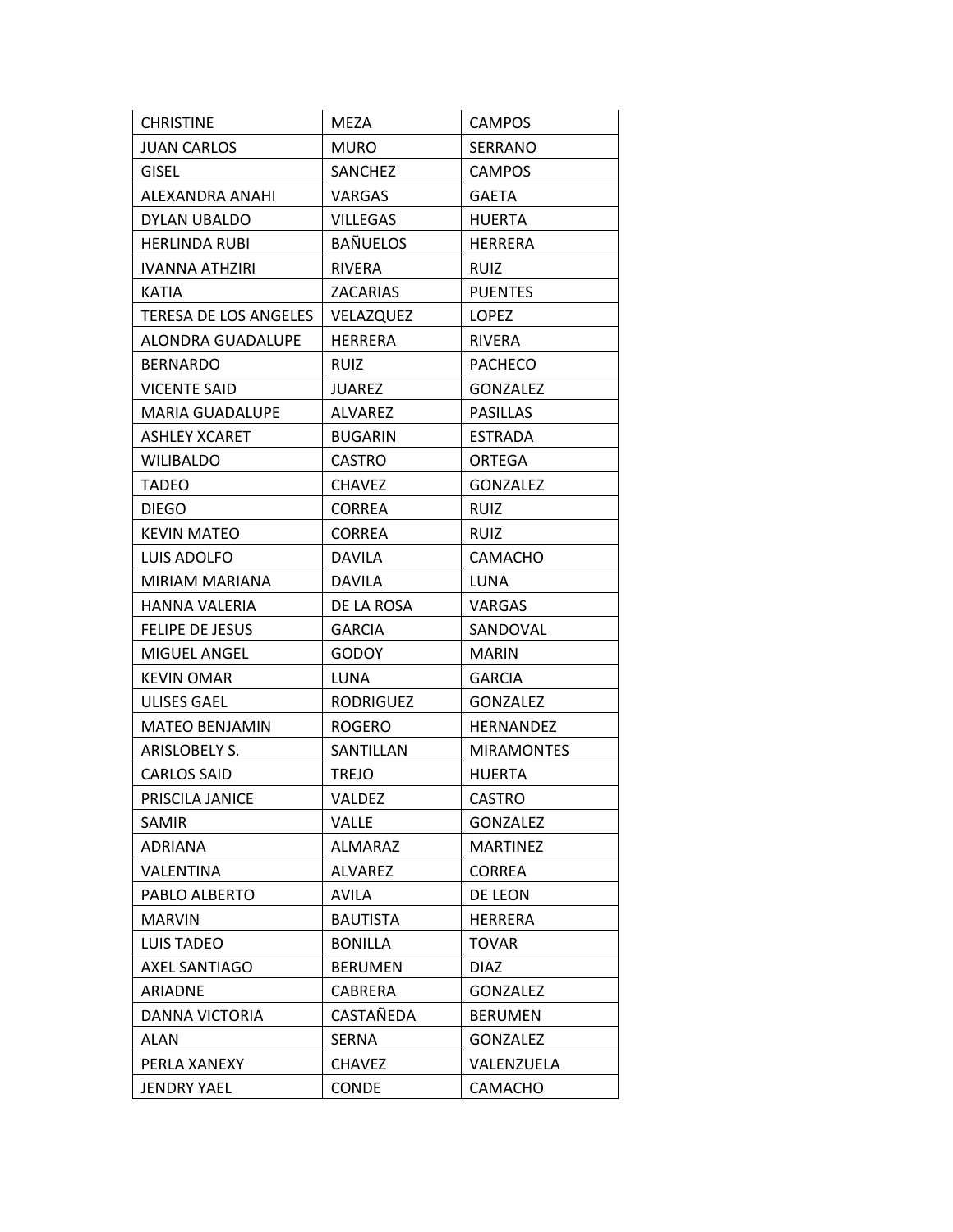| <b>JIMENA</b>              | DAVILA           | <b>MARTINEZ</b>   |
|----------------------------|------------------|-------------------|
| <b>ASAEL</b>               | <b>FLORES</b>    | <b>GONZALEZ</b>   |
| ANGELA DAYANA              | <b>GARCIA</b>    | <b>BAUTISTA</b>   |
| LUIS MARIO                 | <b>GONZALEZ</b>  | <b>DAVILA</b>     |
| LUIS ALEJANDRO             | <b>GUTIERREZ</b> | YAÑEZ             |
| ANGELA                     | <b>LOPEZ</b>     | <b>BERUMEN</b>    |
| DANNA YULIANA              | LUNA             | <b>BAÑALES</b>    |
| SARAH ALEJANDRA            | <b>MARQUEZ</b>   | <b>FLORES</b>     |
| <b>SOFIA</b>               | <b>RIVERA</b>    | <b>GARCIA</b>     |
| <b>DAMIAN</b>              | <b>ROMERO</b>    |                   |
| REGINA E.                  | SANCHEZ          | ORQUIZ            |
| ALEXA                      | <b>SOLIS</b>     | <b>HERNANDEZ</b>  |
| <b>KIMBERLY</b>            | VALENZUELA       | <b>LOPEZ</b>      |
| JAIDE                      | <b>VARGAS</b>    | CASTAÑEDA         |
| FATIMA MIRANDA             | <b>BENITES</b>   | <b>DELGADO</b>    |
| <b>BRIAN MAURICIO</b>      | <b>RIVERA</b>    | <b>CAMACHO</b>    |
| <b>ALONSO</b>              | <b>IBARRA</b>    | <b>DELGADO</b>    |
| JUAN PABLO                 | <b>IBARRA</b>    | <b>BENITEZ</b>    |
| <b>MAURICIO</b>            | <b>JIMENEZ</b>   | <b>IBARRA</b>     |
| <b>OLEGARIO DE JESUS</b>   | <b>IVARRA</b>    | <b>JIMENEZ</b>    |
| ARMANDO                    | <b>JIMENEZ</b>   | <b>IBARRA</b>     |
| <b>ALEXIS SAUL</b>         | <b>CAMACHO</b>   | <b>IBARRA</b>     |
| XIOMARA MELISA             | <b>IBARRA</b>    | <b>DELGADO</b>    |
| IKER JOEL                  | <b>CAMACHO</b>   | <b>HERRERA</b>    |
| AMBER XIMENA               | ORTIZ            | <b>CAMACHO</b>    |
| VALENTINA ANGELITA         | <b>BENITEZ</b>   | <b>CAMACHO</b>    |
| <b>HIKIM TIMOTEO</b>       | <b>REYES</b>     | PADILLA           |
| <b>AURELIANO</b>           | VILLAGRANA       | CAMACHO           |
| HUGO                       | CAMACHO          | <b>RIVERA</b>     |
| <b>SIMON</b>               | <b>MORA</b>      | <b>FLORES</b>     |
| <b>GUILLERMO</b>           | RIVERA           | RIVERA            |
| <b>SERGIO GIOVANI</b>      | <b>REYES</b>     | <b>ALVARADO</b>   |
| <b>EVOLETH VANESA</b>      | CAMACHO          | <b>BENITES</b>    |
| <b>JOSE RONALDO</b>        | <b>BENITES</b>   | <b>FAUSTINO</b>   |
| <b>MICHELLE</b>            | <b>BENITEZ</b>   | MORA              |
| <b>GUADALUPE ALEJANDRA</b> | <b>OCHOA</b>     | <b>SALAS</b>      |
| ALEXANDER EMANUEL          | <b>ROSALES</b>   | SERNA             |
| ALEXA                      | RUIZ             | <b>VILLALOBOS</b> |
| KEVIN ALEJANDRO            | <b>ALVARADO</b>  | <b>RUIZ</b>       |
| <b>AARON XAEL</b>          | <b>DELGADO</b>   | CAMACHO           |
| <b>LARRY ANTHONY</b>       | RIVERA           | CAMACHO           |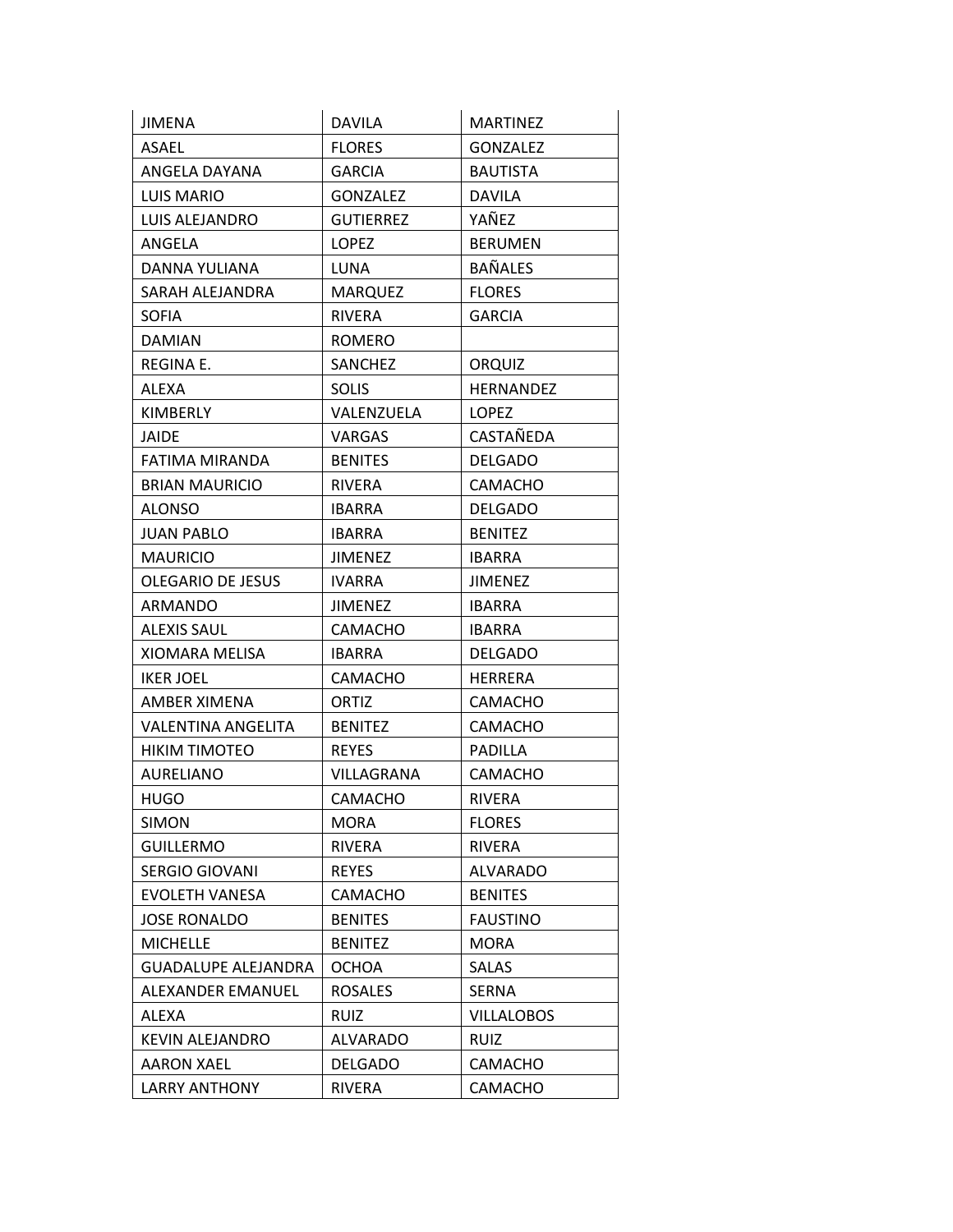| ALAN CELESINO          | <b>BENITEZ</b>     | <b>MORA</b>       |
|------------------------|--------------------|-------------------|
| DIILAN REYNALDO        | <b>FAUSTINO</b>    | <b>ALVARADO</b>   |
| <b>KEIRY KETLIN</b>    | SALAS              | <b>RIVERA</b>     |
| MIALEJANDRA            | VILLAGRANA         | CAMACHO           |
| PEDRO VALENTIN         | <b>RIVERA</b>      | <b>CAMACHO</b>    |
| EMILIO ABRAHAM         | <b>CAMACHO</b>     | <b>RIVERA</b>     |
| <b>HOMERO</b>          | RIVERA             | <b>CASAS</b>      |
| <b>JIMENA SOFIA</b>    | <b>FLORES</b>      | PIÑA              |
| <b>BRITNEY AILEN</b>   | RAMOS              | <b>SALAS</b>      |
| <b>MAIRA GUADALUPE</b> | <b>CAMACHO</b>     | <b>RIVERA</b>     |
| MARTHA ELIZABETH       | <b>REYES</b>       | PADILLA           |
| ISRAEL                 | CAMACHO            | <b>MARTINEZ</b>   |
| YAHIR                  | CAMACHO            | <b>MORA</b>       |
| <b>JOSELYN</b>         | <b>BENITEZ</b>     | <b>MORA</b>       |
| <b>KENIA NATALI</b>    | CAMACHO            | <b>SALAS</b>      |
| <b>BLANCA JAZMIN</b>   | <b>OCHOA</b>       | <b>RIOS</b>       |
| DARIANA JULIETH        | <b>RIVERA</b>      | <b>FAUSTINO</b>   |
| <b>DIEGO</b>           | SALCEDO            | <b>MIRAMONTES</b> |
| <b>ERIK JOSE</b>       | SALCEDO            | <b>TORIBIO</b>    |
| <b>VLADIMIR</b>        | <b>CASTRO</b>      | <b>CORREA</b>     |
| DIANA RUBI             | <b>VIRONCHE</b>    | DE LA CRUZ        |
| <b>ALISSON</b>         | <b>HERRERA</b>     | VALENZUELA        |
| <b>ERNESTO</b>         | <b>VIRONCHE</b>    | DE LA CRUZ        |
| <b>KEVIN</b>           | <b>LOPEZ</b>       | VALENZUELA        |
| OLIVER                 | <b>COVARRUBIAS</b> | <b>ROMERO</b>     |
| <b>ROBERTO</b>         | <b>CASTRO</b>      | <b>CORREA</b>     |
| <b>CAMILA</b>          | <b>CORTES</b>      | <b>CORTES</b>     |
| <b>LUIS ANGEL</b>      | CANO               | AVILA             |
| ARELI                  | <b>TORRES</b>      | SANTILLAN         |
| ALEXANDER              | SANDOVAL           | <b>PASILLAS</b>   |
| <b>JAQUELINE</b>       | SARABIA            | ULLOA             |
| <b>LUIS FERNANDO</b>   | <b>FLORES</b>      | <b>HERNANDEZ</b>  |
| <b>NAYDELIN</b>        | <b>GOMEZ</b>       | <b>ROMERO</b>     |
| ALEXANDER              | <b>CORREA</b>      | <b>GONZALEZ</b>   |
| SELENA                 | <b>HERNANDEZ</b>   | CANO              |
| <b>KARLA</b>           | RAMIREZ            | <b>MORA</b>       |
| <b>JESUS EVERARDO</b>  | <b>MORA</b>        | <b>ROSALES</b>    |
| EVELIN GALILEA         | MORA               | <b>ROSALES</b>    |
| <b>DALILA NOEMI</b>    | <b>PEREZ</b>       | <b>BENITEZ</b>    |
| ADALBERTO              | CAMACHO            | <b>HERNANDEZ</b>  |
| <b>MARIO GUTSBERTO</b> | <b>JIMENEZ</b>     | <b>PEREZ</b>      |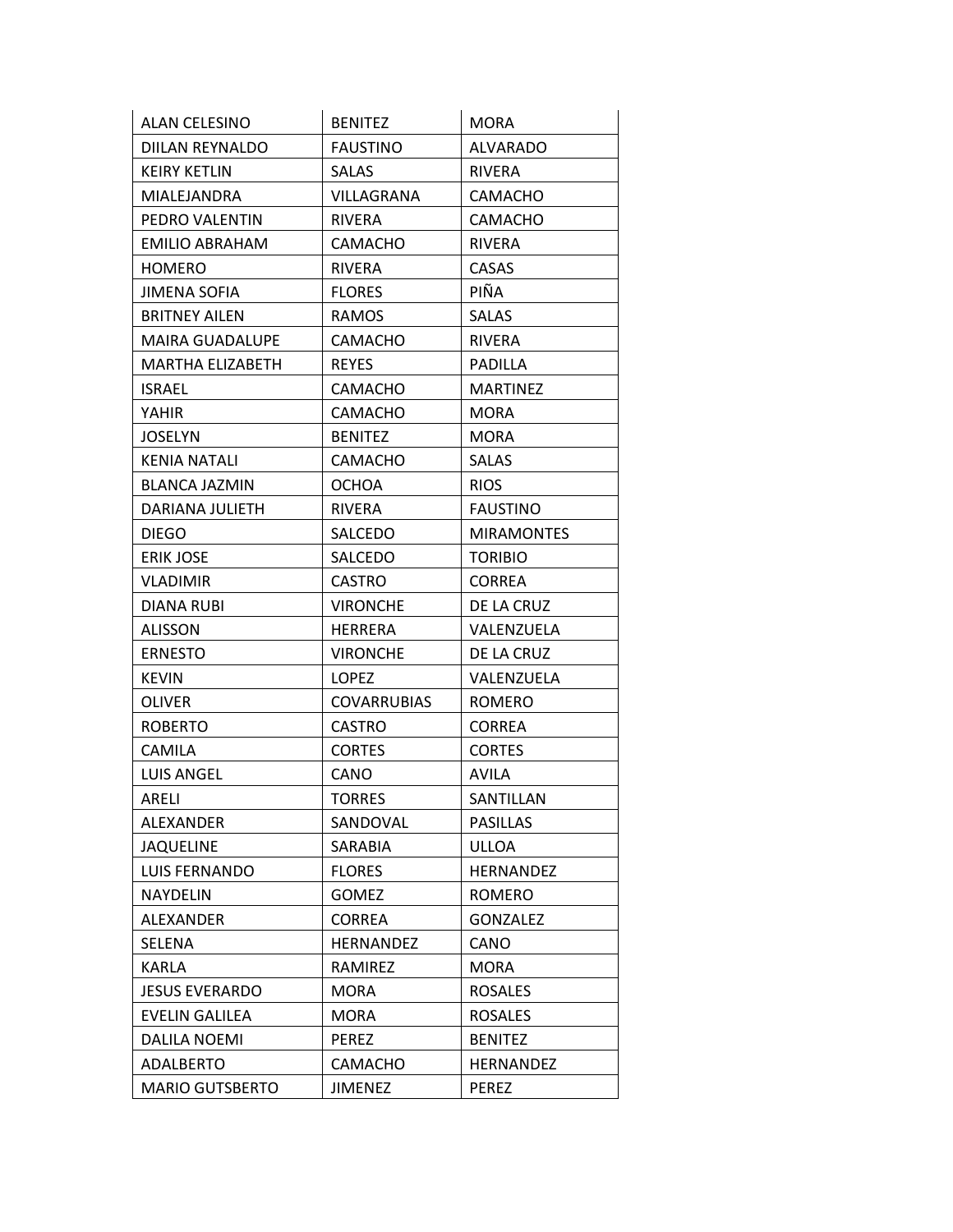| <b>OSCAR MIGUEL</b>     | <b>MIRAMONTES</b> | <b>CARLOS</b>     |
|-------------------------|-------------------|-------------------|
| <b>IKER ISMAEL</b>      | <b>MIRAMONTES</b> | <b>JIMENEZ</b>    |
| <b>KENDRA GUADALUPE</b> | <b>BARRAGAN</b>   | ARELLANO          |
| FATIMA YANETH           | <b>MARQUEZ</b>    | <b>CORREA</b>     |
| <b>ITZEL GUADALUPE</b>  | <b>CORREA</b>     | SERRANO           |
| <b>MATEO BENJAMIN</b>   | <b>CSTRO</b>      | <b>BAÑUELOS</b>   |
| MELINA                  | <b>CASTRO</b>     | <b>JIMENEZ</b>    |
| <b>ITZEL GUADALUPE</b>  | <b>CORREA</b>     | <b>GONZALEZ</b>   |
| LEONARDO                | <b>CORTES</b>     | <b>BAUTISTA</b>   |
| <b>IZEL ANAYANSI</b>    | DE LA CRUZ        | <b>ROCHA</b>      |
| <b>FATIMA AIDE</b>      | <b>GARCIA</b>     | <b>GONZALEZ</b>   |
| <b>DIEGO</b>            | <b>GONZALEZ</b>   | <b>MUÑETON</b>    |
| <b>JOEL FAUSTINO</b>    | <b>HERRERA</b>    | <b>RUIZ</b>       |
| ABRAHAM                 | MUÑOZ             | <b>BARRIOS</b>    |
| <b>EDUARDO</b>          | <b>REYES</b>      | <b>FLORES</b>     |
| <b>EMILY</b>            | <b>RIVERA</b>     | <b>JIMENEZ</b>    |
| JESUS E.                | <b>RODRIGUEZ</b>  | <b>OCHOA</b>      |
| <b>JAQUELIN</b>         | <b>ROMERO</b>     | LOZANO            |
| <b>ISMENI JAZMIN</b>    | SALAZAR           | JUAREZ            |
| MIGUEL ANGEL            | <b>SANCHEZ</b>    | <b>PALLARES</b>   |
| JULIAN                  | <b>TALAMANTES</b> | SARABIA           |
| <b>EDWIN</b>            | <b>MARTINEZ</b>   | SALAZAR           |
| ALEXANDRA               | MUÑOZ             | <b>DAVILA</b>     |
| <b>DIEGO</b>            | <b>BAUTISTA</b>   | <b>MARTINEZ</b>   |
| KENIA                   | <b>ACOSTA</b>     | <b>IXTLAHUACA</b> |
| <b>GILBERTO</b>         | <b>AVILA</b>      | <b>ALVAREZ</b>    |
| <b>JOSE MIGUEL</b>      | <b>BARRIOS</b>    | TALAMANTES        |
| <b>NAOMI</b>            | CASAS             | <b>GODOY</b>      |
| <b>DIEGO MATEO</b>      | <b>CORREA</b>     | <b>CORTES</b>     |
| ANA XIMENA              | <b>GODOY</b>      | MUÑOZ             |
| ANGEL ESAU              | HERNANDEZ         | <b>JUAREZ</b>     |
| <b>WESLY RICARDO</b>    | <b>IXTLAHUACA</b> | <b>TORIBIO</b>    |
| MALENY                  | <b>JUAREZ</b>     | <b>MARTINEZ</b>   |
| <b>ALFONSO</b>          | LUJAN             | <b>CORREA</b>     |
| <b>EZEQUIEL</b>         | <b>MARTINEZ</b>   | RAMIREZ           |
| <b>JOSE ROBERTO</b>     | <b>MIRAMONTES</b> | <b>CASTRO</b>     |
| <b>NEVIN JAVIER</b>     | <b>MUÑETON</b>    | <b>MARIN</b>      |
| <b>KEVIN ALEJANDRO</b>  | SANCHEZ           | <b>JUAREZ</b>     |
| <b>ELIZABETH</b>        | <b>SERNA</b>      | <b>MARTINEZ</b>   |
| ITZAYANA ALEJANDRA      | VALENZUELA        | <b>MONTES</b>     |
| <b>KAROLINA</b>         | VALENZUELA        | <b>RODRIGUEZ</b>  |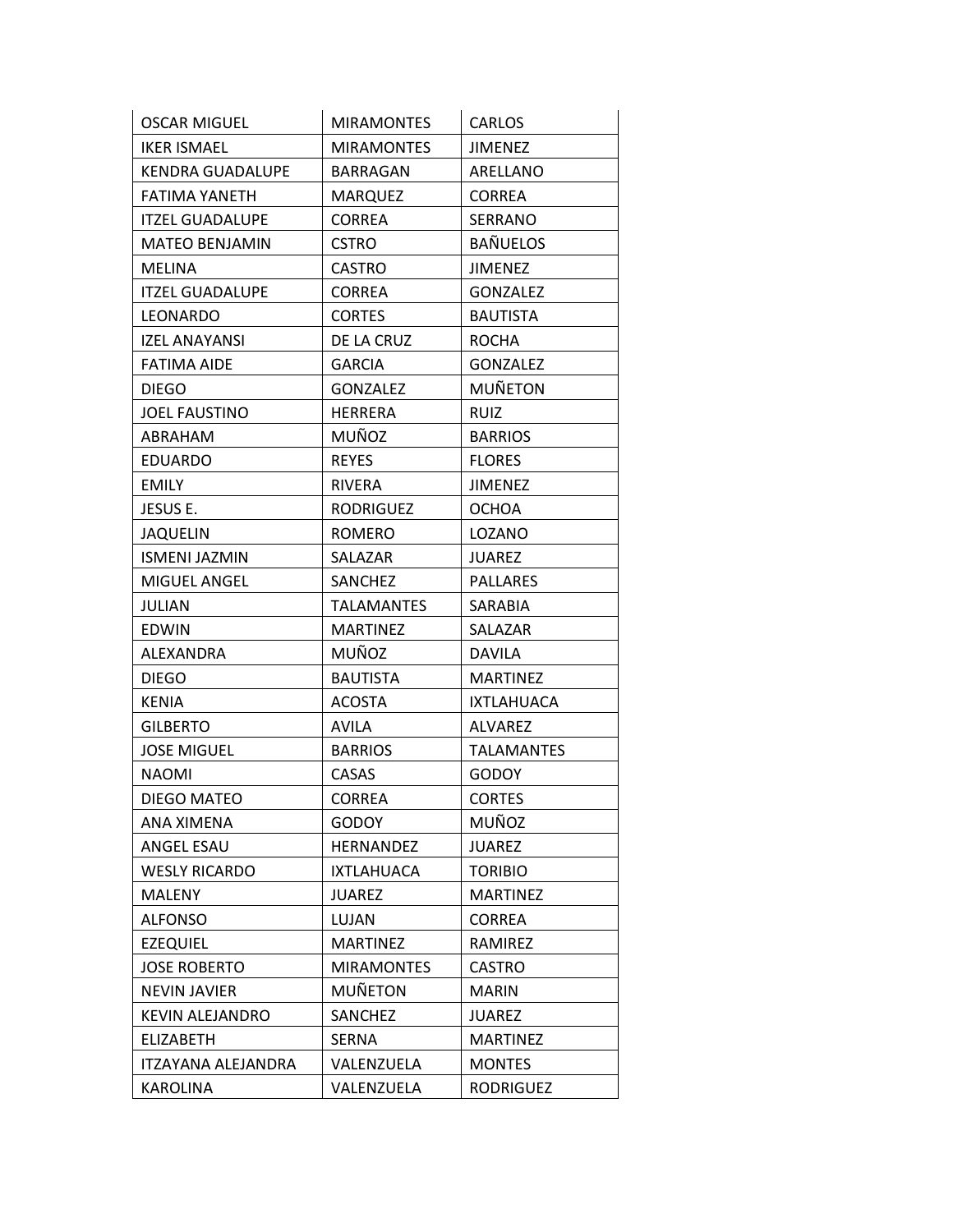| EDITH GUADALUPE        | VALENZUELA      | SANTILLAN         |
|------------------------|-----------------|-------------------|
| AXEL DIILAN            | <b>GARCIA</b>   | <b>MARQUEZ</b>    |
| <b>JOSE RAMON</b>      | <b>FLORES</b>   | <b>PEREZ</b>      |
| DANNNA ZOE             | <b>PALLARES</b> | <b>TORRES</b>     |
| ALMA SOFIA             | <b>GONZALEZ</b> | ROMERO            |
| <b>MARIAN GISELLE</b>  | <b>BARRIOS</b>  | <b>TALAMANTES</b> |
| DARIANA GUADALUPE      | <b>MARTINEZ</b> | LOPEZ             |
| <b>JOCELYN</b>         | GONZALEZ        | <b>ALVAREZ</b>    |
| <b>KEVIN ALDAHIR</b>   | <b>GOMEZ</b>    | RIVERA            |
| <b>FABIOLA</b>         | <b>GARCIA</b>   | <b>CORREA</b>     |
| LUIS HUMBERTO          | <b>CORREA</b>   | <b>TORRES</b>     |
| <b>OSCAR DANIEL</b>    | <b>BARRIOS</b>  | <b>ACOSTA</b>     |
| <b>EDUARDO</b>         | <b>CORTES</b>   | <b>BARUTISTA</b>  |
| YULIANA JAREIDY        | <b>JUAREZ</b>   | VALENZUELA        |
| JENARO DE JESUS        | <b>BRAVO</b>    | ARTEAGA           |
| AXEL JAHZIEL           | <b>TRAMOS</b>   | <b>GUTIERREZ</b>  |
| <b>IRVING ALABERTO</b> | <b>RIVERA</b>   | <b>MONTES</b>     |
| <b>FABIOLA</b>         | <b>CASTRO</b>   | DE LOS SANTOS     |
| <b>CRUZ ISMAEL</b>     | <b>GONZALEZ</b> | <b>BRAVO</b>      |
| MARIA ANGELICA         | <b>GONZALEZ</b> | <b>GONZALEZ</b>   |
| MARIA DE LA CRUZ       | <b>GONZALEZ</b> | MENDOZA           |
| JAIR                   | HERRERA         | SANDOVAL          |
| <b>ORIANA</b>          | <b>ROMERO</b>   | CALDERON          |
| <b>ELIAS NIEVES</b>    | <b>SALAS</b>    | <b>GONZALEZ</b>   |
| <b>VICTOR MANUEL</b>   | GONZALEZ        | <b>JUAREZ</b>     |
| CINTHIA DARINA         | ROMERO          | <b>CANO</b>       |
| <b>NOEMI</b>           | CASTAÑEDA       | CARRERO           |
| <b>MICHELLE</b>        | <b>NARANJO</b>  | ARELLANO          |
| JUAN PABLO             | <b>NAVA</b>     | <b>IBARRA</b>     |
| SARAHI                 | <b>JIMENEZ</b>  | <b>NAVA</b>       |
| YEMELIN                | AGUILAR         | <b>NAVA</b>       |
| RITA MICAELA           | AVILA           | LUNA              |
| <b>LEONEL</b>          | NARANJO         | SANTILLAN         |
| <b>BRANDON GAEL</b>    | <b>NAVA</b>     | <b>APARICIO</b>   |
| <b>SEBASTIAN</b>       | RAMOS           | <b>GARCIA</b>     |
| <b>TANIA BRILLIT</b>   | SANDOVAL        | LUNA              |
| <b>AZUCENA</b>         | SANTILLA N      | RUVALCABA         |
| <b>ESTEBAN</b>         | SANTILLAN       | RUVALCABA         |
| ALAN FERNANDO          | <b>HUERTA</b>   | LUNA              |
| ALONDRA GUADALUPE      | ABREGO          | SANTILLAN         |
| <b>KEVIN ASSAEL</b>    | DE LA O         | <b>ABREGO</b>     |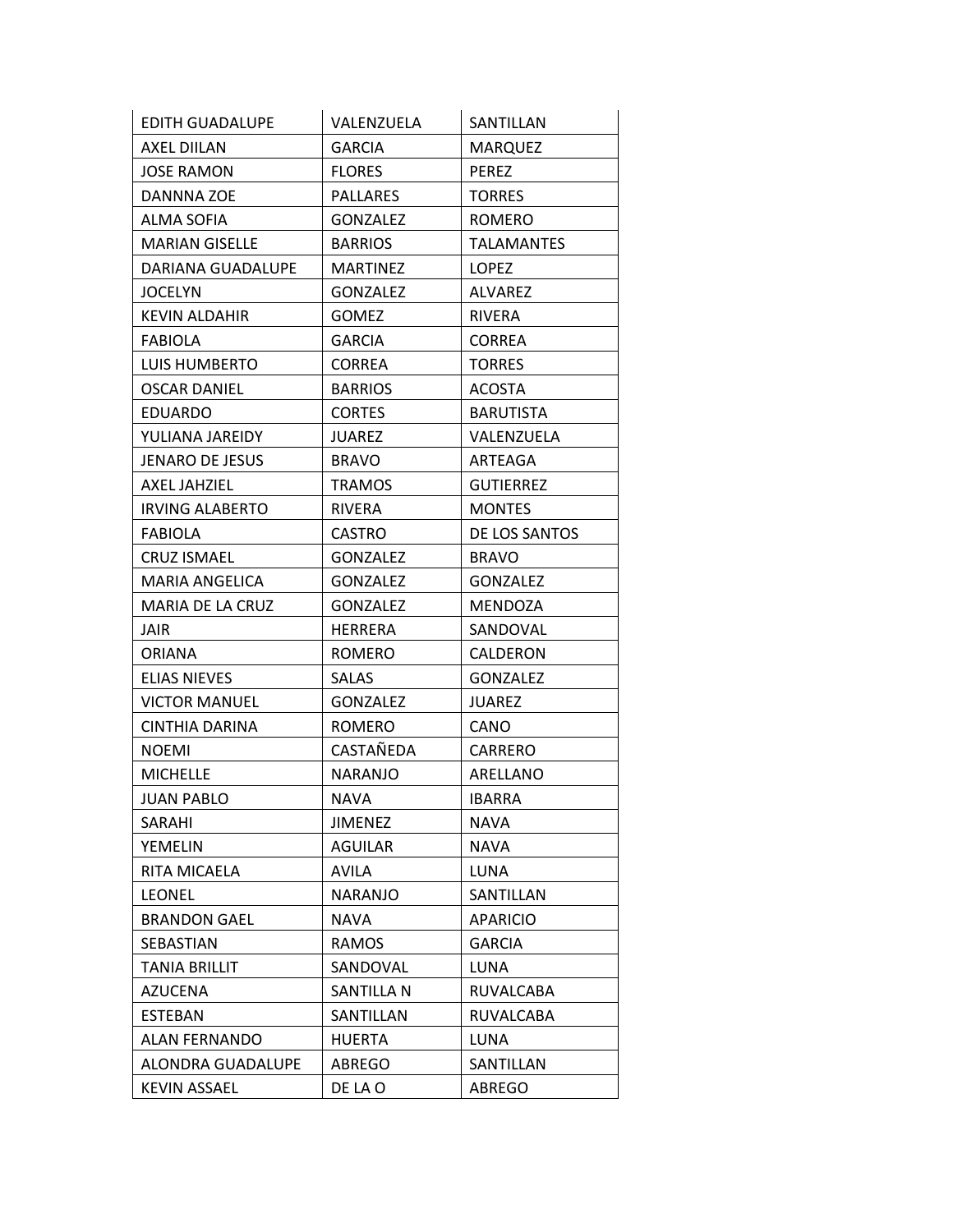| DANIEL                | <b>HERNANDEZ</b> | <b>NAVA</b>       |
|-----------------------|------------------|-------------------|
| <b>MIRIAN ANAHI</b>   | <b>IBARRA</b>    | <b>CORTES</b>     |
| <b>EVELIN YANILEN</b> | <b>IBARRA</b>    | <b>MARTINEZ</b>   |
| ALAN RODRIGO          | <b>JUAREZ</b>    | <b>MAGALLANES</b> |
| <b>JOSE ALEJANDRO</b> | LUNA             | <b>RODRIGUEZ</b>  |
| <b>WILLIAM JESUS</b>  | <b>NAVA</b>      | LUNA              |
| <b>LUIS ANGEL</b>     | <b>RAMOS</b>     | <b>GARCIA</b>     |
| YULENI MAILIN         | SANTILLAN        | <b>MARTINEZ</b>   |
| <b>ELIOT ZAIM</b>     | <b>TORRES</b>    | <b>NAVA</b>       |

## **PASSAV**

| <b>BERTAHA ALICIA</b>    | <b>PASILLAS</b>   | ZOZA              |
|--------------------------|-------------------|-------------------|
| <b>LAURA ELENA</b>       | LOZANO            | <b>MONTES</b>     |
| AVELIA                   | <b>SALAS</b>      | <b>GONZALEZ</b>   |
| LAURA ELENA              | <b>PASILLAS</b>   | HARO              |
| REFUGIO                  | <b>CORREA</b>     | ARTEAGA           |
| MONICA ALEJANDRA         | CARRILLO          | <b>CORREA</b>     |
| MARÍA TRINIDAD           | <b>CASTRO</b>     | <b>ROMERO</b>     |
| <b>MARIA DEL ROSARIO</b> | <b>GORDO</b>      | <b>GUZMAN</b>     |
| <b>ENRIQUETA</b>         | NUÑEZ             | <b>IBARRA</b>     |
| <b>VICENTE</b>           | <b>CASTRO</b>     | <b>FLORES</b>     |
| <b>VICTOR MARTIN</b>     | <b>DAVILA</b>     | VALADEZ           |
| VIRGINIA                 | GONZALEZ          | ZACARIAS          |
| YOLANDA                  | <b>PASILLAS</b>   | SANDOVAL          |
| <b>LEONOR</b>            | CASTAÑEDA         | <b>FRAGOSA</b>    |
| <b>MARIA SALVADORA</b>   | <b>TALAMANTES</b> | <b>PEREZ</b>      |
| <b>BELEN</b>             | <b>MUÑETON</b>    | <b>HERNANDEZ</b>  |
| <b>MARINA</b>            | <b>PASILLAS</b>   | <b>AVILA</b>      |
| <b>JOSE GUADALUPE</b>    | <b>RAMOS</b>      | SARABIA           |
| <b>JUANA EVELIA</b>      | <b>GARCIA</b>     | VARELA            |
| KARLA ALEJANDRA          | SAMANIEGO         | RUVALCABA         |
| SUSANA                   | <b>HERNANDEZ</b>  | <b>BARRIOS</b>    |
| <b>MARIA DEL SOCORRO</b> | ACEVEDO           | <b>BAÑUELOS</b>   |
| MA. DEL REFUGIO          | <b>SOTO</b>       | <b>ROMERO</b>     |
| <b>MARIA RAFAELA</b>     | <b>CORREA</b>     | <b>RIOS</b>       |
| MARTHA ELENA             | <b>GONZALEZ</b>   | <b>MIRAMONTES</b> |
| ESPERANZA                | <b>FLORES</b>     | <b>TORRES</b>     |
| YOLANDA                  | <b>MIRAMONTES</b> | CASTAÑEDA         |
| <b>CAMERINA</b>          | SANTILLAN         | <b>GUTIERREZ</b>  |
| <b>ANTONIO</b>           | <b>MIRAMONTES</b> | <b>CORREA</b>     |
| DELGADINA                | <b>HERNANDEZ</b>  | <b>GODOY</b>      |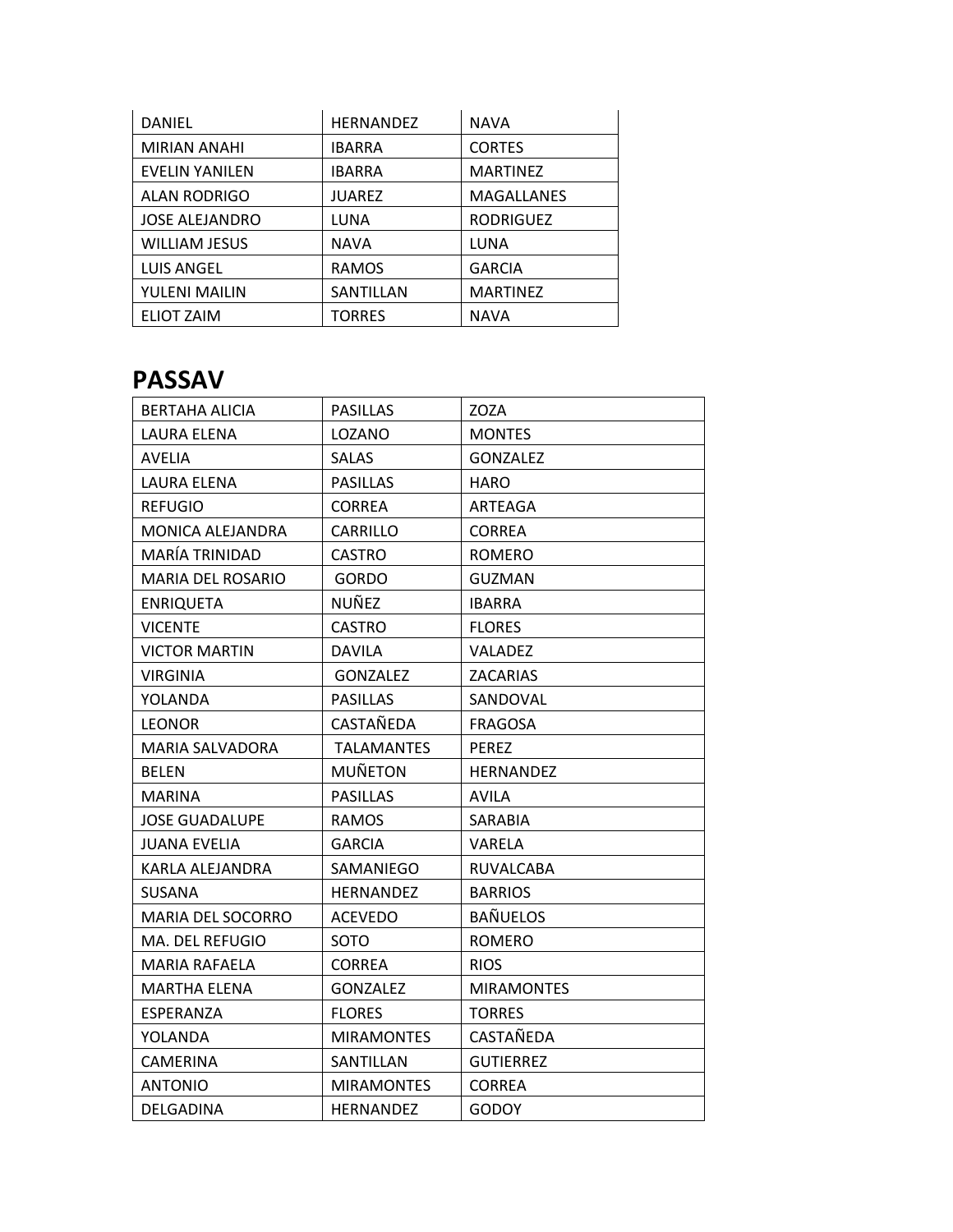| <b>MIRNA</b>             | SANDOVAL          | DE LA O           |
|--------------------------|-------------------|-------------------|
| <b>ELBA</b>              | <b>PARRA</b>      | GONZÁLEZ          |
| <b>GREGORIA</b>          | <b>GONZALEZ</b>   | <b>JACOBO</b>     |
| <b>GUILLERMINA</b>       | <b>MIRAMONTES</b> | SANDOVAL          |
| <b>HERMINIO</b>          | <b>MARQUEZ</b>    | <b>GODOY</b>      |
| <b>IGNACIO</b>           | RAMOS             | <b>HUERTA</b>     |
| MARIA DE LA CRUZ         | <b>MARQUE</b>     | <b>GUTIERREZ</b>  |
| ANA YANETH               | <b>CORREA</b>     | <b>GODOY</b>      |
| <b>MARIA YOLICIA</b>     | <b>ALBAREZ</b>    | <b>MIRAMONTES</b> |
| <b>OFELIA</b>            | <b>FLORES</b>     | <b>GORDO</b>      |
| <b>JOSEFINA</b>          | LOZANO            | NUÑEZ             |
| MARIA DE LA LUZ          | <b>PEREZ</b>      | <b>RODRIGUEZ</b>  |
| <b>ANA ISABEL</b>        | SARABIA           | <b>ROMERO</b>     |
| <b>EDGAR ALBERTO</b>     | <b>DEL REAL</b>   | <b>PUEBLA</b>     |
| ERANEA                   | <b>CARLOS</b>     | <b>CONTERAS</b>   |
| <b>GRACIELA</b>          | <b>HERRERA</b>    | <b>JUAREZ</b>     |
| <b>JOSE</b>              | <b>FLORES</b>     | <b>CIMENTAL</b>   |
| <b>LUZ MARIA</b>         | <b>CASTILLO</b>   | <b>RIOS</b>       |
| <b>AMALIA</b>            | <b>AVILA</b>      | <b>TALAMANTES</b> |
| <b>BLANCA</b>            | <b>CORREA</b>     | MUÑOZ             |
| MAGDALENA                | <b>ESCOBEDO</b>   | <b>MARQUEZ</b>    |
| <b>MARIA ROSA</b>        | <b>SALAS</b>      | SALDIVAR          |
| <b>MARIA</b>             | <b>RAMOS</b>      | <b>GODOY</b>      |
| <b>MONICA MARILU</b>     | <b>DAVILA</b>     | <b>CRUZ</b>       |
| MA. ELENA                | <b>MUÑETÓN</b>    | <b>BERUMEN</b>    |
| <b>BAUDELIA</b>          | <b>GUTIERREZ</b>  | LAMAS             |
| SUSANA                   | <b>FLORES</b>     | <b>GODOY</b>      |
| <b>MERCEDES</b>          | <b>ALVAREZ</b>    | <b>HERRERA</b>    |
| <b>ADELA</b>             | <b>MARIN</b>      | GORDO             |
| <b>HILDA</b>             | CASTILLO          | <b>FLORES</b>     |
| <b>DORIS</b>             | <b>LOPEZ</b>      | <b>SUAREZ</b>     |
| <b>EVELIA</b>            | <b>BRAMASCO</b>   | <b>MACIAS</b>     |
| <b>JOSEFINA</b>          | <b>RIVERA</b>     | GONZALEZ          |
| <b>MARIA BEATRIZ</b>     | <b>CORREA</b>     | <b>GARCIA</b>     |
| <b>MARISOL</b>           | <b>CASTRO</b>     | LLAMAS            |
| MA. GUADALUPE            | ARELLANO          | <b>GONZALEZ</b>   |
| <b>MARIA DEL REFUGIO</b> | VALLE             | <b>ROMERO</b>     |
| <b>MARIA</b>             | <b>DAVILA</b>     | <b>DELGADO</b>    |
| MA. PATROCINIO           | <b>VALLE</b>      | <b>AVILA</b>      |
| MA. DEL SOCORRO          | <b>GONZALEZ</b>   | <b>DELGADO</b>    |
| <b>CLEMENTINA</b>        | SOSA              | <b>GONZALEZ</b>   |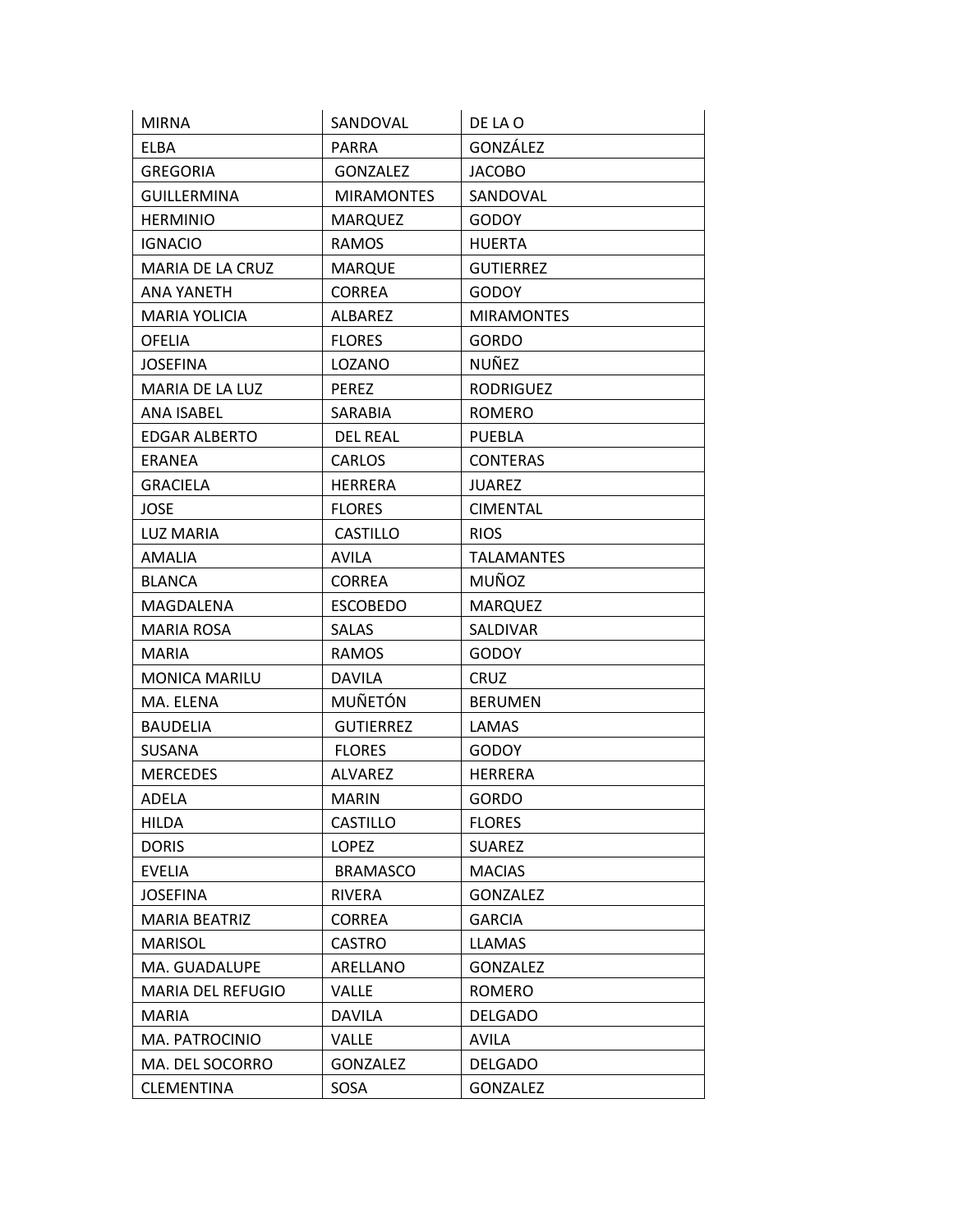| ANDREA                | VALENZUELA         | <b>ACEVEDO</b>    |
|-----------------------|--------------------|-------------------|
| <b>ARACELI IRENE</b>  | VALLE              | <b>FLORES</b>     |
| MARIA ELIZEIDA        | <b>GODOY</b>       | <b>BARRIOS</b>    |
| <b>ELVIRA</b>         | <b>FLORES</b>      | <b>ROBLES</b>     |
| <b>EVA</b>            | GONZALEZ           | <b>FRAGOZA</b>    |
| ARCELIA               | <b>ROQUE</b>       | <b>CASTRO</b>     |
| <b>ALEXIS NAYELI</b>  | <b>COVARRUBIAS</b> | <b>VILLEGAS</b>   |
| SONIA                 | NUÑEZ              | <b>FLORES</b>     |
| MA. DEL CARMEN        | <b>RIVERA</b>      | <b>GONZALEZ</b>   |
| <b>LEONOR</b>         | <b>SALINAS</b>     | <b>CHAVEZ</b>     |
| MA. DEL REFUGIO       | <b>MORA</b>        | <b>MARTINEZ</b>   |
| <b>MARIA SIMONA</b>   | <b>MIRANDA</b>     | <b>DELGADO</b>    |
| <b>JUAN</b>           | <b>ZACARIAS</b>    | <b>ROBLES</b>     |
| <b>ROSARIO</b>        | <b>MARIN</b>       | <b>GARCIA</b>     |
| ALEJANDRINA           | <b>PEREZ</b>       | CASTAÑEDA         |
| <b>BAUDELIA</b>       | AVILA              | <b>PEREZ</b>      |
| <b>BLANCA LIZBETH</b> | <b>MARQUEZ</b>     | <b>MARIN</b>      |
| EVANGELINA            | <b>NAVA</b>        | CASTAÑEDA         |
| <b>RAQUEL</b>         | SALCEDO            | <b>GOMEZ</b>      |
| <b>MARTIN</b>         | <b>MIRAMONTES</b>  | <b>RODRIGUEZ</b>  |
| LETICIA RAMONA        | <b>ROMERO</b>      | <b>GUTIERREZ</b>  |
| J. TRINIDAD           | <b>VALDEZ</b>      | SANCHEZ           |
| LUCERO                | <b>CASAS</b>       | CARLOS            |
| <b>BERTA</b>          | <b>MARTINEZ</b>    | <b>SALAS</b>      |
| <b>BLANCA ESTELA</b>  | <b>BAUTISTA</b>    | <b>CARLOS</b>     |
| <b>MARGARITA</b>      | <b>CASTRO</b>      | MAGALLANES        |
| <b>JUAN</b>           | <b>GARCIA</b>      | <b>MAGALLANES</b> |
| <b>MARIA</b>          | NUÑEZ              | <b>MARQUEZ</b>    |
| <b>AMADOR</b>         | <b>GARCIA</b>      | <b>FLORES</b>     |
| <b>AMALIA</b>         | PALLARES           | <b>CORTEZ</b>     |
| MA. DEL CARMEN        | <b>CORREA</b>      | AVILA             |
| <b>VIRGINIA</b>       | <b>GOMEZ</b>       | <b>AVILA</b>      |
| <b>FRANCISCO</b>      | <b>CASTRO</b>      | HERNANDEZ         |
| <b>IMELDA</b>         | <b>MARQUEZ</b>     | RIVERA            |
| ANA JULIA             | <b>PEREZ</b>       | <b>CASTILLO</b>   |
| AIDA LUZ              | HERNANDEZ          | <b>PEREZ</b>      |
| <b>ELIZABETH</b>      | <b>ROSALES</b>     | <b>TREJO</b>      |
| <b>GLORIA</b>         | ALMARAZ            | <b>CASTRO</b>     |
| <b>VERONICA</b>       | <b>GALVAN</b>      | CORREA            |
| LAURA ELENA           | <b>BENITEZ</b>     | <b>BENITEZ</b>    |
| ROSARIO ADRIANA       | <b>MARTINEZ</b>    | C.                |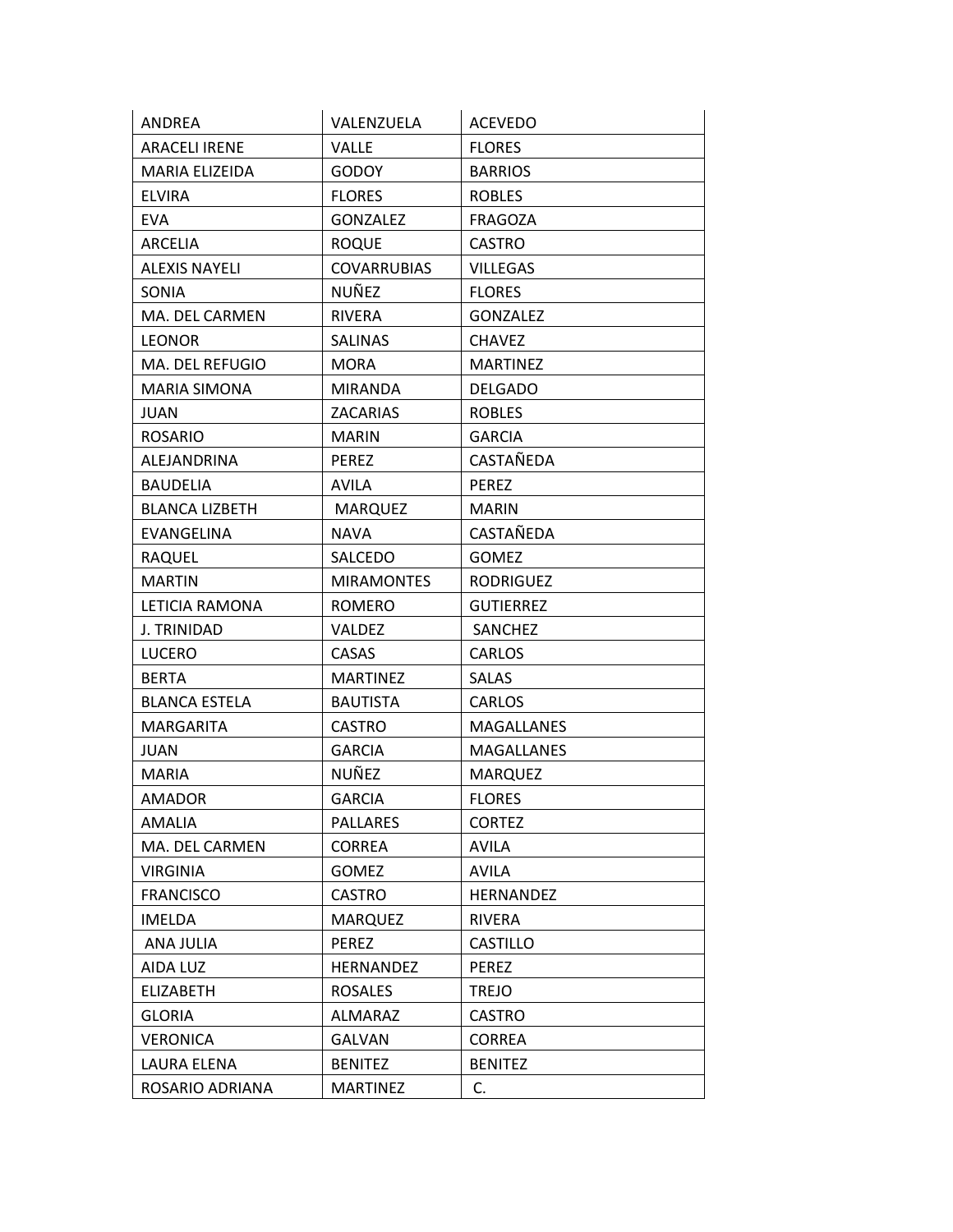| MA. CELIA              | <b>GONZALEZ</b>  | <b>GONZALEZ</b>   |
|------------------------|------------------|-------------------|
| <b>MARIA OTILIA</b>    | SANDOVAL         | ORTIZ             |
| <b>ROSALBA</b>         | <b>FLORES</b>    | <b>CORREA</b>     |
| MA. LETICIA            | <b>SALINAS</b>   | <b>LOPEZ</b>      |
| MA. LILIA              | <b>MOLINA</b>    | <b>MOLINA</b>     |
| MA. ROSA               | DE LEON          | <b>BUGARIN</b>    |
| <b>MARIA</b>           | <b>LUNA</b>      | ARELLANO          |
| LORENZA                | <b>BENITES</b>   | <b>MORA</b>       |
| <b>OFELIA</b>          | <b>MURILLO</b>   | MEZQUITAN         |
| <b>OLIVA</b>           | <b>CABRERA</b>   | <b>PEREZ</b>      |
| <b>PRIMITIVO</b>       | <b>RIVERA</b>    | <b>RODRIGUEZ</b>  |
| <b>ROBERTO</b>         | <b>GUTIERREZ</b> | <b>ESCOBEDO</b>   |
| YANET                  | CARLOS           | <b>SALAS</b>      |
| <b>MAYRA MARIA</b>     |                  |                   |
| <b>ELIZABETH</b>       | SOTO             | NUÑEZ             |
| JANET                  | JUÁREZ           | <b>ACEVEDO</b>    |
| LUZ ELENA              | <b>CERVANTES</b> | <b>CORREA</b>     |
| MA. DE JESUS           | <b>LOPEZ</b>     | <b>RIVERA</b>     |
| MA. GUADALUPE          | <b>HERRERA</b>   | <b>MEDINA</b>     |
| MA. GUADALIPE          | SERRANO          | NUÑEZ             |
| YOLANDA                | <b>RIOS</b>      | <b>PEREZ</b>      |
| <b>ROSA</b>            | VILLANUEVA       | <b>GARCIA</b>     |
| <b>ORTENSIA</b>        | <b>TAPIA</b>     | <b>HERNANDEZ</b>  |
| <b>MARIA DE LA LUZ</b> | ARTEAGA          | <b>BUGARIN</b>    |
| <b>MARIA</b>           | <b>VALLE</b>     | VÁZQUEZ           |
| <b>FATIMA</b>          | <b>FLORES</b>    | SANDOVAL          |
| <b>RITA</b>            | <b>CANELA</b>    | ALVAREZ           |
| ADRIANA MARIA          | <b>MARIN</b>     | VILLAGRANA        |
| <b>JOSE GUADALUPE</b>  | <b>GONZALEZ</b>  | SANDOVAL          |
| <b>ELVIRA</b>          | <b>MARQUEZ</b>   | <b>ROBLEDO</b>    |
| DORA ELENA             | <b>SALAS</b>     | SANDOVAL          |
| MA.DEL ROSARIO         | <b>GODOY</b>     | ZEZATI            |
| <b>MARGARITA</b>       | <b>GODOY</b>     | <b>SALAS</b>      |
| <b>DINA</b>            | <b>ESTRADA</b>   | <b>MONCADA</b>    |
| <b>JOSE MANUEL</b>     | LUNA             | LOPEZ             |
| <b>TERESA</b>          | <b>CARLOS</b>    | <b>MARQUEZ</b>    |
| <b>FRANCISCO</b>       | CASTAÑEDA        | <b>GONZALEZ</b>   |
| MANUELA                | CASTRO           | <b>GONZALEZ</b>   |
| <b>OSCAR</b>           | VARELA           | <b>FLORES</b>     |
| <b>ENRIQUETA</b>       | <b>CASTILLO</b>  | <b>TALAMANTES</b> |
| MARIA TERESA           | EFIGENIA         | CARRASCO          |
|                        |                  |                   |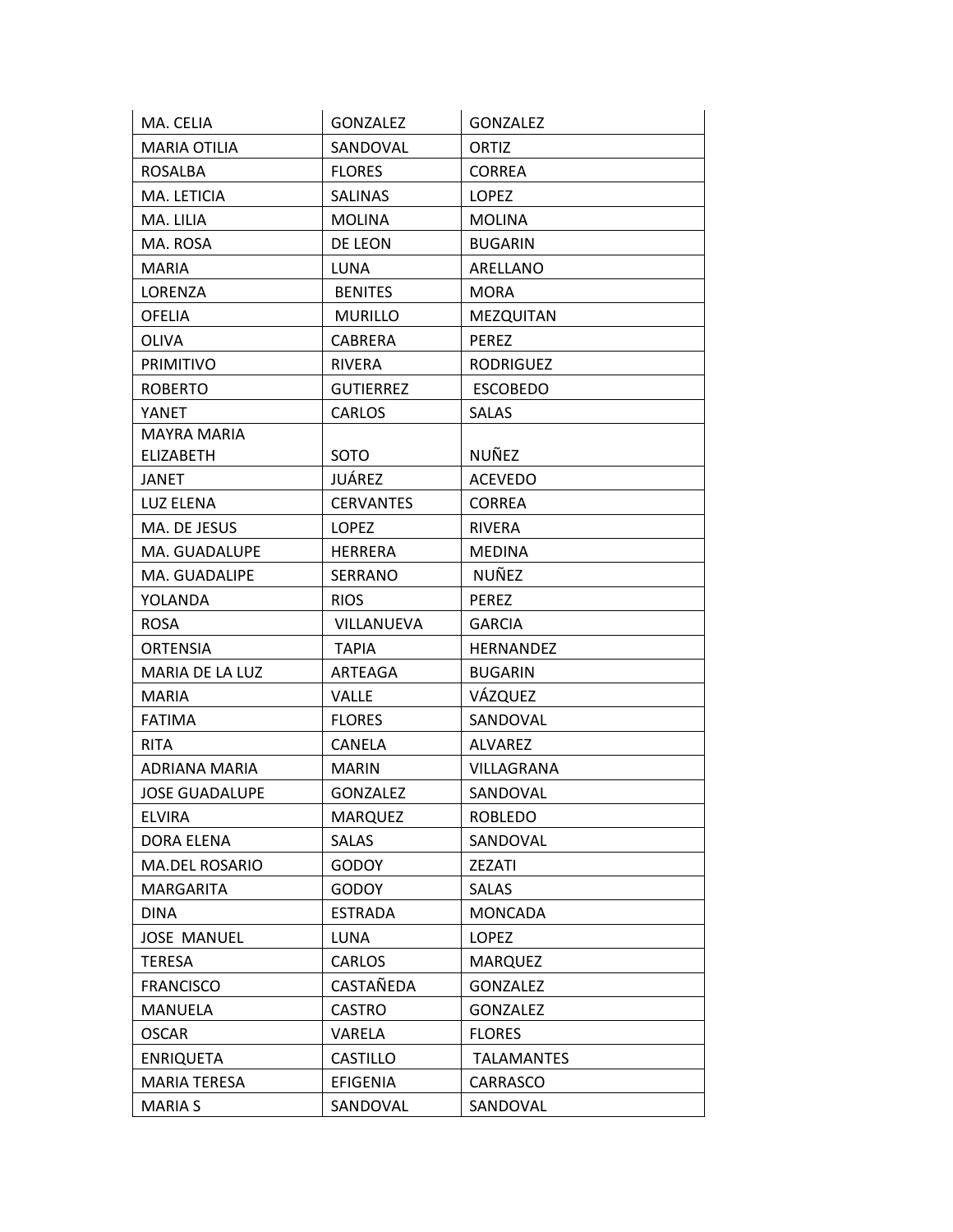| <b>DALILA</b>            | <b>PEREZ</b>      | VALENZUELA        |
|--------------------------|-------------------|-------------------|
| <b>SAN JUANA</b>         | <b>ACEVEDO</b>    | <b>ULLOA</b>      |
| MA. GUADALUPE            | <b>HERNANDEZ</b>  | M.                |
| <b>FORTUNATO</b>         | <b>GONZALEZ</b>   | <b>RIVAS</b>      |
| MA. HERMINIA             | <b>VAZQUES</b>    | <b>REYES</b>      |
| <b>SANTIAGO</b>          | <b>IBARRA</b>     | <b>TORRES</b>     |
| ARACELI                  | <b>BENITEZ</b>    | <b>IBARRA</b>     |
| ARMANDINA                | <b>OROZCO</b>     | <b>BAÑUELOS</b>   |
| <b>MARIA CARMEN</b>      | <b>IBARRA</b>     | <b>IBARRA</b>     |
| ESMERALDA                | <b>CAMACHO</b>    | <b>IBARRA</b>     |
| <b>HIPOLITO</b>          | <b>REYES</b>      |                   |
| <b>UBALDO</b>            | YBARRA            | <b>MORA</b>       |
| <b>LIDIA</b>             | <b>GRACIA</b>     | <b>ROBLEDO</b>    |
| <b>AMPELIO</b>           | <b>RIVERA</b>     | <b>CAMACHO</b>    |
| EVANGELINA               | <b>ALVARADO</b>   | <b>MORA</b>       |
| <b>ESTER</b>             | <b>CAMACHO</b>    | <b>BENITES</b>    |
| <b>JULIA</b>             | <b>IBARRA</b>     | <b>DELGADO</b>    |
| MA. REFUGIO              | <b>IBARRA</b>     | <b>IBARRA</b>     |
| <b>MARIA DEL ROSARIO</b> | <b>PUENTES</b>    | <b>ROBLEDO</b>    |
| <b>MARIA</b>             | <b>FLORES</b>     | <b>PUENTES</b>    |
| <b>MARIA LOURDES</b>     | <b>PUENTES</b>    | <b>ROSALES</b>    |
| <b>MARISOL</b>           | <b>ROBLEDO</b>    | <b>PUENTES</b>    |
| MARITZA                  | <b>ROBLEDO</b>    | <b>IBARRA</b>     |
| <b>ELISA</b>             | <b>ACEVEDO</b>    | DÁVILA            |
| <b>OLIVIA</b>            | <b>CAMACHO</b>    | <b>BENÍTEZ</b>    |
| ROSA ELIA                | <b>BENÍTEZ</b>    | <b>BENÍTEZ</b>    |
| MARÍA NANCY              | <b>IBARR</b>      | <b>IBARR</b>      |
| <b>GRACIELA</b>          | <b>CAMACHO</b>    | <b>CAMACHO</b>    |
| <b>ELVIRA</b>            | <b>GONZALEZ</b>   | SANDOVAL          |
| ESMERALDA                | LUJAN             | <b>GODINA</b>     |
| <b>FRANCISCA</b>         | <b>GONZALEZ</b>   | <b>ROMERO</b>     |
| <b>GABRIELA</b>          | CANO              | <b>CORTES</b>     |
| <b>JESUS</b>             | <b>ROMERO</b>     | GONZALEZ          |
| MA DEL ROSARIO           | <b>MARQUEZ</b>    | NUÑEZ             |
| MA. CRUZ                 | <b>RIVAS</b>      | <b>MURO</b>       |
| <b>MARIO</b>             | <b>GONZALEZ</b>   | <b>GONZALEZ</b>   |
| ROSA ANGELICA            | <b>GONZALEZ</b>   | <b>MIRAMONTES</b> |
| <b>OSCAR MIGUEL</b>      | <b>MIRAMONTES</b> | CARLOS            |
| <b>IKER ISMAEL</b>       | <b>MIRAMONTES</b> | <b>JIMENEZ</b>    |
| <b>KENDRA GUADALUPE</b>  | BARRAGAN          | ARELLANO          |
| FATIMA YANETH            | <b>MARQUEZ</b>    | <b>CORREA</b>     |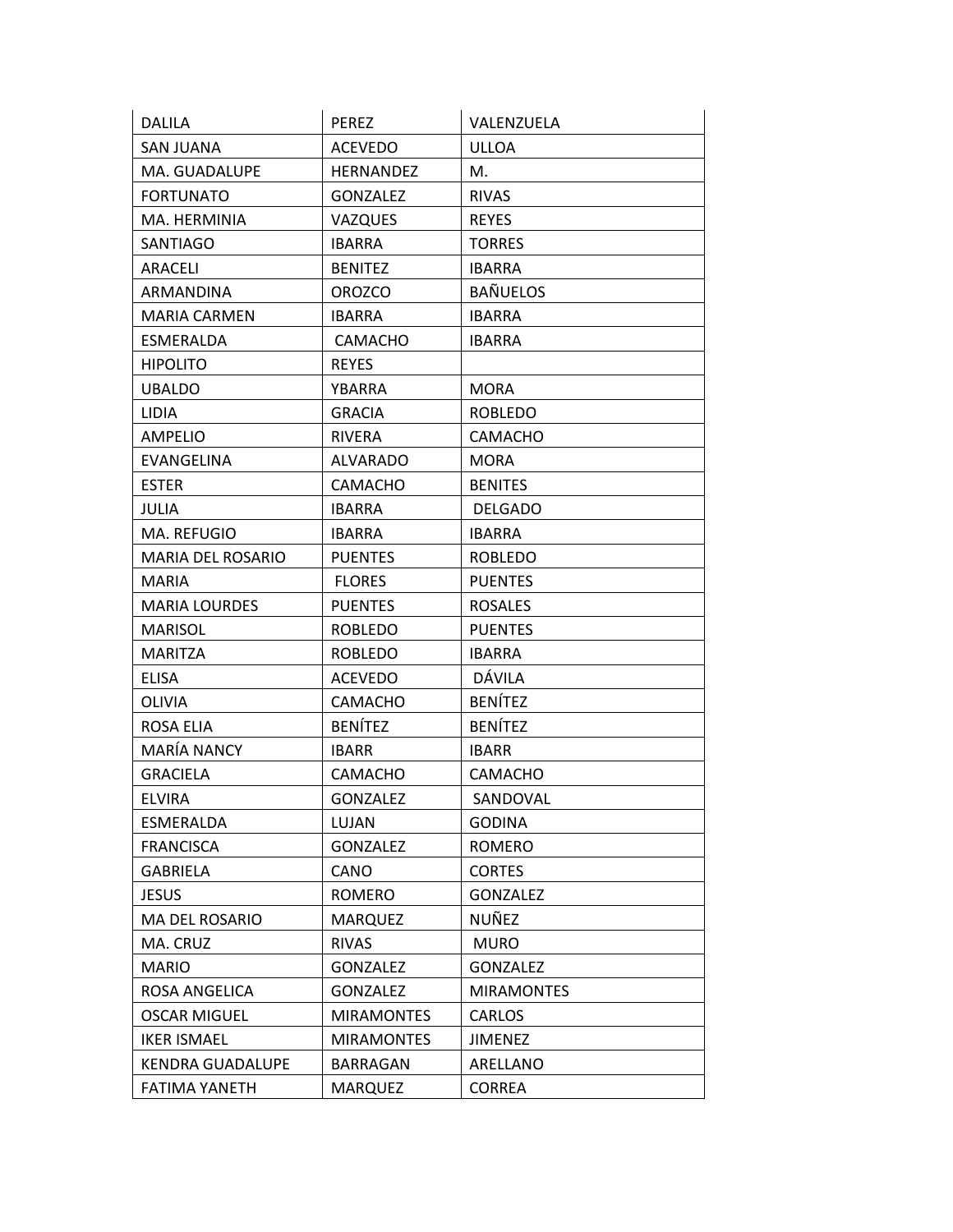| <b>ITZEL GUADALUPE</b> | <b>CORREA</b>    | <b>SERNA</b>     |
|------------------------|------------------|------------------|
| <b>GAUDENCIA</b>       | <b>CASTRO</b>    | <b>CASTRO</b>    |
| MA. REBECA             | <b>RIVERA</b>    | <b>RIVERA</b>    |
| <b>MARIA</b>           | <b>AVILA</b>     | AVILA            |
| <b>RAQUEL</b>          | SOSA             | SOSA             |
| SALVADORA              | RUVALCABA        | <b>RUVALCABA</b> |
| <b>ALEX</b>            | <b>AVILA</b>     | <b>SALAS</b>     |
| <b>MARIA ANGELICA</b>  | LAMAS            | SANDOVAL         |
| <b>ROSITA</b>          | <b>TAPIA</b>     | <b>SEDANO</b>    |
| <b>ANTONIA</b>         | NUÑEZ            | <b>GAETA</b>     |
| <b>AGUSTIN</b>         | RAMIREZ          | <b>BAUTISTA</b>  |
| <b>ALTAGRACIA</b>      | CARLOS           | <b>RODRIGUEZ</b> |
| ANA LIDIA              | <b>HERNANDEZ</b> | CANO             |
| <b>BERTHA ALICIA</b>   | <b>HERRERA</b>   | <b>FLORES</b>    |
| <b>EVELIA</b>          | <b>AVILA</b>     | BARRAGAN         |
| JOSE                   | <b>GARCIA</b>    | <b>BECERRA</b>   |
| <b>LUZ ELENA</b>       | CANO             | CARRILLO         |
| MA. CARMEN             | <b>MARIN</b>     | LAMAS            |
| MA. DE LOS ANGELES     | RIVERA           | <b>PLACENCIA</b> |
| MA. FELIX              | SANTILLAN        | <b>MARTINEZ</b>  |
| MA. GUADALUPE          | CANO             | CARRILLO         |
| MANUELA                | <b>FLORES</b>    | HERRERA          |
| ANGELICA               | <b>PASILLAS</b>  | CANO             |
| <b>CLAUDIA</b>         | <b>CORTEZ</b>    | <b>RAYGOZA</b>   |
| <b>CONSUELO</b>        | CARLOS           | MEJIA            |
| <b>IMELDA</b>          | SANTILLAN        | SANDOVAL         |
| <b>LEONEL</b>          | <b>MUÑOZ</b>     | <b>MERCADO</b>   |
| <b>VERONICA</b>        | SANTILLAN        | SANDOVAL         |
| <b>MARGARITA</b>       | <b>RUIZ</b>      | <b>VALDEZ</b>    |
| <b>VICTORIA</b>        | SANDOVAL         |                  |
| MAGDALENA              | <b>BENÍTEZ</b>   | GARCÍA           |
| <b>TERESA</b>          | <b>TREJO</b>     | <b>OROZCO</b>    |
| LORENA                 | <b>SERNA</b>     | <b>CORREA</b>    |
| <b>MARTHA</b>          | RAMOS            | <b>BENITEZ</b>   |
| <b>SULETT LEILANY</b>  | <b>BARAJAS</b>   | <b>RIVERA</b>    |
| MA. DE LA LUZ          | <b>ROJERO</b>    | <b>RIVERA</b>    |
| MA. DEL CARMEN         | <b>BARRIOS</b>   | RUVALCABA        |
| <b>MANUELA</b>         | <b>BARRIOS</b>   | <b>ROGERO</b>    |
| ZARA                   | <b>RIVERA</b>    | <b>PARRA</b>     |
| <b>TERESA</b>          | <b>ROGERO</b>    | RIVERA           |
| <b>AVELINA</b>         | RODRÍGUEZ        | CHÀVEZ           |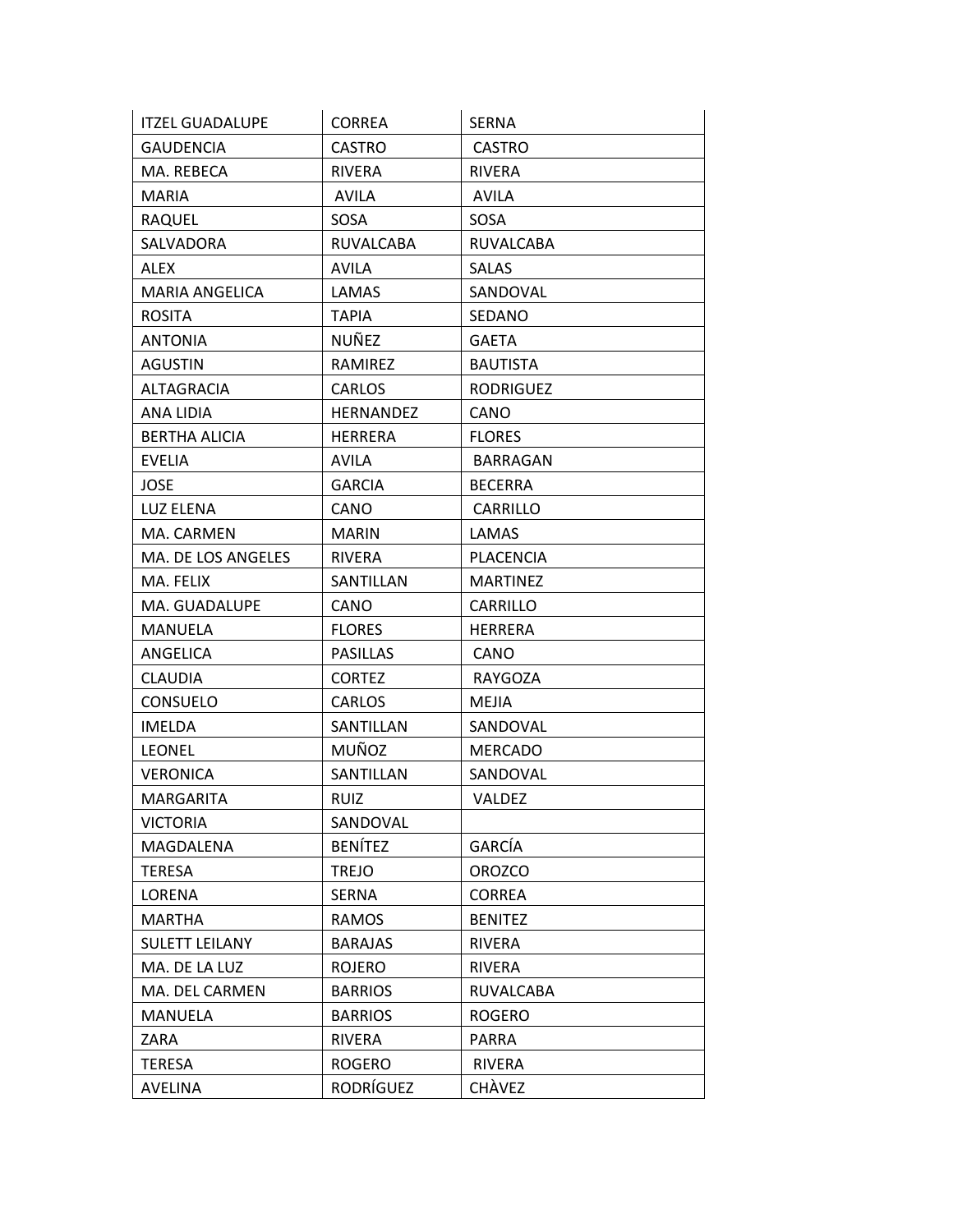| <b>ALMA LUCIA</b>    | RODRÍGUEZ       | IÑIGUEZ          |
|----------------------|-----------------|------------------|
| <b>CATALINA</b>      | MUÑOZ           | <b>RODRIGUEZ</b> |
| <b>GERARDO</b>       | <b>AVILA</b>    | <b>ISIDRO</b>    |
| ESMERALDA            | MONTAÑO         | PEREZ            |
| <b>GUILLERMINA</b>   | <b>LOPEZ</b>    | <b>RIVERA</b>    |
| <b>JUANA</b>         | <b>SALAS</b>    | <b>MARTINEZ</b>  |
| MA. DEL CARMEN       | <b>MERCADO</b>  | <b>LUNA</b>      |
| ABEL                 | <b>LOPEZ</b>    | <b>BAUTISTA</b>  |
| <b>VIRGINIA</b>      | <b>DAVILA</b>   | <b>BERUMEN</b>   |
| <b>MARICELA</b>      | <b>ISIDRO</b>   | <b>GARCIA</b>    |
| <b>MARIA ISABEL</b>  | <b>BARRIOS</b>  | CANO             |
| <b>MARIA</b>         | MUÑOZ           | <b>RODRIGUEZ</b> |
| <b>ADOLFO</b>        | <b>GONZALEZ</b> | <b>ACOSTA</b>    |
| JESÚS                | MUÑOZ           |                  |
| <b>PATRICIA</b>      | <b>MARTINEZ</b> | <b>HERNANDEZ</b> |
| <b>SILVIA</b>        | SANCHEZ         | <b>PAYARES</b>   |
| <b>VICTALIA</b>      | <b>JIMENEZ</b>  | CASAS            |
| <b>ADELAIDA</b>      | <b>PALLARES</b> | <b>AVILA</b>     |
| ALEJANDRO            | <b>MARIN</b>    | <b>MARTINEZ</b>  |
| <b>ANA MARIA</b>     | <b>PUENTES</b>  | HERNANDEZ        |
| <b>ANTONIA</b>       | RAMIREZ         | <b>MARTINEZ</b>  |
| MA. DEL CARMEN       | <b>HERRERA</b>  | <b>ACEVEDO</b>   |
| <b>ROGELIO</b>       | <b>JUAREZ</b>   | <b>POLINO</b>    |
| <b>GRISELDA</b>      | RODRÍGUEZ       | <b>RUIZ</b>      |
| YANETH               | <b>TORIBIO</b>  | DE LA CRUZ       |
| MA. GUADALUPE        | SALAZAR         | CARRERO          |
| <b>BELEN</b>         | VALDEZ          | RAMIREZ          |
| MA. DE LA LUZ        | SALCEDO         | RODRIGUEZ        |
| MA. DEL ROSARIO      | <b>ESCOBEDO</b> | MUÑOZ            |
| <b>MARIA ISABEL</b>  | RIVERA          | GONZALEZ         |
| <b>MARTHA</b>        | <b>GONZALEZ</b> | <b>ACOSTA</b>    |
| <b>OLIVERIO</b>      | <b>CABRERA</b>  | <b>LLAMAS</b>    |
| <b>YOLANDA</b>       | <b>MEJIA</b>    | <b>BAUTISTA</b>  |
| <b>MARIA</b>         | <b>VERA</b>     | <b>MEZA</b>      |
| <b>ROMUALDO</b>      | RIVERA          | <b>IBARRA</b>    |
| <b>BERTHA ALICIA</b> | <b>CASTILLO</b> | NUÑEZ            |
| MA. DOLORES          | CASTRO          | <b>GONZALEZ</b>  |
| <b>CLARA</b>         | RODRÍGUEZ       | <b>PALLARES</b>  |
| <b>EVA</b>           | ARTEAGA         | <b>TORRES</b>    |
| <b>IMELDA</b>        | ESPERANZA       | <b>CURIEL</b>    |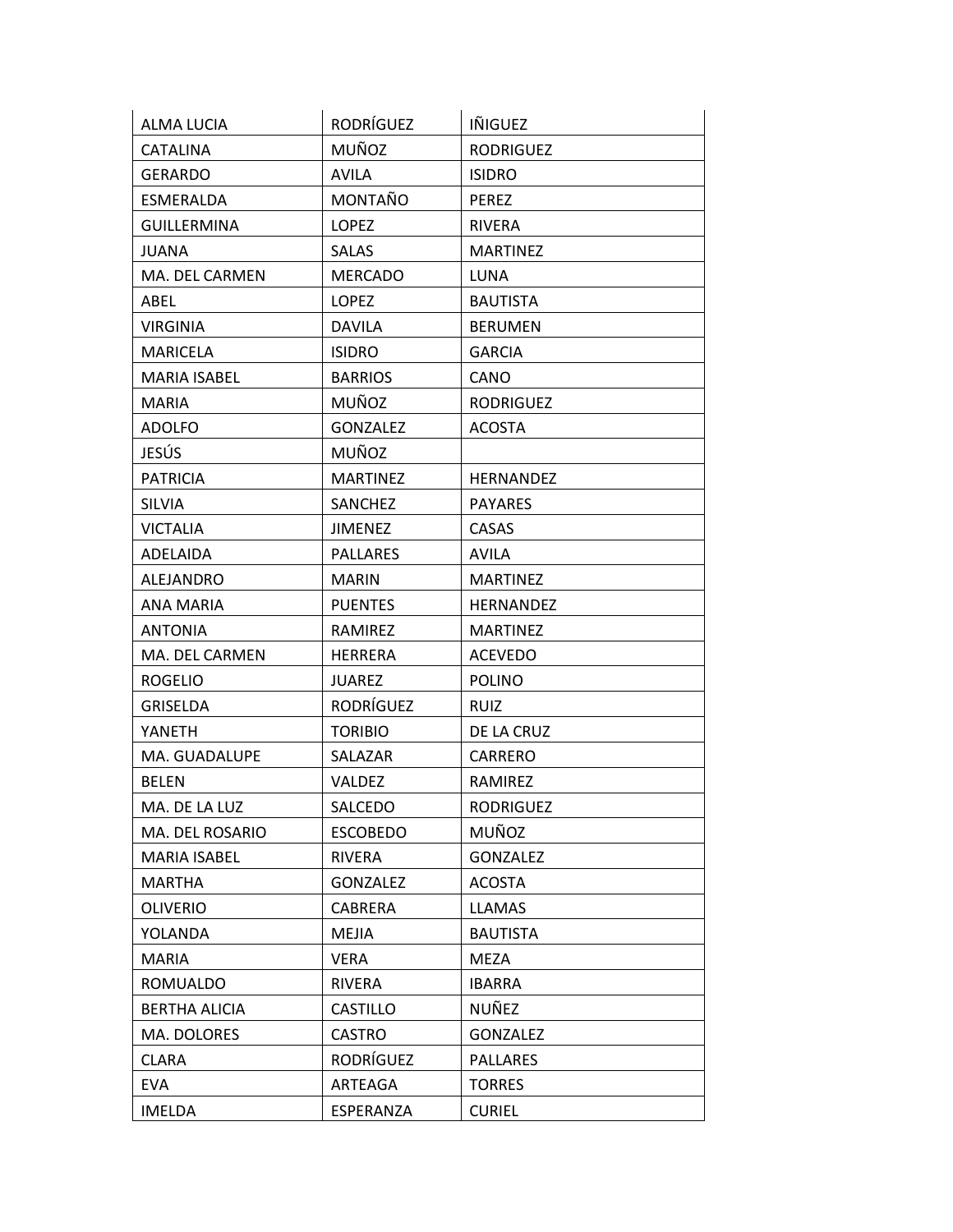| <b>JOANA</b>          | SANABIA           | <b>MAGALLANES</b> |
|-----------------------|-------------------|-------------------|
| <b>IMELDA</b>         | <b>HERRERA</b>    | <b>FLORES</b>     |
| MA. DEL ROSARIO       | <b>JIMENEZ</b>    | <b>SANCHEZ</b>    |
| MA. REFUGIO           | <b>ESPINOZA</b>   | SANDOVAL          |
| MARGARITA             | <b>GOMEZ</b>      | MUÑOZ             |
| MARIA DE LOS ANGELES  | <b>OCHOA</b>      | SORIANO           |
| MARIA DEL ROSARIO     | <b>ESTRADA</b>    | MUÑOZ             |
| MARIELA               | <b>BAÑUELOS</b>   | <b>BAÑUELOS</b>   |
| SONIA                 | <b>LOPEZ</b>      | <b>BAUTISTA</b>   |
| <b>VELINA</b>         | <b>GODOY</b>      | <b>ESTRADA</b>    |
| <b>EVA</b>            | <b>BUGARIN</b>    | <b>HARO</b>       |
| MA. ANGELICA          | MUÑOZ             | SAMANIEGO         |
| <b>ESTHER</b>         | <b>PEREZ</b>      | <b>CHAVEZ</b>     |
| <b>SOFIA</b>          | SANTILLAN         | SANDOVAL          |
| ANAYELY               | ROMERO            | <b>CORREA</b>     |
| MA. CONCEPCION        | <b>CAMACHO</b>    | <b>TORRES</b>     |
| <b>JOSE DE JESUS</b>  | RODRÍGUEZ         | <b>GUZMAN</b>     |
| <b>ELENA</b>          | <b>GONZALEZ</b>   | <b>URIBE</b>      |
| MA. DEL ROSARIO       | <b>TORRES</b>     | <b>MERCADO</b>    |
| SAHARA                | <b>JUAREZ C</b>   | <b>CORREA</b>     |
| OLIVIA                | <b>TALAMANTES</b> | <b>MARTINEZ</b>   |
| <b>LETICIA</b>        | <b>JUAREZ</b>     | <b>MARTINEZ</b>   |
| MIRELLA               | <b>VALLE</b>      | <b>REYES</b>      |
| MARÍA                 | GONZÁLEZ          |                   |
| MA. DE LA LUZ         | <b>CAMPOS</b>     | <b>MARTINEZ</b>   |
| <b>JOSÉ LUIS</b>      | JUÁREZ            | SALAZAR           |
| <b>KARINA LIZBETH</b> | <b>FLORES</b>     | ÁVILA             |
| EVELIA                | VALENZUELA        | <b>CORTEZ</b>     |
| <b>DOLORES</b>        | CASTAÑEDA         | <b>ESPINOZA</b>   |
| <b>MARISOL</b>        | <b>TORRES</b>     | MUÑOZ             |
| MARIBEL               | <b>ACOSTA M</b>   | <b>MARTINEZ</b>   |
| <b>FLORENCIO</b>      | <b>RUIZ</b>       | <b>RUIZ</b>       |
| MA. DEL ROSARIO       | <b>MIRAMONTES</b> | <b>ESTRADA</b>    |
| MA. ASUNCIÓN          | JUÁREZ C          | <b>CORREA</b>     |
| MA. GUADALUPE         | SALAZAR           | CARRERO           |
| NORMA DEL CARMEN      | SALCEDO           | SALCEDO           |
| AMELIA                | RIVERA            | <b>TORRES</b>     |
| <b>AURELIA</b>        | <b>GODOY</b>      | <b>CORREA</b>     |
| EVANGELINA            | <b>OLIVARES</b>   | LÓPEZ             |
| <b>ASCENCION</b>      | RIVERA            | <b>MARIN</b>      |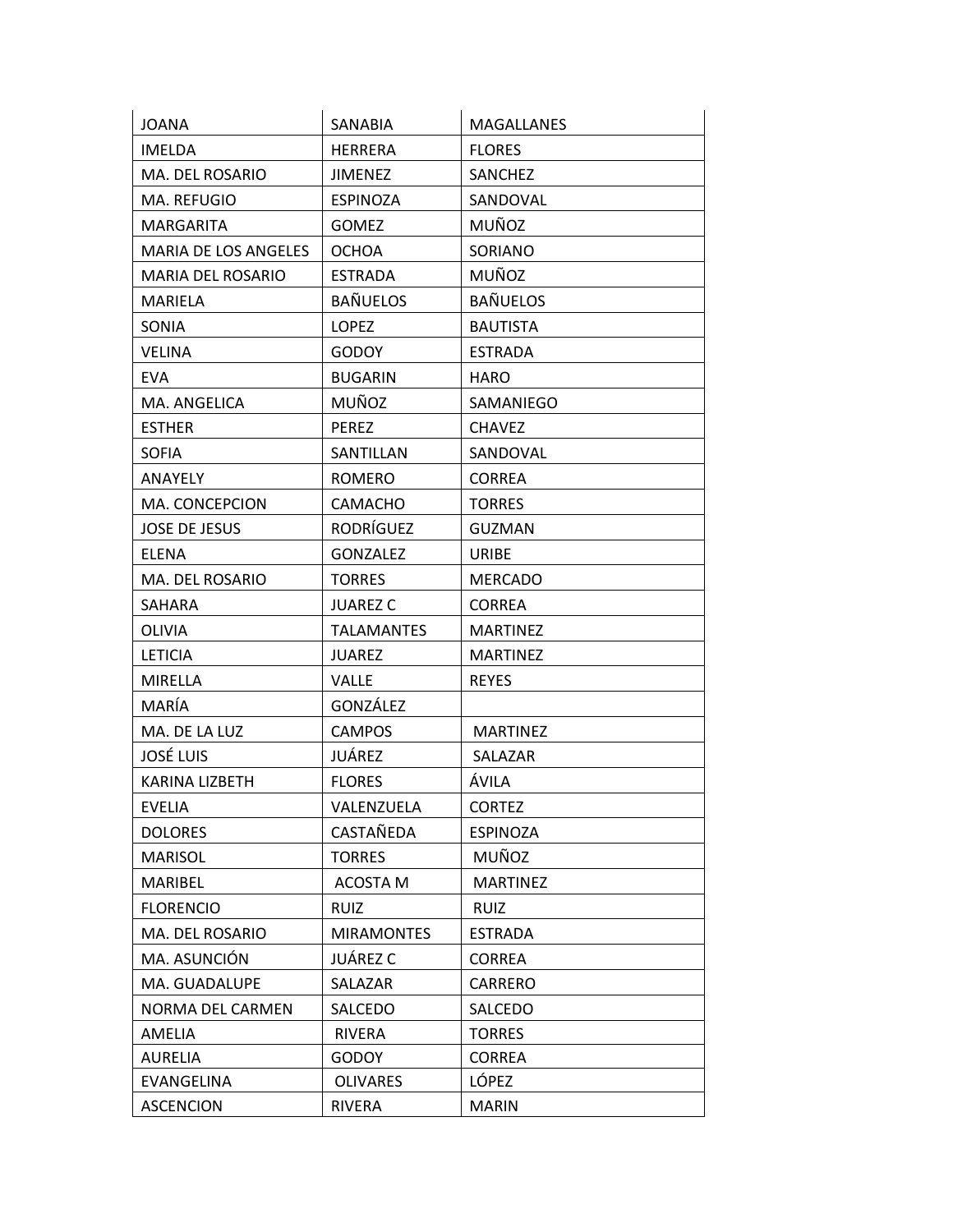| <b>AURORA</b>         | SANDOVAL          | <b>GARCIA</b>     |
|-----------------------|-------------------|-------------------|
| <b>ELISA</b>          | <b>CASTRO</b>     | <b>MAGALLANES</b> |
| <b>ELVIA</b>          | <b>BRAMASCO</b>   | <b>AVILA</b>      |
| <b>DELIA</b>          | <b>BRAMASCO</b>   | <b>CASTRO</b>     |
| <b>LUCILA</b>         | <b>ROMERO</b>     | SANDOVAL          |
| MA. AUXILIO           | <b>RIVERA</b>     | <b>GOMEZ</b>      |
| YZAMAR PAHOLA         | <b>GONZALEZ</b>   | JIMENEZ           |
| <b>YESENIA</b>        | ROMERO            | <b>CASTRO</b>     |
| LAURA JANETH          | <b>GONZALEZ</b>   | <b>RODRIGUEZ</b>  |
| <b>MANUEL</b>         | <b>CORREA</b>     | <b>RIVERA</b>     |
| <b>MARIBEL</b>        | <b>RIVERA</b>     | <b>CARLOS</b>     |
| OLIVIA                | <b>OLIVAREZ</b>   | <b>LOPEZ</b>      |
| ROSA MARIA            | <b>SALAS</b>      | <b>OROZCO</b>     |
| <b>ELIZEIDA</b>       | ULLOA             | <b>ISIDRO</b>     |
| <b>ELVIRA</b>         | <b>RIVERA</b>     | <b>TORRES</b>     |
| <b>CLEMENTINA</b>     | <b>CASTRO</b>     | <b>MAGALLENES</b> |
| MARIA REYNA           | <b>CORREA</b>     | <b>SALAS</b>      |
| MARIANA               | ULLOA             | <b>HARO</b>       |
| <b>ROSA</b>           | <b>BRAMASCO</b>   | <b>BORJA</b>      |
| <b>TERESA</b>         | <b>RIVERA</b>     | <b>ULLOA</b>      |
| ANGELINA              | RAMIREZ           | <b>TOLENTINO</b>  |
| <b>JOSEFINA</b>       | <b>ISIDRO</b>     | <b>VALADEZ</b>    |
| <b>CELIA</b>          | <b>SALAS</b>      | PARRA             |
| ANABEL                | LOZANO            | SANDOVAL          |
| NORMA LILIA           | <b>PACHECO</b>    | <b>BRAMASCO</b>   |
| <b>MAYRA SELENE</b>   | <b>MARTINEZ</b>   | <b>ROMERO</b>     |
| MARIA DE LOS ANGELES  | <b>PARRA</b>      | PARRA LOPEZ       |
| <b>BIANCA</b>         | <b>SERNA</b>      | <b>DELGADO</b>    |
| <b>LIDIA</b>          | <b>MAGALLANES</b> |                   |
| J. FELIX              | RIVERA            | PARRA             |
| MARIANA               | <b>BRAMASCO</b>   | <b>BORJA</b>      |
| <b>BEATRIZ</b>        | <b>ROMERO</b>     | <b>MARTINEZ</b>   |
| <b>BRENDA SUHEIDY</b> | <b>JIMENEZ</b>    | RIVERA            |
| MA. ANTONIA           | <b>ALVAREZ</b>    | <b>GARCIA</b>     |
| LORENA                | SERRANO           | O CORTEZ          |
| MARIA ESPERANZA       | <b>GONZALES</b>   | PEREZ             |
| JAVIER                | <b>JIMENEZ</b>    | SANDOVAL          |
| MARIA ELENA           | CARLOS            | <b>BRAMASCO</b>   |
| ALMA YADIRA           | <b>REYES</b>      | <b>ALVARADO</b>   |
| <b>IGNACIO</b>        | <b>ARCEO</b>      | LUNA              |
| MA. DE JESUS          | <b>ESCOBEDO</b>   | PARRA             |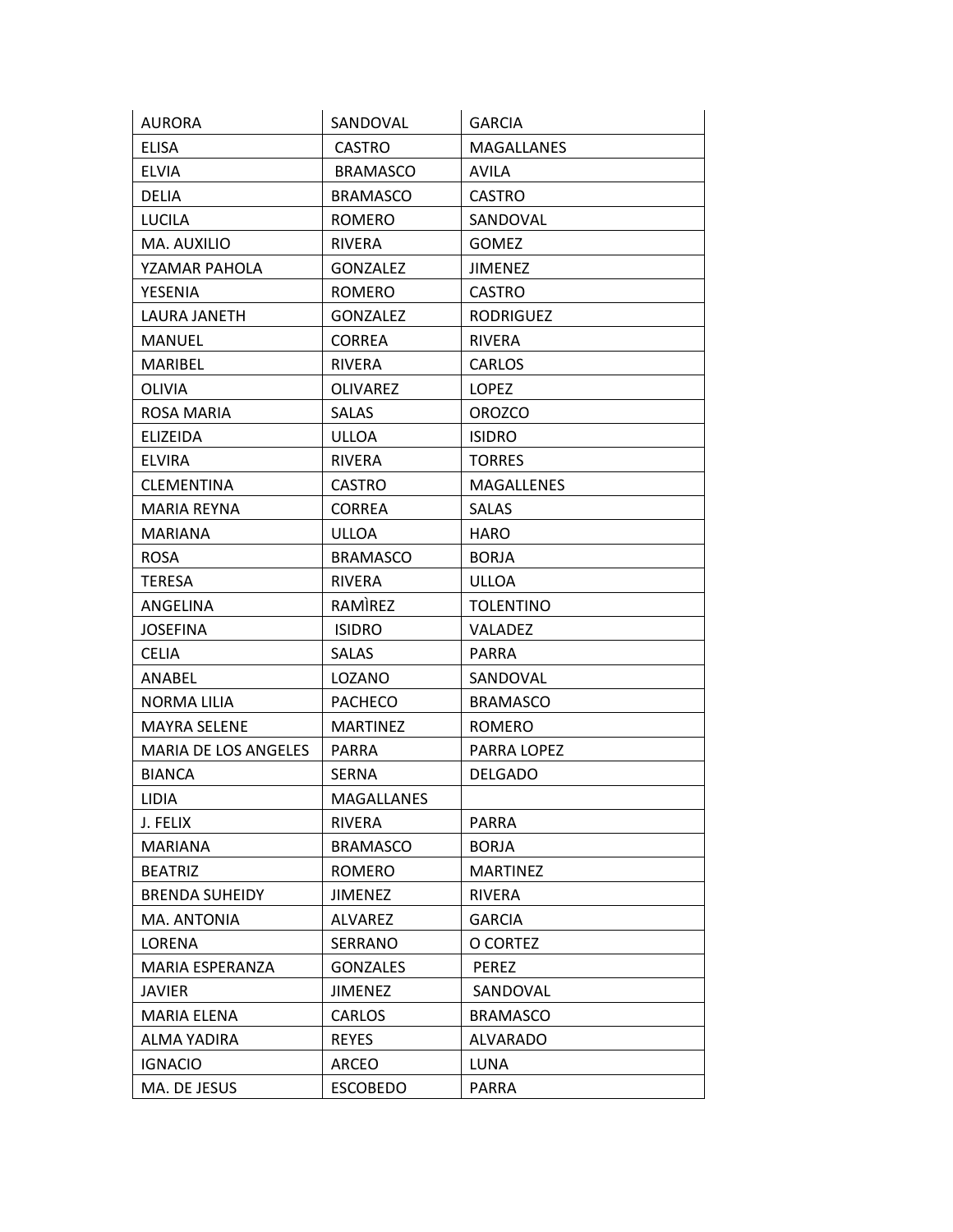| MA. GUADALUPE        | DE LA ROSA        | <b>SERRANO</b>       |
|----------------------|-------------------|----------------------|
| MANUELA              | <b>ESCOBEDO</b>   | <b>PARRA</b>         |
| MARIA                | ARCEO             | LUNA                 |
| <b>MARTINA</b>       | ARCEO             | CARRILLO             |
| <b>VIRGINIA</b>      | <b>GUERRERO</b>   | <b>ARCEO</b>         |
| MA. CONSUELO         | <b>ESCOBEDO</b>   | <b>SOSA</b>          |
| LETICIA DAV          | <b>DAVILA</b>     | <b>BERUMEN</b>       |
| ROSA ANGELICA        | <b>REYES</b>      | <b>ALVARADO</b>      |
| <b>EVELIA</b>        | <b>FLORES</b>     | QUEZADA              |
| <b>ERIKA</b>         | <b>SERNA</b>      | <b>FLORES</b>        |
| <b>GERONIMO</b>      | <b>SERNA</b>      | <b>CORREA</b>        |
| <b>GRISELDA</b>      | <b>PACHECO</b>    | <b>ALVARADO</b>      |
| J. ISABEL            | <b>SERNA</b>      | <b>RUIZ</b>          |
| <b>RAFAEL</b>        | RRUIZ             | <b>TALAMANTES</b>    |
| <b>JESUS MANUEL</b>  | <b>RODRIGUEZ</b>  | RODRIGUEZ TALAMANTES |
| <b>ROSALIO</b>       | <b>JACOBO</b>     | <b>FLORES</b>        |
| <b>TEODORO</b>       | <b>RUIZ</b>       | <b>PINEDA</b>        |
| <b>MARISOL</b>       | <b>VILLALOBOS</b> | <b>RIVERA</b>        |
| <b>EMILIA</b>        | <b>FLORES</b>     | <b>ROSALES</b>       |
| RAMIRO               | <b>TALAMANTES</b> | <b>OCHOA</b>         |
| <b>DELIA</b>         | <b>HERNANDEZ</b>  | <b>TALAMANTES</b>    |
| DIEGO ARMANDO        | <b>DELGADO</b>    | <b>GARCIA</b>        |
| MA. GUADALUPE        | <b>FLORES</b>     | <b>ALVARADO</b>      |
| MA. DEL ROSARIO      | <b>MORA</b>       | <b>DELGADO</b>       |
| MARIA ELENA          | HERNÁNDEZ         | <b>TALAMANTES</b>    |
| MARIA DE LA CRUZ     | AMAYA             | <b>CERVANTES</b>     |
| MA. ELENA            | <b>MORA</b>       | <b>MORA</b>          |
| DELIA                | <b>TALAMANTES</b> | ORTEGA               |
| <b>KARLA</b>         | RAMIREZ           | <b>MORA</b>          |
| <b>JESUS</b>         | <b>MORA</b>       | <b>ROSALES</b>       |
| <b>EVELIN</b>        | MORA              | <b>ROSALES</b>       |
| <b>DALILA</b>        | <b>PEREZ</b>      | <b>BENITES</b>       |
| ADALBERTO            | CAMACHO           | HERNANDEZ            |
| <b>MARIA NATALIA</b> | HERRERA           | <b>MORA</b>          |
| <b>FRANCISCO</b>     | <b>CAMACHO</b>    | <b>MINJARES</b>      |
| <b>DELFINA</b>       | <b>SERNA</b>      | <b>RUIZ</b>          |
| <b>HUMBERTO</b>      | <b>ALVARADO</b>   | <b>MORA</b>          |
| JESUS                | <b>ALVARADO</b>   | <b>BENITEZ</b>       |
| <b>MARICELA</b>      | <b>REYES</b>      | <b>MORA</b>          |
| LORENA               | CAMACHO           | MORA                 |
| <b>LUCERO</b>        | <b>MORA</b>       | <b>ALVARADO</b>      |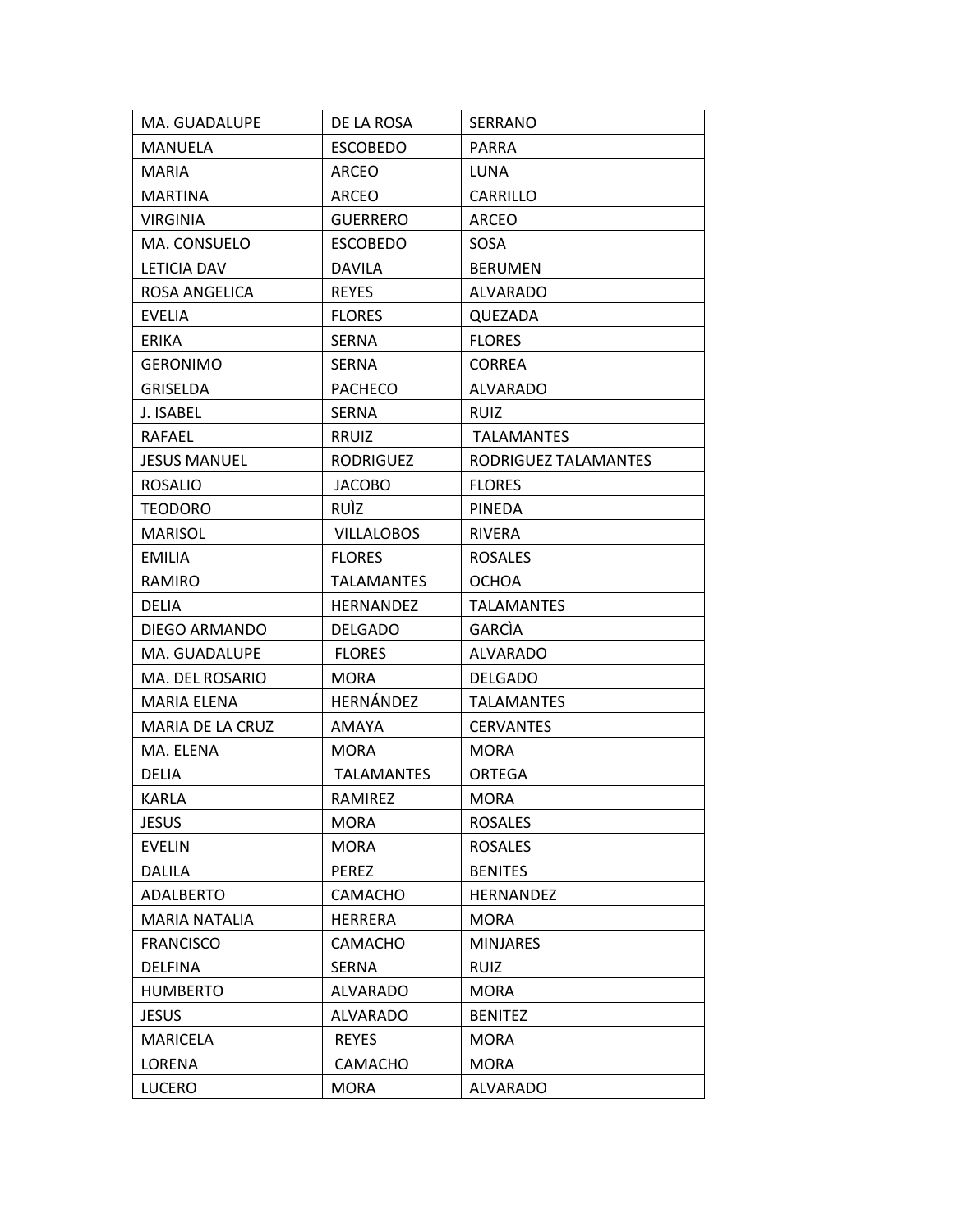| <b>MARIA CONCEPCION</b> | <b>ROMERO</b>   | <b>CAMACHO</b>    |
|-------------------------|-----------------|-------------------|
| <b>MARIA SANTOS</b>     | <b>ALVARADO</b> | <b>RODRIGUEZ</b>  |
| <b>FLORICELA</b>        | <b>FLORES</b>   | <b>DELGADO</b>    |
| <b>JOSEFINA</b>         | <b>RIVERA</b>   | VAZQUEZ           |
| <b>NORMA</b>            | <b>RIOS</b>     | <b>CAMACHO</b>    |
| <b>RAQUEL</b>           | <b>BENITEZ</b>  | <b>RIOS</b>       |
| <b>PETRA</b>            | <b>SALAS</b>    | <b>MONTES</b>     |
| <b>RAMON</b>            | <b>BENITES</b>  | <b>RIOS</b>       |
| <b>RENE</b>             | <b>ALVARADO</b> | <b>ALVARADO</b>   |
| <b>TERESA</b>           | <b>BENITES</b>  | <b>BENITES</b>    |
| <b>GABRIELA</b>         | <b>REYES</b>    | LOMA              |
| AIDA                    | <b>CAMACHO</b>  | <b>PUENTES</b>    |
| ALEJANDRINA             | <b>ALVARADO</b> | <b>FAUSTINO</b>   |
| ARACELY                 | <b>LLAMAS</b>   | <b>TALAMANTES</b> |
| <b>CRISTINA</b>         | <b>RIVERA</b>   | <b>PATRICIO</b>   |
| <b>CELIA</b>            | <b>ALVARADO</b> | <b>BENITES</b>    |
| <b>ELENA</b>            | <b>CAMAHO</b>   | <b>SALAS</b>      |
| <b>GREGORIO</b>         | <b>DELGADO</b>  | LUNA              |
| GONZALO                 | <b>ROSALES</b>  | <b>ALVARADO</b>   |
| LORENA                  | <b>ROSALES</b>  | <b>ALVARADO</b>   |
| EVANGELINA              | MORA            | SALDAÑA           |
| <b>MARICRUZ</b>         | <b>FLORES</b>   | <b>JACOBO</b>     |
| <b>MARIA GUADALUPE</b>  | <b>CAMACHO</b>  | <b>CAMACHO</b>    |
| <b>ELOISA</b>           | <b>DELGADO</b>  | <b>IBARRA</b>     |
| <b>MARIA MERCEDES</b>   | <b>FAUSTINO</b> | <b>ALVARADO</b>   |
| <b>NATALIA</b>          | <b>FLORES</b>   | <b>JACOBO</b>     |
| <b>ORALIA</b>           | <b>MORA</b>     | CAMACHO           |
| <b>SOFIA</b>            | <b>MORA</b>     | <b>SALAS</b>      |
| AMELIA                  | <b>MORA</b>     | <b>SALAS</b>      |
| <b>ANTONIA</b>          | LOMA            | <b>BARRIOS</b>    |
| <b>PATRICIA</b>         | ALVARADO        | <b>REYES</b>      |
| MA. ROSARIO             | <b>GARCIA</b>   | <b>SERNA</b>      |
| ESMERALDA               | <b>MORA</b>     | <b>DELGADO</b>    |
| <b>EVALIA</b>           | <b>BENITEZ</b>  | <b>FAUSTINO</b>   |
| <b>GLORIA</b>           | CAMACHO         | <b>BENITES</b>    |
| MA. MAGDALIA            | <b>IBARRA</b>   | <b>IBARRA</b>     |
| <b>JENNY MARLEN</b>     | RIVERA          | <b>IBARRA</b>     |
| AURORA YAZMIN           | <b>DELGADO</b>  | <b>MORA</b>       |
| <b>LEONEL</b>           | <b>RIVERA</b>   | <b>CAMACHO</b>    |
| LORENZA                 | RIVERA          | <b>RIVERA</b>     |
| <b>LUZ MARIA</b>        | <b>RIVERA</b>   | <b>MORA</b>       |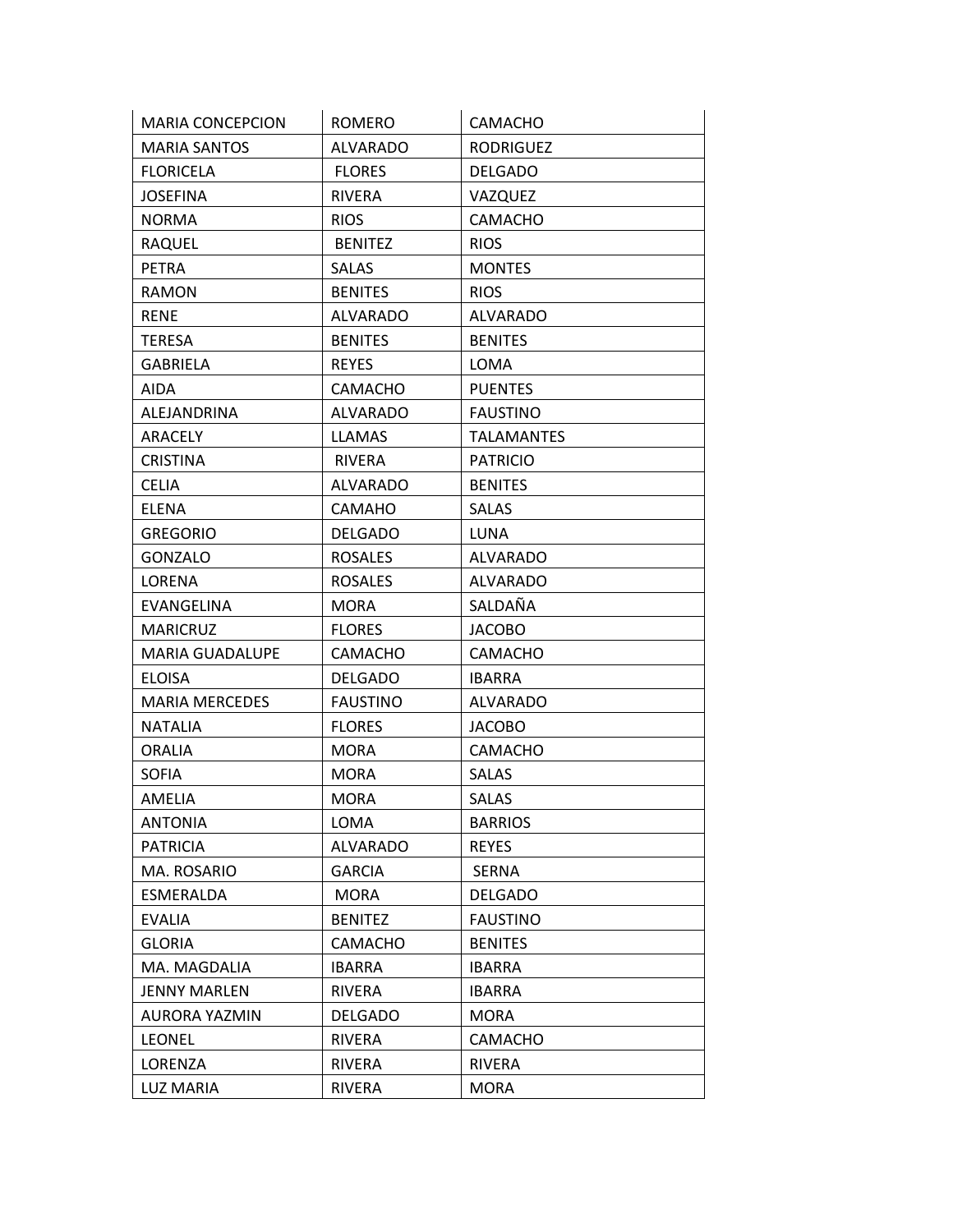| MA. DEL ROSARIO        | <b>MORA</b>     | <b>REYES</b>     |
|------------------------|-----------------|------------------|
| MA. DOLORES            | <b>SALAS</b>    | <b>IBARRA</b>    |
| MA. GUADALUPE          | <b>MORA</b>     | SALAZAR          |
| <b>FELICIANA</b>       | <b>RIVERA</b>   | <b>ALVARADO</b>  |
| ANGELICA               | <b>ROSALES</b>  | <b>RIOS</b>      |
| <b>MARIA</b>           | <b>ROSALES</b>  | <b>HERNANDEZ</b> |
| MARIBEL                | <b>SALAS</b>    | RAMOS            |
| <b>MARISOL</b>         | <b>FAUSTINO</b> | <b>RIVERA</b>    |
| <b>MARTINA</b>         | <b>RIVERA</b>   | <b>RIVERA</b>    |
| <b>JULIA</b>           | <b>RIVERA</b>   | <b>BORJA</b>     |
| <b>NANCY</b>           | <b>ENRIQUEZ</b> | <b>ALVARADO</b>  |
| MARÍA MAGDALENA        | VÁZQUEZ         | HERNÁNDEZ        |
| <b>CRESCENCIA</b>      | <b>ALVARADO</b> | <b>MORA</b>      |
| MARIA DEL CARMEN       | <b>MORA</b>     | <b>REYES</b>     |
| MA. ISABEL             | <b>FLORES</b>   | <b>SALAS</b>     |
| <b>MARIA REFUGIO</b>   | <b>CAMACHO</b>  | <b>RIVERA</b>    |
| SARA LUZ DEL ROCIO     | VILLAGRAN       | <b>FLORES</b>    |
| <b>ROSALVA</b>         | <b>RIVERA</b>   | <b>LOMA</b>      |
| <b>EMMA</b>            | <b>BENITEZ</b>  | <b>FAUSTINO</b>  |
| DIANA CECILIA          | <b>CAMACHO</b>  | <b>PUENTES</b>   |
| <b>LEONOR</b>          | VILLAGRANA      | <b>FLORES</b>    |
| <b>REBECA EVENESER</b> | <b>MORA</b>     | <b>CAMACHO</b>   |
| <b>BRENDA</b>          | LUJAN           | <b>GONZALEZ</b>  |
| <b>LUCINA</b>          | RIVERA          | <b>CASTRO</b>    |
| <b>CARLOS</b>          | <b>GONZALEZ</b> | <b>GONZALEZ</b>  |
| DELLANIRA              | JUÁREZ          | SALAZAR          |
| <b>EULALIA</b>         | <b>GONZALEZ</b> | <b>GONZALEZ</b>  |
| <b>ISIDRO</b>          | LUJAN           | <b>BAUTISTA</b>  |
| <b>JESUS</b>           | <b>GONZALEZ</b> | <b>RIVERA</b>    |
| LORENA                 | <b>ROQUE</b>    | GONZÁLEZ         |
| <b>MARIA DE JESUS</b>  | LUJAN           | <b>GONZALEZ</b>  |
| <b>MARIA</b>           | <b>GONZALEZ</b> | LUJAN            |
| MARIA DEL ROSARIO      | ROMERO          | RAMIREZ          |
| <b>MARIA LUCILA</b>    | DE LOS SANTOS   | <b>GONZALEZ</b>  |
| <b>ROSALVA</b>         | RAMIREZ         | <b>MERCADO</b>   |
| <b>ROSALINA</b>        | CASTRO          | SOTO             |
| <b>NOELIA</b>          | CARRERO         | <b>LLAMAS</b>    |
| <b>SILVIA</b>          | <b>GONZALEZ</b> | <b>MERCADO</b>   |
| <b>SILVINA</b>         | <b>GONZALEZ</b> | <b>GONZALEZ</b>  |
| ELVIA                  | HERNANDEZ       | SANCHEZ          |
| <b>GRISELDA</b>        | VALENZUELA      | <b>BENITEZ</b>   |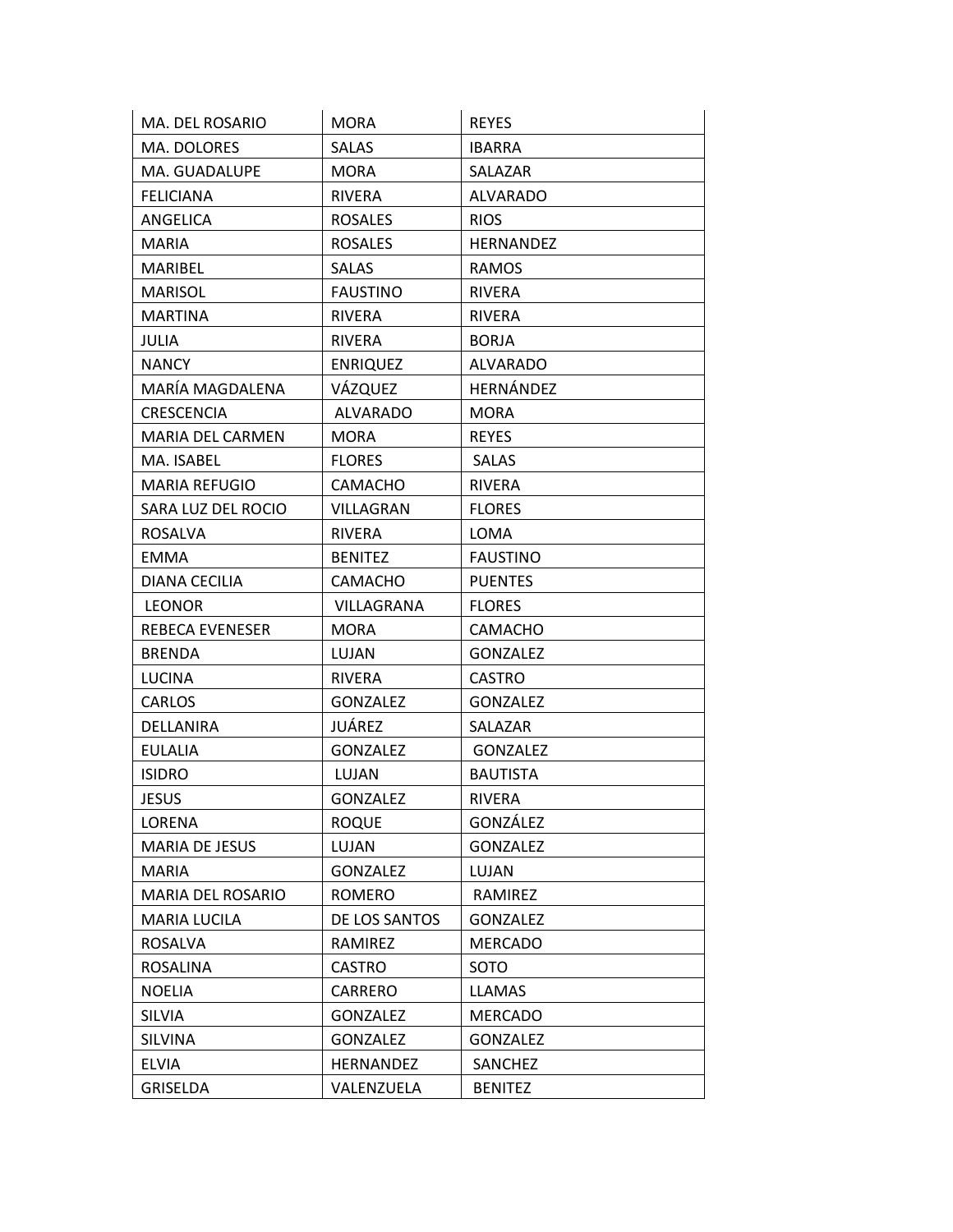| MARIBEL                   | <b>ROMERO</b>    | <b>GONZALEZ</b>              |
|---------------------------|------------------|------------------------------|
| <b>ALICIA</b>             | <b>NAVA</b>      | <b>MARIN</b>                 |
| <b>ELBA</b>               | LUNA             | <b>NAVA</b>                  |
| <b>BERTHA ALICIA</b>      | <b>NARANJO</b>   | ARELLANO                     |
| <b>BLANCA ESTHELA</b>     | <b>CORTES</b>    | <b>COSTILLA</b>              |
| <b>DIONICIA</b>           | <b>GARCIA</b>    | <b>ROBLEDO</b>               |
| <b>ELIDA</b>              | LUNA             | ELIDA LUNA NAVA              |
| YOLANDA                   | <b>JIMENEZ</b>   | YOLANDA JIMENEZ NAVA         |
| <b>EVA</b>                | <b>NAVA</b>      | EVA NAVA LUNA                |
| <b>EVELIA</b>             | <b>NAVA</b>      | EVELIA NAVA LUNA             |
|                           |                  | MA. GRACIELA SANTILLAN DE LA |
| MA. GRACIELA              | SANTILLAN        | O                            |
| <b>HERLINDA</b>           | <b>BARRAGAN</b>  | HERLINDA BARRAGAN LUNA       |
| <b>LETICIA</b>            | <b>NARANJO</b>   | LETICIA NARANJO VIERNES      |
| <b>OFELIA</b>             | <b>JUAREZ</b>    | OFELIA JUAREZ LUNA           |
| MATILDE                   | LOPEZ            | <b>MATILDE LOPEZ LOPEZ</b>   |
| ERIKA ISELA               | DE LA O          | SANTILLAN                    |
| <b>VERONICA</b>           | <b>NARANJO</b>   | LUNA                         |
| <b>CONSUELO</b>           | <b>LUNA</b>      | <b>RODRIGUEZ</b>             |
| <b>APOLONIA</b>           | ARELLANO         | ARRELLANO                    |
| MA. DOLORES               | ARELLANO         | <b>RODRIGUEZ</b>             |
| <b>ELISA</b>              | SANTILLAN        | ARELLANO                     |
| <b>ELIZABETH</b>          | SANTILLAN        | DE LA O                      |
| <b>ENEDINA</b>            | <b>TORRES</b>    | ORTIZ                        |
| LUZMILA                   | DE LA O          | SANTILLAN                    |
| MA. DEL REFUGIO           | <b>ESCOBEDO</b>  | SOSA                         |
| <b>VERONICA DEL ROCIO</b> | <b>DAVILA</b>    | <b>BERUMEN</b>               |
| <b>MARIA VERONICA</b>     | <b>RODRIGUEZ</b> | <b>NARANJO</b>               |
| <b>ROSA</b>               | <b>GONZALEZ</b>  | AVILA                        |
| <b>MARIA ROSALINA</b>     | <b>RODRIGUEZ</b> | HERNANDEZ                    |
| ARMANDO                   | <b>RODRIGUEZ</b> | <b>NARANJO</b>               |
| <b>MARIA DEL ROCIO</b>    |                  |                              |
| <b>LIZBETH</b>            | SANTILLAN        | <b>ESCOBEDO</b>              |
| <b>ROSARIO</b>            | <b>JUAREZ</b>    | <b>LUNA</b>                  |
| <b>MARIA LUISA</b>        | DE LA CRUZ       | LUNA                         |
| <b>IMELDA SUSANA</b>      | <b>BAÑALES</b>   | SANCHEZ                      |
| <b>ARIANA</b>             | <b>LUNA</b>      | R.                           |
| <b>OLGA</b>               | <b>TORRES</b>    | <b>ORTIZ</b>                 |
| <b>ADELINA</b>            | <b>NARANJO</b>   | ARELLANO                     |
| AGUEDA                    | <b>NARANJO</b>   | SANDOVAL                     |
| ANGELA                    | <b>NARANJO</b>   | <b>VIERNES</b>               |
| <b>LUIS ADAN</b>          | <b>GUTIERREZ</b> | <b>MIRAMONTES</b>            |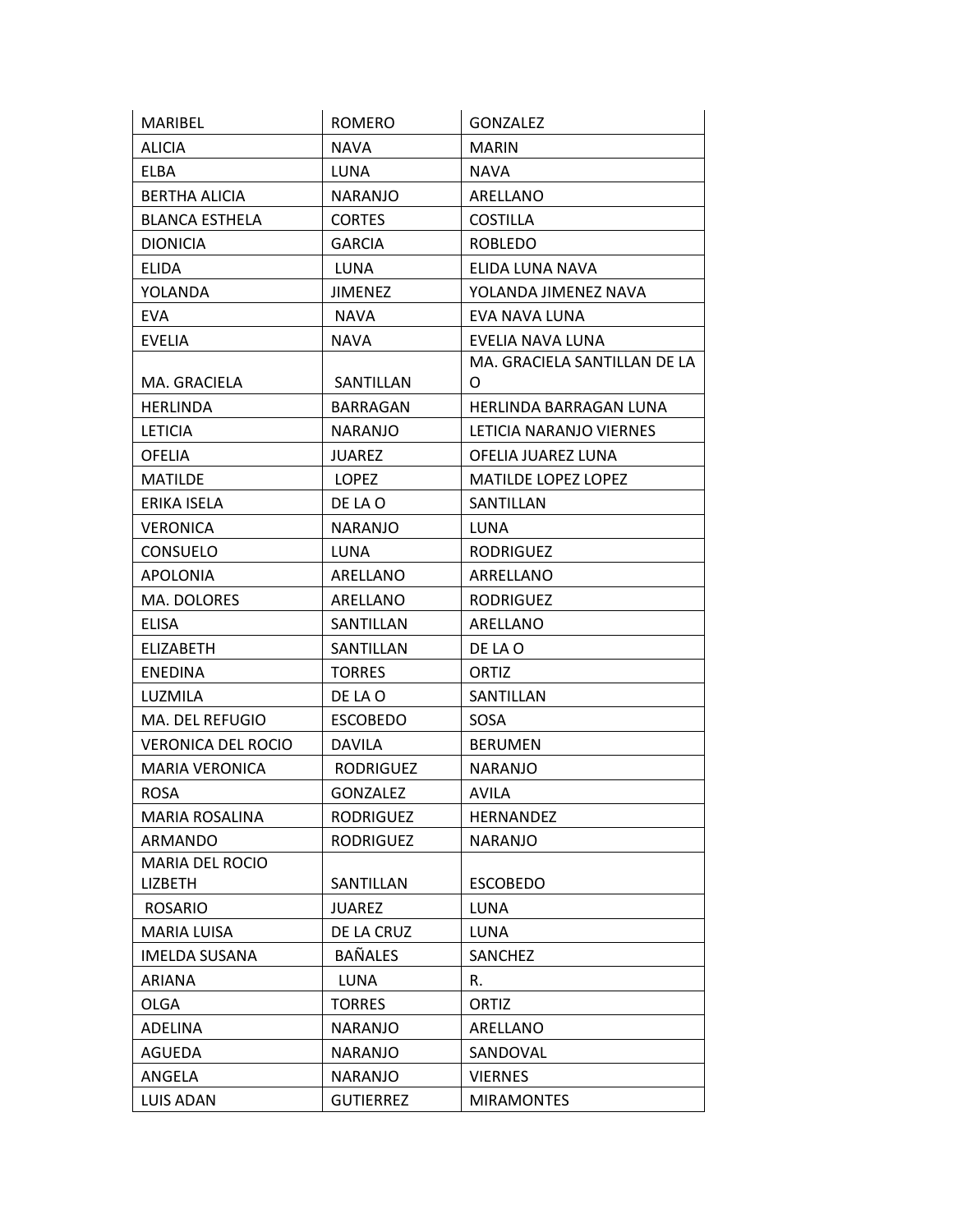| <b>IRMA</b>              | <b>COVARRUBIAS</b> | NUÑEZ             |
|--------------------------|--------------------|-------------------|
| RAQUEL                   | <b>MAGALLANES</b>  | BARRAGAN          |
| <b>MARLENE</b>           | <b>PEREZ</b>       | <b>LOPEZ</b>      |
| <b>CRISTINA</b>          | VALENZUELA         | NUÑEZ             |
| <b>CRUZ BERENA</b>       | <b>CABRERA</b>     | <b>MACIAS</b>     |
| <b>ELIZEIDA</b>          | CASTAÑEDA          | <b>PEREZ</b>      |
| ESPERANZA                | <b>LOPEZ</b>       | SERRANO           |
| EVANGELINA               | <b>RIOS</b>        | <b>PEREZ</b>      |
| <b>GLORIA</b>            | <b>ROSALES</b>     | <b>LÒPEZ</b>      |
| <b>HERLINDA</b>          | <b>MACIAS</b>      | <b>ALVAREZ</b>    |
| J. REFUGIO               | <b>LOPEZ</b>       | <b>GONZALEZ</b>   |
| LAURA MARCELA            | VALENZUELA         | <b>NUÑEZ</b>      |
| MA. ESPERANZA            | <b>AVILA</b>       | NUÑEZ             |
| <b>MAURO ANTONIO</b>     | <b>LLAMAS</b>      | CABRERA           |
| <b>MARIA DEL CARMEN</b>  | VALENZUELA         | SOSA              |
| JULIANA                  | VALENZUELA         | <b>SOSA</b>       |
| <b>MARIA</b>             | <b>LOPEZ</b>       | LOPEZ             |
| <b>SANDRA</b>            | <b>HERRERA</b>     | <b>PEREZ</b>      |
| ZULEMA                   | <b>TORIBIO</b>     | <b>GUTIERREZ</b>  |
| <b>INDELISA</b>          | <b>CABRERA</b>     | <b>MACIAS</b>     |
| <b>MARIA DE JESUS</b>    | <b>ROMERO</b>      | <b>RIOS</b>       |
| <b>MARIA DEL ROSARIO</b> | VALENZUELA         | NUÑEZ             |
| <b>NICOLASA</b>          | <b>LLAMAS</b>      | CABRERA           |
| <b>GRISELDA</b>          | <b>COVARRUBIAS</b> | AVILA             |
| J. ROSARIO               | <b>TALAMANTES</b>  | <b>GODOY</b>      |
| MA. TRINIDAD             | ARTEAGA            | <b>CRISTOBAL</b>  |
| <b>ELIDA</b>             | <b>LOPEZ</b>       | <b>RIVERA</b>     |
| ANA LAURA                | CANO               | HERNANDEZ         |
| <b>BAUDELIO</b>          | <b>BERUMEN</b>     | <b>MIRAMONTES</b> |
| AMPARO                   | RIVERA             | <b>BRAMAZCO</b>   |
| <b>JOSEFA</b>            | VAZQUEZ            | <b>BERUMEN</b>    |
| MA. DE LA LUZ            | <b>AVILA R</b>     | <b>RODRIGUEZ</b>  |
| ELIGIO MARÍA             | <b>BERUMEN</b>     | <b>MIRAMONTES</b> |
| <b>IGNACIA</b>           | ORTIZ              | <b>MARIN</b>      |
| MARIA DEL SOCORRO        | CORREA             | <b>GODOY</b>      |
| <b>MIRIAM</b>            | <b>BERUMEN</b>     | <b>BRAMASCO</b>   |
| SARA                     | <b>RUIZ</b>        | <b>PUENTES</b>    |
| <b>VITALINA</b>          | <b>RIVERA</b>      | <b>PARRA</b>      |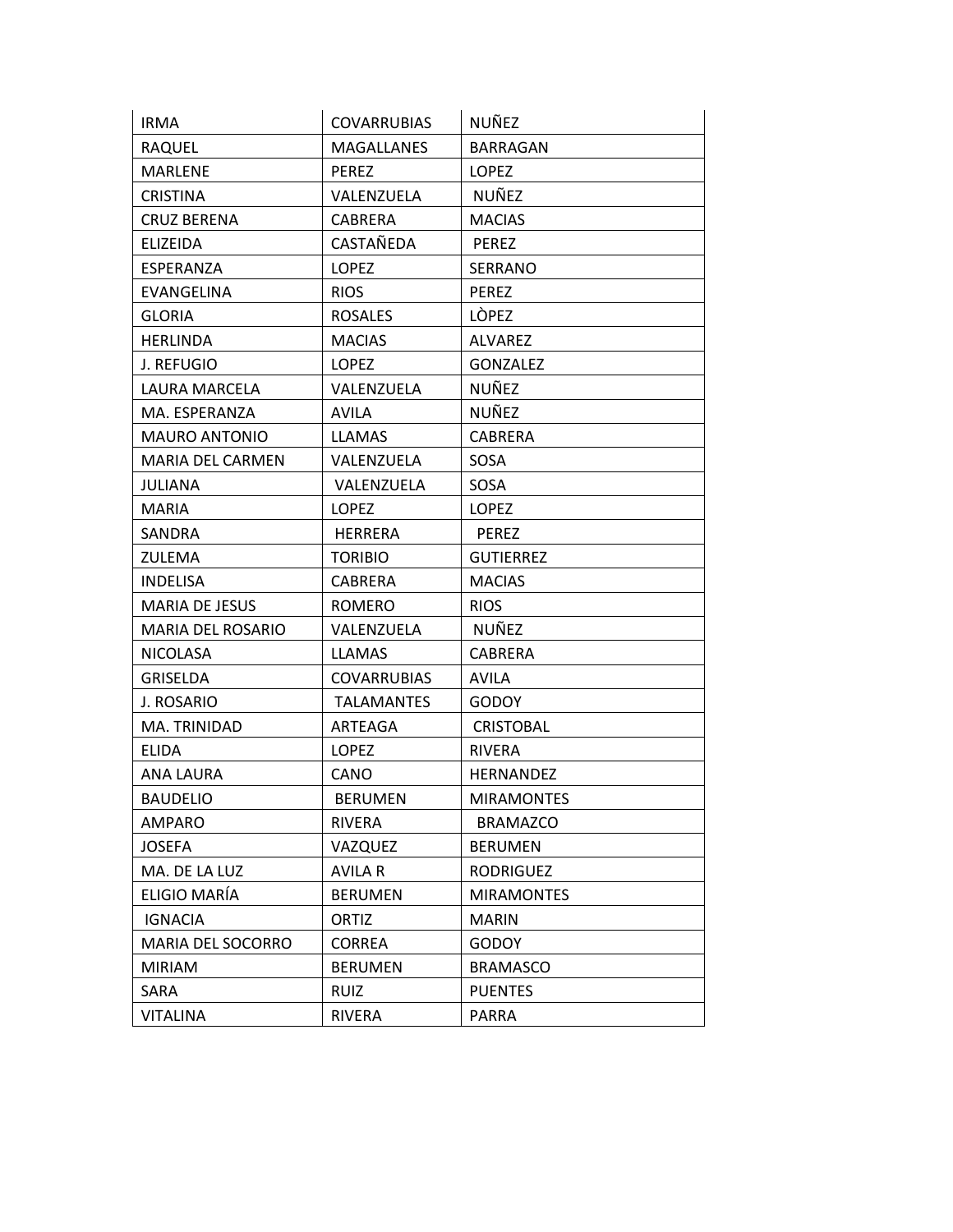## **EAEYD**

| <b>MARTINA</b>          | <b>ESCOBEDO</b> | <b>GUTIERREZ</b> |
|-------------------------|-----------------|------------------|
| <b>JUAN ARMANDO</b>     | <b>ALVARADO</b> | <b>CAMACHO</b>   |
| <b>GENESIS</b>          | <b>ALVARADO</b> | <b>CAMACHO</b>   |
| <b>KAREN</b>            | <b>BENITES</b>  | <b>CAMACHO</b>   |
| <b>PEDRO</b>            | <b>CAMACHO</b>  | CAMACHO          |
| AKETZALLY ALEANY        | <b>CAMACHO</b>  | <b>DELGADO</b>   |
| ALVARADO IVAN           | <b>CAMACHO</b>  | <b>FAUSTINO</b>  |
| SALAVADO                | CAMACHO         | <b>FLORES</b>    |
| CAMILA                  | CAMACHO         | <b>FLORES</b>    |
| SAUL                    | CAMACHO         | <b>IBARRA</b>    |
| DANNA PAOLA             | CAMACHO         | <b>MORA</b>      |
| ANGEL DANIEL            | <b>DELGADO</b>  | <b>MORA</b>      |
| <b>JESUS RONALDO</b>    | <b>FAUSTINO</b> | <b>MORA</b>      |
| <b>FRANCISCO ANDRES</b> | <b>FLORES</b>   | RAMIREZ          |
| <b>JUAN MANUEL</b>      | <b>FLORES</b>   | <b>RAMOS</b>     |
| ANAHI                   | <b>IBARRA</b>   | <b>RIVERA</b>    |
| JORDAN RICARDO          | <b>MORA</b>     | RIVERA           |
| <b>MELANY</b>           | <b>MORA</b>     | RIVERA           |
| YOSMELY                 | MORA            | <b>ROBLES</b>    |
| <b>NICOL</b>            | RAMIREZ         | <b>ROSALES</b>   |
| <b>ULISES</b>           | <b>RAMOS</b>    | ALVARDO          |
| <b>CRUZ DANIEL</b>      | <b>RIVERA</b>   | <b>SALAS</b>     |
| ROSA DOMINIK            | <b>RIVERA</b>   | ALVARADO         |
| <b>SERGIO ALEX</b>      | <b>RIVERA</b>   | AVARADO          |
| ALEXANDER               | <b>ROBLES</b>   | CAMACHO          |
| ISMAEL                  | <b>ROSALES</b>  | CAMACHO          |
| <b>ANDRE LIZETH</b>     | <b>ALVARDO</b>  | <b>CAMACHO</b>   |
| <b>KAREN GUADALUPE</b>  | <b>BENITES</b>  | <b>DELGADO</b>   |
| <b>KEISY</b>            | CAMACHO         | <b>GONZALEZ</b>  |
| MARIA SALOME            | CAMCHO          | <b>GONZALEZ</b>  |
| <b>JOSE MIGUEL</b>      | CAMACHO         | <b>MORA</b>      |
| LURDES ITZEL            | <b>DELGADO</b>  | MORA             |
| <b>MELANIE ROISEL</b>   | <b>FAUSTINO</b> | MORA             |
| <b>ADRIAN</b>           | <b>FLORES</b>   | <b>RAMOS</b>     |
| PERLA DAYANA            | LOPEZ           | <b>REYES</b>     |
| KARLA                   | <b>MORA</b>     | <b>RIVERA</b>    |
| KAREN DAYANA            | MORA            | CAMACHO          |
| CESAR ALEXANDER         | <b>MORA</b>     | <b>ROSALES</b>   |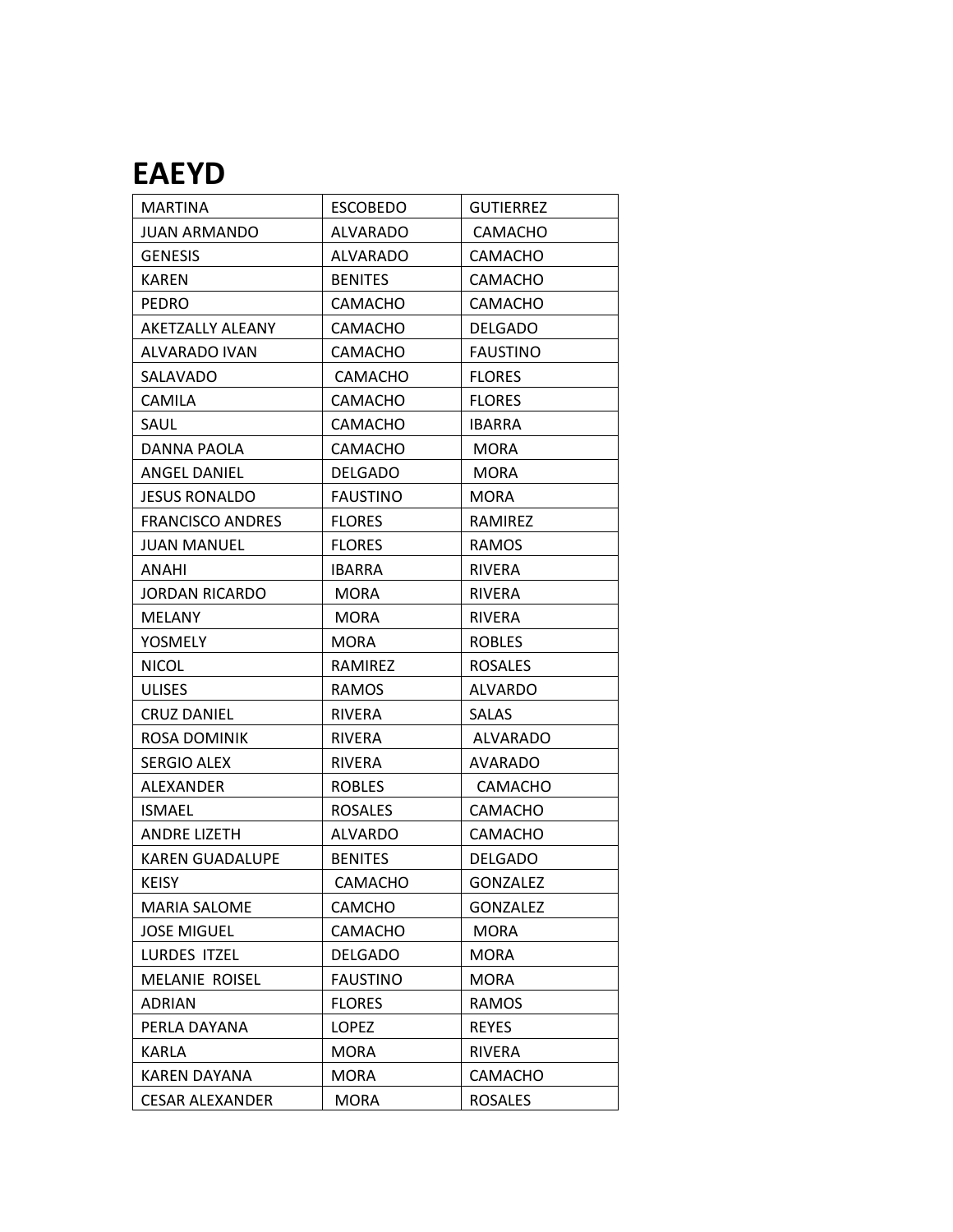| ADAMARY                   | <b>RIOS</b>      | <b>ROSALES</b>  |
|---------------------------|------------------|-----------------|
| <b>JOEL RIVERA</b>        | <b>RIVERA</b>    | <b>ROSALES</b>  |
| <b>KEVIN GERMAN</b>       | <b>RIVERA</b>    | <b>ROSALES</b>  |
| WENDY.                    | RIVERA           | <b>SALAS</b>    |
| <b>MICHELLE</b>           | <b>RIVERA</b>    | <b>SALAS</b>    |
| <b>MIRIAN</b>             | <b>REYES</b>     | <b>ESPINOZA</b> |
| <b>GABRIELA JAQUELINE</b> | <b>ROSALES</b>   | ALVARADO        |
| <b>BERRY DANINIKE</b>     | SALAS            | <b>BENITES</b>  |
| JULISSA                   | <b>ALVARADO</b>  | <b>BORJA</b>    |
| <b>FLOR ALEJANDRA</b>     | <b>ALVARADO</b>  | <b>CAMACHO</b>  |
| NATALY YAREXI             | ALVARADO         | <b>CAMACHO</b>  |
| SANTOS ALEJANDRO          | ARTEAGA          | <b>CORTES</b>   |
| MARIO FCO.                | <b>BENITEZ</b>   | <b>FLORES</b>   |
| JOSE DE JESUS             | <b>BENITES</b>   | <b>FLORES</b>   |
| <b>NADELIN GRISEL</b>     | CAMACHO          | <b>GARCIA</b>   |
| ISMAEL                    | <b>CAMCAHO</b>   | <b>MORA</b>     |
| <b>ULISES ISMEL</b>       | CAMACHO          | <b>MORA</b>     |
| <b>CRISTAN RONALDO</b>    | CAMACHO          | <b>MORA</b>     |
| <b>KEYLA</b>              | <b>CAMACHO</b>   | <b>MORA</b>     |
| <b>HECTOR VALENTINO</b>   | <b>DELGADO</b>   | <b>REYES</b>    |
| SALVADOR                  | CAMACHO          | <b>RIOS</b>     |
| KATHERIN GPE.             | <b>CAMACHO</b>   | <b>RIOS</b>     |
| <b>CRISTIAN GEOVAN</b>    | CAMACHO          | <b>RIVERA</b>   |
| <b>MANUEL EZEQUIEL</b>    | HERNANDEZ        | RIVERA          |
| MAIRIN ANALI              | <b>GARCIA</b>    | RIVERA          |
| <b>GALILEA JACKELINE</b>  | VILLAGRANA       | <b>RIVERA</b>   |
| MELISSA                   | RAMOS            | RIVERA          |
| DIANA FERNANDA            | RIVERA           | RIVERA          |
| YOCELINAIDE               | <b>RIVERA</b>    | <b>CAMACHO</b>  |
| <b>JOSTIN ALEXANDER</b>   | RIVERA           | <b>ALVARADO</b> |
| <b>JOSE RODOLFO</b>       | <b>RIVERA</b>    | <b>BENITES</b>  |
| <b>LINDA</b>              | CAMACHO          | <b>CAMACHO</b>  |
| RODRIGO EMANUEL           | <b>RUIS</b>      | <b>CAMACHO</b>  |
| <b>IRIS DOREIDA</b>       | SALAS            | <b>CAMACHO</b>  |
| PERLA AVIGAIL             | SALAS            | CAMACHO         |
| WILLIAM JAHIR             | ALVARADO         | CAMACHO         |
| NICOLAS ENRIQUE           | AYALA            | CAMACHO         |
| <b>FLAVIO BENITEZ</b>     | <b>BENITEZ R</b> | <b>CAMACHO</b>  |
| ARMANDO                   | CAMACHO          | <b>DELGADO</b>  |
| <b>FATIMA XOCHIL</b>      | CAMACHO          | <b>FAUSTINO</b> |
| JUAN EDUARDO              | CAMACHO          | <b>FLORES</b>   |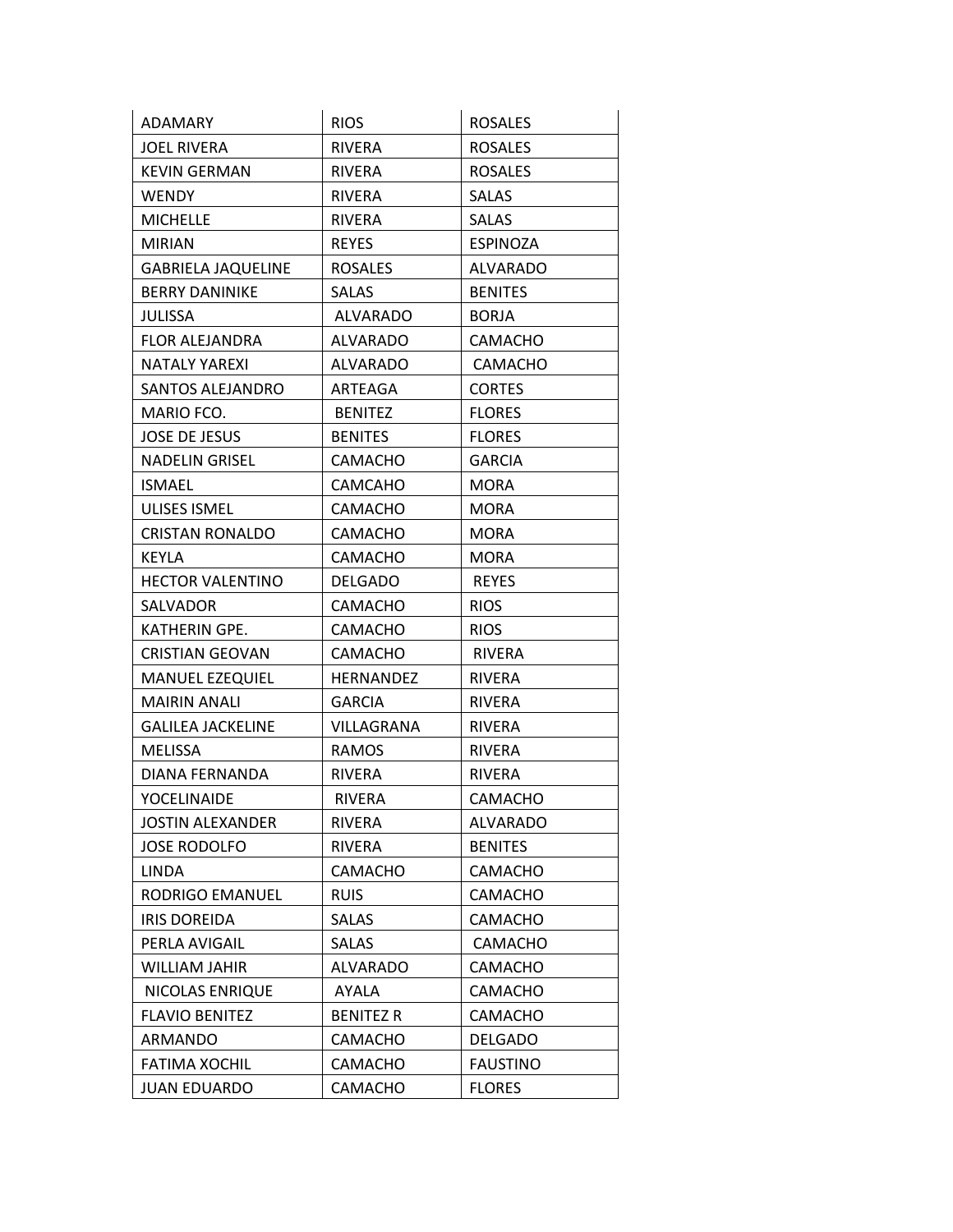| <b>MAYRELI YAMILETH</b>  | CAMACHO         | <b>FLORES</b>   |
|--------------------------|-----------------|-----------------|
| YARITZA MAITE            | CAMACHO         | <b>IBARRA</b>   |
| KIMBERLY ESTEFANIA       | <b>ECAMACHO</b> | <b>MORA</b>     |
| <b>JESUS ANTONIO</b>     | <b>CARLOS</b>   | <b>MORA</b>     |
| ELISA                    | <b>DELGADO</b>  | <b>MORA</b>     |
| <b>GIOVANI</b>           | <b>MORA</b>     | <b>CAMACHO</b>  |
| <b>EMELY</b>             | <b>REYES</b>    | <b>CAMACHO</b>  |
| CLAUDIA ELIZABEHT        | <b>REYES</b>    | <b>ECAMACHO</b> |
| ALDO RIVERA BORJA        | <b>RIVERA</b>   | CARLOS          |
| <b>BRAYAN</b>            | RIVERA          | <b>DELGADO</b>  |
| EVELIN VIOLETA           | SALAS           | MORA            |
| ABISAI                   | <b>ALVARADO</b> | <b>REYES</b>    |
| <b>CRISTIAN FERNANDO</b> | AVARADO         | <b>REYES</b>    |
| <b>CRISTIAN</b>          | CAMACHO         | <b>RIVERA</b>   |
| <b>FLORICEL</b>          | CAMACHO         | RIVERA          |
| YULIANA                  | CAMACHO         | SALAS           |
| LUS ARMANDO              | <b>DELGADO</b>  | ALVARADO        |
| <b>ESTEFANY</b>          | GONZALEZ        | AVARADO         |
| DAISY VALIERE            | <b>GONZALEZ</b> | <b>CAMACHO</b>  |
| JIMENA MORA              | <b>MORA</b>     | <b>CAMACHO</b>  |
| <b>MIGUEL ANGEL</b>      | <b>MORA</b>     | <b>CAMACHO</b>  |
| CRISTINA VALERIA         | MORA            | <b>DELGADO</b>  |
| <b>BENANCIA JESUS</b>    | <b>RAMOS</b>    | <b>GONZALEZ</b> |
| CRISTAL                  | <b>REYES</b>    | <b>GONZALEZ</b> |
| <b>ASHLEY GUADALUPE</b>  | RIVERA          | <b>MORA</b>     |
| <b>JAN CARLOS</b>        | CAMACHO         | <b>MORA</b>     |
| <b>ENRIQUE</b>           | <b>ROSALES</b>  | <b>MORA</b>     |
| VALENTINA                | <b>ROSALES</b>  | <b>RAMOS</b>    |
| JULIZA                   | <b>ROSALES</b>  | <b>REYES</b>    |
| VIOLETA                  | <b>ROSALES</b>  | RIVERA          |
| <b>ALEXIS RAFAEL</b>     | SALAS           | CAMACHO         |
| <b>KEVIN RAUL</b>        | <b>SALAS</b>    | <b>ROSALES</b>  |
| JOSE EDUARDO             | <b>ESPINOZA</b> | <b>ROSALES</b>  |
| <b>ULISES</b>            | <b>ALVARADO</b> | <b>ROSALES</b>  |
| YAZMIN                   | <b>BENITES</b>  | <b>ROSALES</b>  |
| <b>VALERIA NOEMI</b>     | <b>BORJA</b>    | <b>SALAS</b>    |
| DANIELA                  | CAMACHO         | <b>SALAS</b>    |
| ADRIAN                   | CAMACHO         | <b>ESPINOZA</b> |
| <b>SEIRY</b>             | <b>CORTES</b>   | <b>ALVARADO</b> |
| <b>AMERICA ANGELINE</b>  | <b>FLORES</b>   | <b>BENITES</b>  |
| <b>JIMENA FRANCELY</b>   | <b>FLORES</b>   | <b>BORJA</b>    |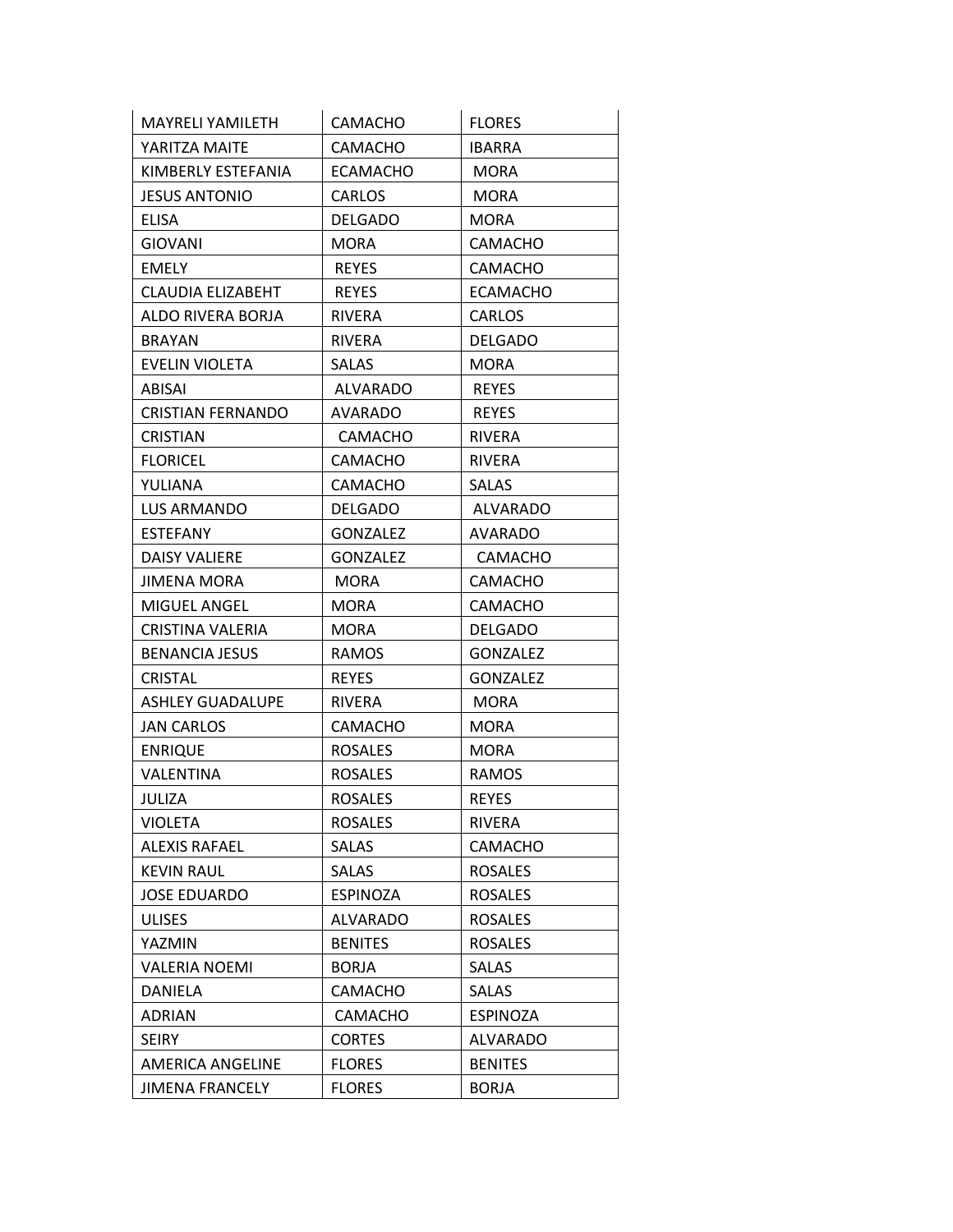| TANIA MELISSA           | <b>GARCIA</b>     | CAMACHO          |
|-------------------------|-------------------|------------------|
| <b>LUIS ANGEL</b>       | <b>MORA</b>       | CAMACHO          |
| <b>JULISSA ABRIL</b>    | <b>MORA</b>       | <b>CORTES</b>    |
| <b>LUIS ANGEL</b>       | <b>MORA</b>       | <b>FLORES</b>    |
| <b>MARIA NAYELY</b>     | <b>MORA</b>       | <b>FLORES</b>    |
| RAQUEL                  | <b>REYES</b>      | <b>GARCIA</b>    |
| ALANA                   | <b>RIOS</b>       | <b>MORA</b>      |
| <b>MISALE</b>           | <b>RIOS</b>       | <b>MORA</b>      |
| ANGEL                   | <b>RIVERA</b>     | <b>MORA</b>      |
| <b>TANIA</b>            | <b>RIVERA</b>     | <b>MORA</b>      |
| <b>CRISITIAN LEONEL</b> | <b>RIVERA</b>     | <b>REYES</b>     |
| YANELY GUADALUPE        | <b>RIVERA</b>     | <b>RIOS</b>      |
| <b>ORLANDO</b>          | <b>RIVERA</b>     | <b>RIOS</b>      |
| <b>PABLO</b>            | <b>RIVERA</b>     | RIVERA           |
| <b>DANIEL</b>           | MUÑOZ             | <b>MERCADO</b>   |
| <b>JANIRA</b>           | <b>LLANES</b>     | <b>GOMEZ</b>     |
| <b>HECTOR</b>           | DE LA ROSA        | <b>JUAREZ</b>    |
| ARACELI                 | ZARABIA           | JUAREZ           |
| <b>ARIANA</b>           | SALCEDO           | <b>MOTA</b>      |
| YOLANDA                 | <b>DAVILA</b>     | <b>MARTINEZ</b>  |
| <b>IRMA ISAELA</b>      | CARRILLO          | <b>DAVILA</b>    |
| <b>CESAR</b>            | SALCEDO           | <b>ROSALES</b>   |
| LAURA ELENA             | <b>RICO</b>       | ARANZAZU         |
| MARIA FERNANDA          | LUNA              | <b>DELGADO</b>   |
| <b>GRICELDA</b>         | <b>QUIÑONES</b>   | LEYVA            |
| <b>AURORA</b>           | <b>ACOSTA</b>     | LOPEZ            |
| .J. ACENCION            | <b>RIVAS</b>      | <b>GUTIERREZ</b> |
| <b>ESEQUIEL</b>         | RUBALCABA         | <b>TREJO</b>     |
| <b>FEDERICO</b>         | <b>MARIN</b>      | <b>PERALES</b>   |
| <b>GILIBERTO</b>        | SERRANO           | PEREZ            |
| <b>HERMINIO</b>         | <b>HUIZAR</b>     | <b>GLEZ</b>      |
| LUISA                   | <b>ACEBEDO</b>    | <b>GARCIA</b>    |
| J. LEONOR               | <b>CONCHAS</b>    | <b>ARTIAGA</b>   |
| <b>MARIA DE JESUS</b>   | DE SANTIAGO       | SANCHEZ          |
| MARIA                   | NUÑEZ             | <b>GODINA</b>    |
| <b>MARTHA SOFIA</b>     | <b>RUVIRA</b>     | SALDAÑA          |
| <b>JOSE DE JESUS</b>    | <b>MARQUEZ</b>    | <b>ARTIAGA</b>   |
| <b>JOSE</b>             | <b>VILLALOBOS</b> | <b>ARTIAGA</b>   |
| <b>JORGE</b>            | <b>CERVANTES</b>  | <b>GONZALEZ</b>  |
| <b>NICOLASA</b>         | <b>JIMENEZ</b>    | <b>DURAN</b>     |
| <b>ROBERTO</b>          | <b>HERRERA</b>    | <b>MACIAS</b>    |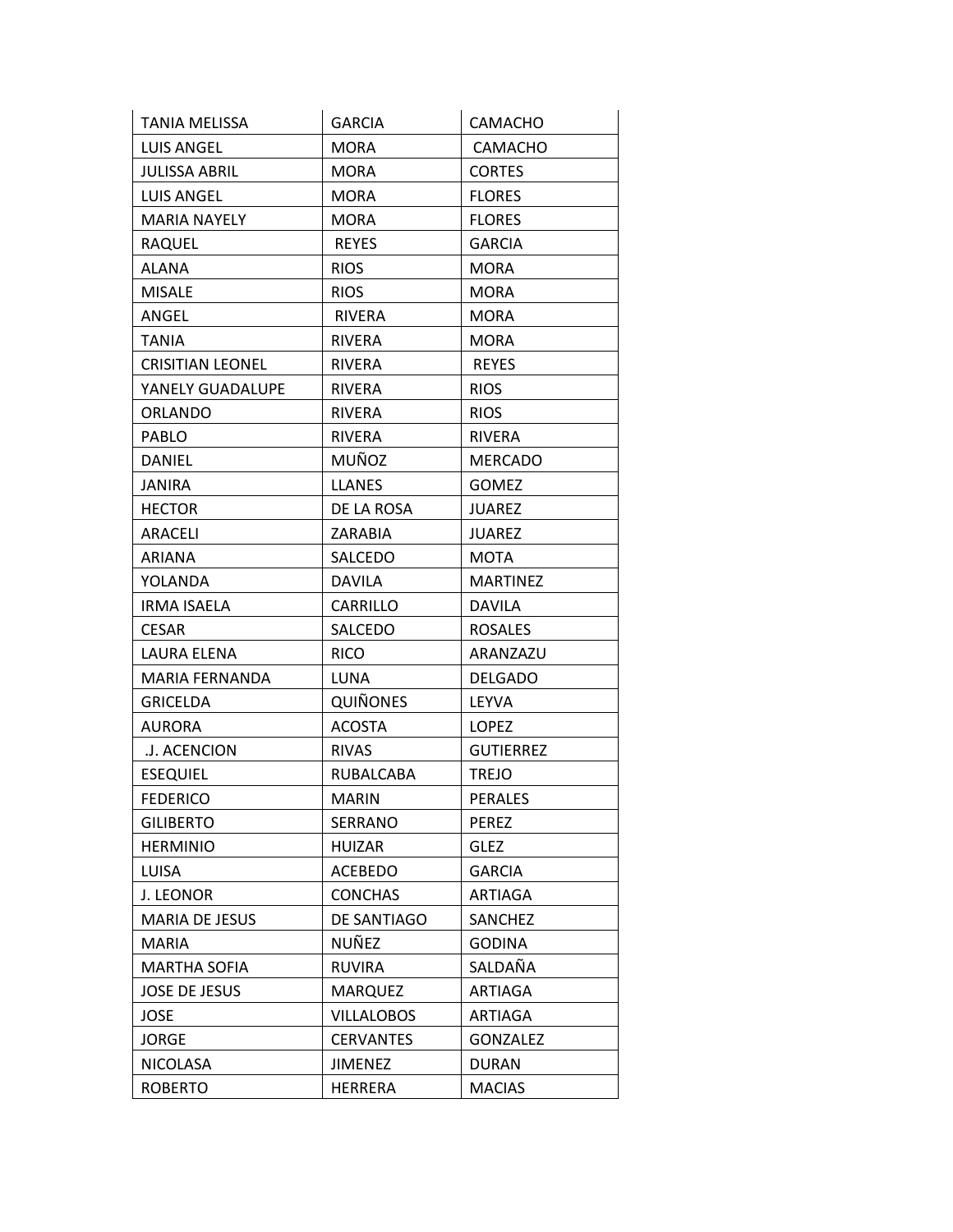| <b>MADEL SOCORRO</b>   | <b>GARCIA</b>   | SANCHEZ         |
|------------------------|-----------------|-----------------|
| SALVADOR               | <b>GARTICIA</b> | SEDANO          |
| <b>MARIA DE LURDES</b> | <b>HUERTAS</b>  | N.              |
| MABEL                  | ALVARADO        | <b>OCHOA</b>    |
| JUAN MANUEL            | <b>ALVARADO</b> |                 |
| <b>MARIA GUADALUPE</b> | <b>BENITES</b>  | <b>FUENTES</b>  |
| LUCIA MONSE            | <b>BERNAL</b>   | <b>MORA</b>     |
| <b>KAREN PAOLA</b>     | <b>CAMACHO</b>  | <b>ALVARADO</b> |
| <b>GABINO</b>          | CAMACHO         | <b>RIVERA</b>   |
| <b>EZEQUIEL</b>        | CAMACHO         |                 |
| <b>ADRIAN</b>          | <b>FAUSTINO</b> | <b>CAMACHO</b>  |
| SALAVADOR              | <b>FLORES</b>   | <b>RIVERA</b>   |
| <b>ESTEBAN</b>         | MORA            | CAMACHO         |
| ESTRELLA               | <b>MORA</b>     | <b>ROSALES</b>  |
| <b>GERARDO</b>         | RAMOS           | RIVERA          |
| <b>JOSE LUIS</b>       | <b>ROBLES</b>   | VARGAS          |
| <b>MAURICIO</b>        | SALAS           | RIVERA          |
| <b>GRACIELA</b>        | <b>SERNA</b>    | <b>CORREA</b>   |
| YOLANDA                | <b>SERNA</b>    | <b>SERNA</b>    |
| <b>FRANCISCO</b>       | <b>SERNA</b>    | <b>FLORES</b>   |
| <b>JAVIER</b>          | CAMACHO         | <b>CRUZ</b>     |
| <b>WENDY</b>           | <b>DELGADO</b>  | CAMACHO         |
| <b>LUIS ARTURO</b>     | <b>DELGADO</b>  | <b>GARCIA</b>   |
| <b>GERMAN</b>          | <b>FLORES</b>   | <b>AVILA</b>    |
| JOSE ARMANDO           | MORA            | <b>CAMACHO</b>  |
| <b>MARIA GUADALUPE</b> | <b>MORA</b>     | <b>ROSALES</b>  |
| <b>CHRISTIAN</b>       | <b>MORA</b>     | <b>SALAS</b>    |
| <b>JOSE DOLORES</b>    | <b>RAMOS</b>    | SALAS           |
| <b>JESUS</b>           | <b>RIVERA</b>   | CAMACHO         |
| <b>JESSICA</b>         | RIVERA          | <b>RIVERA</b>   |
| JUVENAL                | <b>RIVER</b>    | <b>RIVERA</b>   |
| <b>EVELIN</b>          | <b>ROSALES</b>  | <b>FLORES</b>   |
| LUIS FERNANDO          | <b>SALAS</b>    | <b>RIVERA</b>   |
| <b>MARIA</b>           | <b>ALVARADO</b> | OCHO            |
| <b>MARIA DE JESUS</b>  | <b>ALVARADO</b> | <b>RIVERA</b>   |
| <b>JOSE ARMANDO</b>    | CAMACHO         | <b>MORA</b>     |
| MARIELA                | <b>CAMACHO</b>  | RIVERA          |
| <b>DAMARIS</b>         | <b>DELGADO</b>  | ALVARADO        |
| HUGO                   | <b>GARTICIA</b> | <b>CAMACHO</b>  |
| <b>MARIA GUADALUPE</b> | MORA            | ALVARADO        |
| <b>BALTAZAR</b>        | <b>MORA</b>     | <b>CAMACHO</b>  |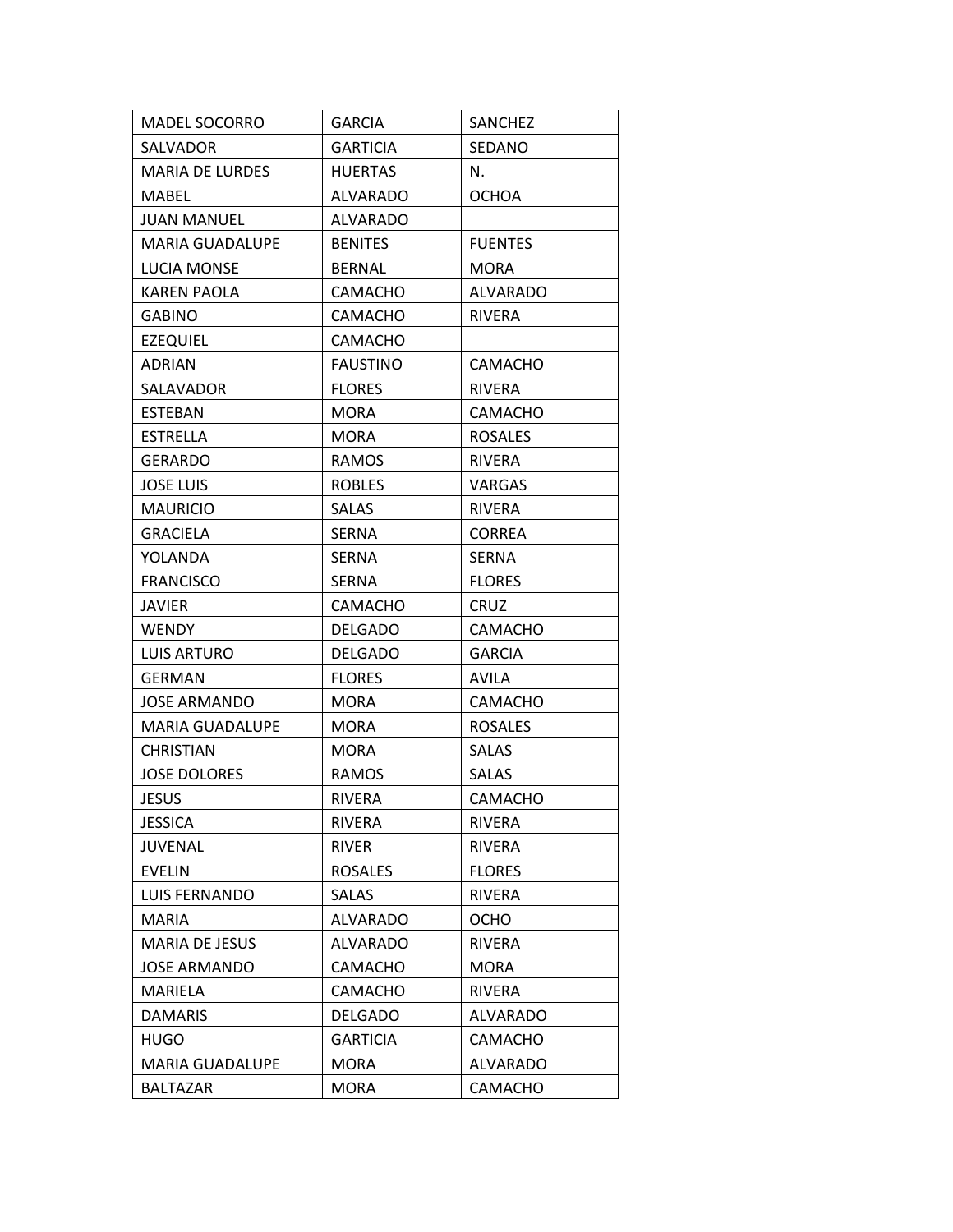| KARLA                | MORA             | <b>SALAS</b>       |
|----------------------|------------------|--------------------|
| ZURYZADAY            | <b>REYES</b>     | <b>GONZALEZ</b>    |
| <b>GABRIEL</b>       | <b>RIVERA</b>    | <b>RIVERA</b>      |
| <b>CAMILA</b>        | <b>ROSALES</b>   | CASTAÑEDA          |
| <b>BLADIMIR</b>      | <b>SERNA</b>     | <b>DELGADO</b>     |
| ZAIRA                | <b>CORTES</b>    | <b>GUTIERREZ</b>   |
| CARLOS               | <b>RIVERA</b>    | <b>TORRES</b>      |
| MARIA JOSE           | <b>MARTINEZ</b>  | <b>CORREA</b>      |
| KENIA GUADALUPE      | SANDOVAL         | NARANJO            |
| ANA VANESSA          | LUNA             | <b>NAVA</b>        |
| AXEL VALENTIN        | <b>GODINS</b>    | JIMENEZ            |
| <b>MAITE MELISSA</b> | NARANJO          | SEGUNDO            |
| <b>IRITZY CANLET</b> | <b>NARANJO</b>   | SANDOVAL           |
| CHELSY ARLET         | <b>IBARRA</b>    | <b>MARTINEZ</b>    |
| <b>XIMENA</b>        | <b>BAÑUELOS</b>  | NARANJO            |
| ALDO RIVERA BORJA    | <b>NARANJO</b>   | DE LA O            |
| LUIS DAVID           | <b>DIAZ</b>      | <b>LOPEZ</b>       |
| ESAU SURUSADAI       | LUNA             | <b>RODRIGUEZ</b>   |
| <b>ANDREW GAEL</b>   | HERNANDEZ        | NARANJO            |
| <b>ALEJANDRO</b>     | <b>TORRES</b>    | ORTIZ              |
| <b>CAMILA</b>        | NARANO           | <b>LOPEZ</b>       |
| YESMIN ITLEZ         | <b>NAVA</b>      | SANDOVAL           |
| ULISES ABELADRO      | <b>IBARRA</b>    | <b>MARTINEZ</b>    |
| EMMANUEL             | NARANJO          | JIMENEZ            |
| <b>ALEIDA</b>        | <b>CORREA</b>    | <b>COVARRUBIAS</b> |
| ALANA                | <b>TORRES</b>    | ARTEAGA            |
| ANA MARIAN           | <b>NARANJO</b>   | <b>LOPEZ</b>       |
| <b>HEIDI ROSARIO</b> | <b>MARTINEZ</b>  | <b>NARANJO</b>     |
| <b>PAOLA</b>         | RAMIREZ          | <b>NARANJO</b>     |
| <b>JUAN MANUEL</b>   | JUAREZ           | JIMENEZ            |
| PERLLA DALI          | HERNANDEZ        | <b>NAVA</b>        |
| NARY                 | <b>IBARRA</b>    | <b>CORTES</b>      |
| <b>MARIANA</b>       | <b>DURAN</b>     | LUNA               |
| <b>LEONEL</b>        | <b>RODRIGUEZ</b> | SOSA               |
| ABRIL                | <b>NAVA</b>      | IBARRA             |
| DAIRA YOHANA         | <b>RODRUIGEZ</b> | NARANJO            |
| DAYANA               | <b>GODINA</b>    | <b>JIMENEZ</b>     |
| <b>CHRISTIAN</b>     | <b>NARANJO</b>   | DE LA O            |
| <b>IRVING YAEL</b>   | LUNA             | SANTELLAN          |
| ISSAC A.             | RAMIREZ          | <b>NARANJO</b>     |
| LUIS JAZIEL          | <b>IBARRA</b>    | <b>CORTES</b>      |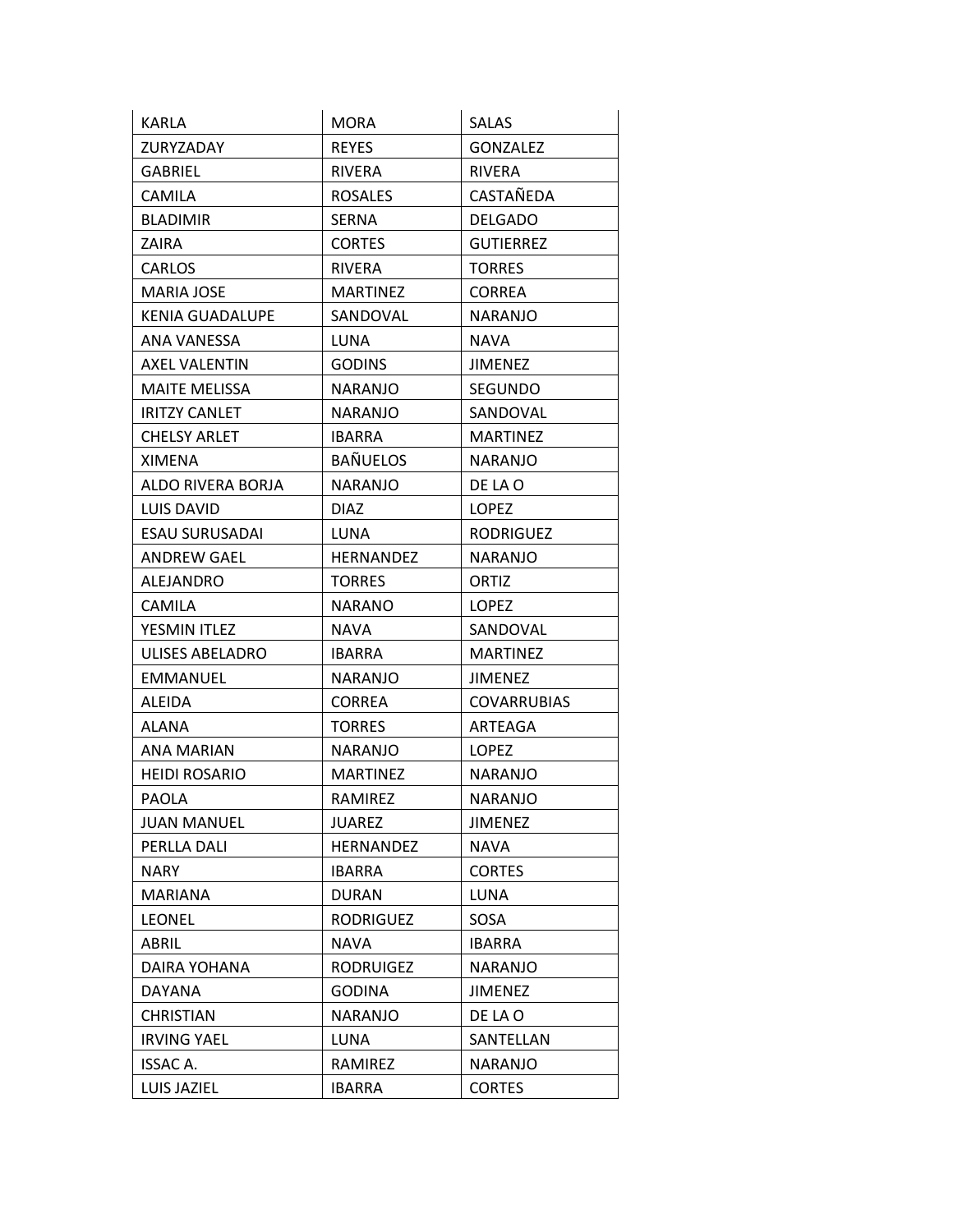| <b>MARIANA</b>           | JIMENEZ           | ARELLANO          |
|--------------------------|-------------------|-------------------|
| SEBASTIAN                | <b>MAGALLANES</b> | <b>TORIBIO</b>    |
| YAIR JACOBO              | <b>HERNANDEZ</b>  | <b>NAVA</b>       |
| MELISSA                  | NAVA              | LUNA              |
| <b>ALDO</b>              | <b>RODRIGUEZ</b>  | LOMA              |
| XIMENA                   | <b>CORREA</b>     | <b>ULLOA</b>      |
| <b>JENNIFER</b>          | <b>LOPEZ</b>      | <b>AVILA</b>      |
| <b>GEOVANNI</b>          | M, ARTINEZ        | SANDOVAL          |
| <b>KEVIN YAIR</b>        | <b>RUIZ</b>       | <b>MARTINEZ</b>   |
| <b>FERNANDO</b>          | <b>AVILA</b>      | <b>MAGALLANES</b> |
| CRISTIFHER YAIR          | <b>CERVATEZ</b>   | <b>CORREA</b>     |
| CAROLINA                 | <b>CORREA</b>     | <b>RIVERA</b>     |
| <b>ELIAN</b>             | <b>CORREA</b>     | <b>ROMERO</b>     |
| <b>JOAN IGANCIO</b>      | <b>DAVILA</b>     | <b>LUNA</b>       |
| <b>JENIFER</b>           | ULLOA             | <b>BRAMASCO</b>   |
| <b>KATIHIA</b>           | <b>MIRAMONTES</b> | RIVERA            |
| <b>FATIMA MOSERRAT</b>   | DE LA CRUZ        | DE LA CRUZ        |
| DILAN IVAN               | <b>SALAS</b>      | <b>ULLOA</b>      |
| <b>FATIMA</b>            | <b>BERUMEN</b>    | <b>BERUMEN</b>    |
| <b>CLAUDIA ELIZABEHT</b> | <b>RIVERA</b>     | <b>ROMERO</b>     |
| <b>SERGIO IVAN</b>       | <b>LOPEZ</b>      | <b>AVILA</b>      |
| <b>HERLINA</b>           | LOPEZ             | <b>CRISTOBAL</b>  |
| <b>MANUEL TRINIDAD</b>   | <b>MARTINEZ</b>   | <b>RIVERA</b>     |
| <b>OSCAR DIONISO</b>     | <b>MURILLO</b>    | SANCHEZ           |
| AXEL                     | RIVERA            | LOPEZ             |
| <b>BERNARDO DAVID</b>    | SANDOVAL          | <b>LLAMAS</b>     |
| VANESSA                  | <b>BERUMEN</b>    | <b>BERUMEN</b>    |
| <b>TERESA DE JESUS</b>   | <b>GORDO</b>      | SANDOVAL          |
| <b>JIMENA JAQUELIN</b>   | <b>MARITINEZ</b>  | SANDOVAL          |
| YULISA                   | RIVERA            | <b>MEDINA</b>     |
| YOSHELYN                 | RIVERA            | <b>RIVERA</b>     |
| <b>CARLOS EDUARDO</b>    | SANDOVAL          | LAMAS             |
| <b>OMAR</b>              | ULLOA             | <b>BRAMASCO</b>   |
| <b>EVELIN</b>            | <b>MARTINEZ</b>   | SALAZAR           |
| <b>MARTIN</b>            | <b>MARTINEZ</b>   | RAMIREZ           |
| <b>CESAR FARID</b>       | DAVILA            | <b>CERVANTES</b>  |
| <b>FABIAN JASSIEL</b>    | DAVILA            | <b>CERVANTES</b>  |
| <b>MAGALY</b>            | PEREZ             | RAMIREZ           |
| <b>JESUS</b>             | <b>FLORES</b>     | <b>CISINEROS</b>  |
| YAZMIN                   | <b>BENTEZ</b>     | <b>HERNADEZ</b>   |
| DAYANA                   | <b>VILLALOBOS</b> | VALLE             |